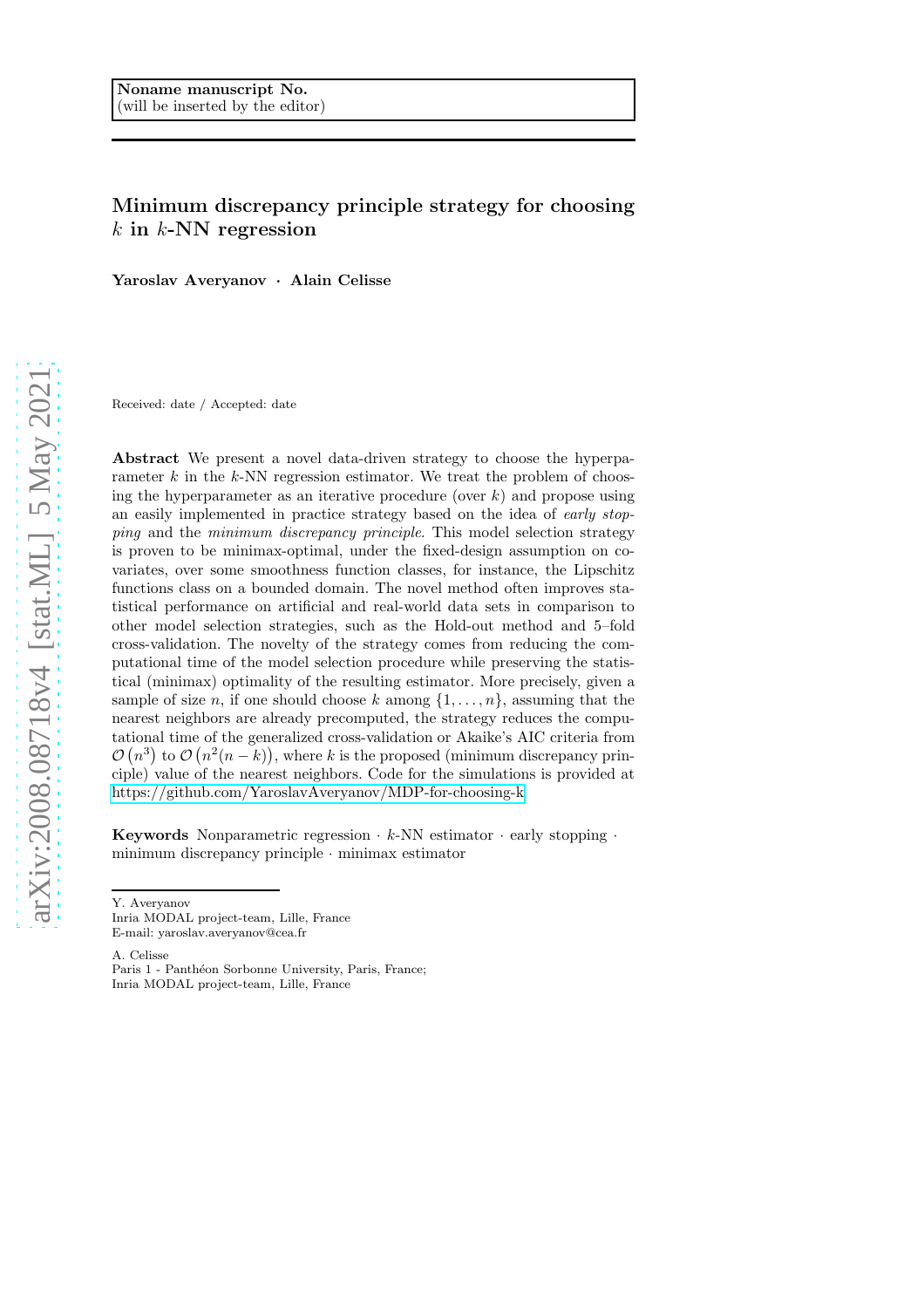# 1 Introduction

Nonparametric regression estimation is a fundamental problem in statistics and machine learning. The  $k$ -NN regression estimator (Györfi et al. [2006;](#page-23-0) Biau and Devroye [2015](#page-22-0)) is a very simple and popular choice in practice. For this estimator, the central issue is choosing properly the number of neighbors  $k$ .

The theoretical performance of the  $k$ -NN regression estimator has been widely studied since the 1970s (Devroye [1978](#page-23-1); Collomb et al. [1979;](#page-22-1) Devroye et al. [1981](#page-23-2); Bhattacharya and Mack [1987](#page-22-2); Biau, Cérou, and Guyader [2010;](#page-21-0) Kpotufe [2011](#page-23-3); Biau and Devroye [2015;](#page-22-0) Zhao and Lai [2021\)](#page-24-0). For example, in (Biau and Devroye [2015](#page-22-0), Chapter 12) the uniform consistency of the  $k$ -NN estimator is proved under the condition that  $k(n)/n \to 0$  as  $n \to \infty$ , where n is the sample size. However, as it was shown in Györfi et al. [2006,](#page-23-0) the nearest neighbor estimator  $(k = 1)$  is proved to be consistent only in the noiseless case.

Recently, researchers started to be interested in choosing  $k$  from the data (Györfi et al. [2006](#page-23-0); Arlot and Bach [2009](#page-20-0); Kpotufe [2011;](#page-23-3) Azadkia [2019](#page-21-1)). Apparently, the most common and simplest strategy to choose  $k$  is to assume some smoothness assumption on the regression function (e.g., the Lipschitz condition Györfi et al. [2006](#page-23-0)) and to find  $k$  that makes an upper bound on the bias and the variance of the k-NN regression estimator equal. This method has a clear lack: one needs to know the smoothness of the regression function (e.g., the Lipschitz constant). Arlot and Bach [2009](#page-19-0) gave a *data-driven strategy* for choosing a hyperparameter for different linear estimators (e.g., the  $k$ -NN estimator) based on the idea of minimal penalty, introduced previously in Birgé and Massart [2007.](#page-22-3) The main inconvenience of this strategy is that one needs to compute all the estimators  $\mathbf{F}_n = \{f^k, k = 1, \ldots, n\}$  of the regression function in order to choose the optimal one among them by comparing them via a special criterion that involves the empirical error (least-squares loss). To list other (similar) strategies, one can think about the Akaike's AIC (Akaike [1998\)](#page-21-2), Mallows's  $C_p$  (Mallows [2000\)](#page-24-1) criteria or generalized cross-validation (Li [1987;](#page-23-4) Hastie, Tibshirani, and Friedman [2009\)](#page-23-5), where one has to compute the empirical risk error plus a penalty term for any  $k = 1, \ldots, n$ . Often it is computationally expensive and restricts the use in practice. This gives rise to the problem of choosing the hyperparameter "in real-time", meaning that the practitioner should compute iteratively  $f^k \in \mathbf{F}_n$ . Eventually, this iterative process has to be stopped. This problem can be solved by applying the *early stopping rule* (Engl, Hanke, and Neubauer [1996](#page-23-6); Zhang, Yu, et al. [2005;](#page-25-0) Yao, Rosasco, and Caponnetto [2007](#page-24-2); Raskutti, Wainwright, and Yu [2014;](#page-24-3) Blanchard, Hoffmann, and Reiß [2018;](#page-22-4) Wei, Yang, and Wainwright [2017\)](#page-24-4).

The first early stopping rule that could be potentially data-driven was proposed by (Blanchard, Hoffmann, and Reiß [2018;](#page-22-4) Blanchard, Hoffmann, Reiß, et al. [2018;](#page-22-5) Celisse and Wahl [2021](#page-22-6)) for spectral filter iterative algorithms (see, e.g., Bauer, Pereverzev, and Rosasco [2007](#page-22-7); Gerfo et al. [2008](#page-23-7) for examples of such algorithms). The idea behind the construction of this early stopping rule is the so-called *minimum discrepancy principle* (MDP) that is based on finding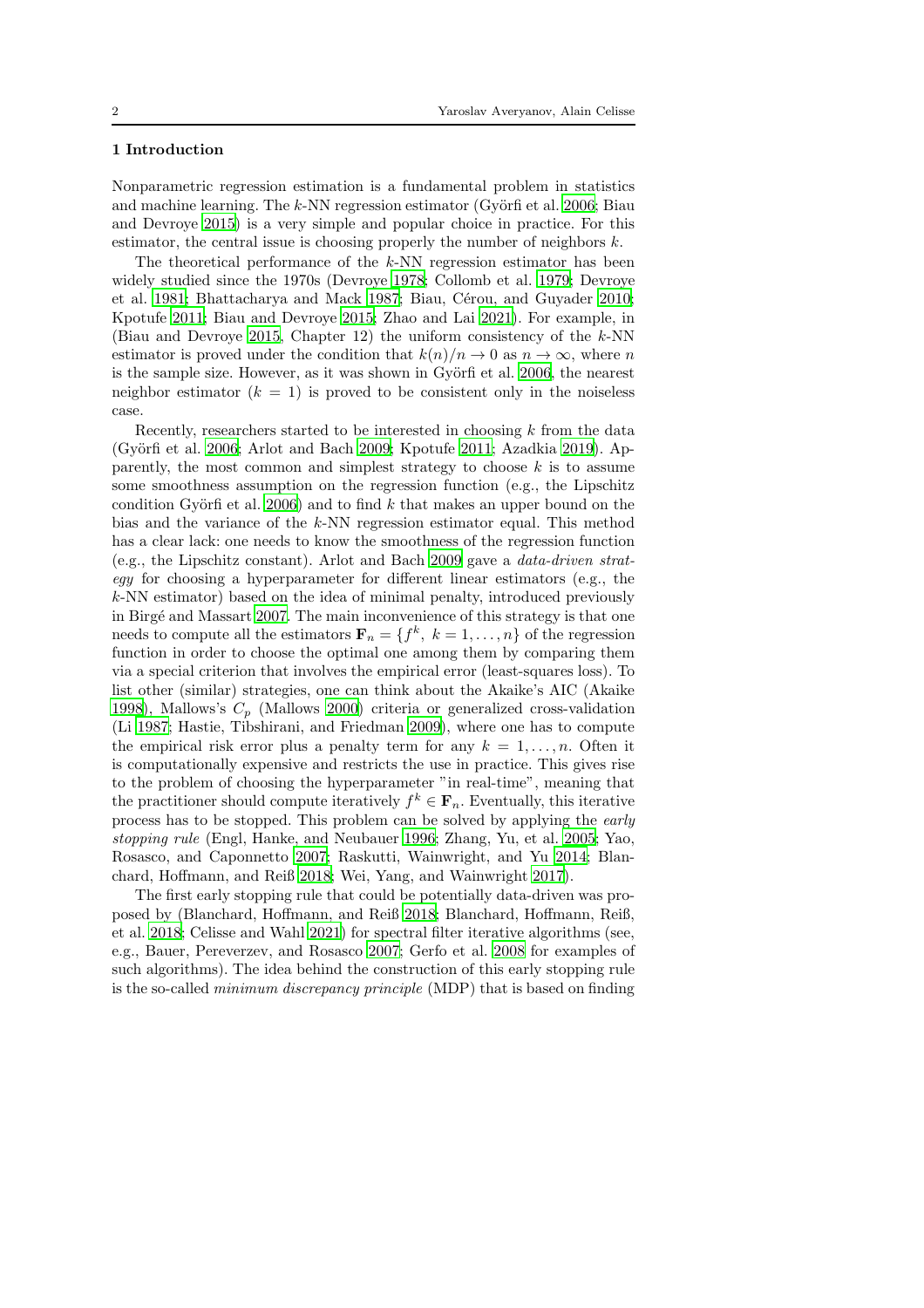a first iteration for which a learning algorithm starts to fit the noise. The key quantity for the analysis of the minimum discrepancy principle is the *empirical risk error* (the train error in the terminology of the machine learning community Goodfellow, Bengio, and Courville [2016\)](#page-23-8), which is monitored throughout the whole learning process. The process thus is stopped if the empirical risk starts to fit the noise.

Contribution. In the present paper, we propose applying the minimum discrepancy principle stopping rule for the k-NN regression estimator in order to select  $k$ . We prove a non-asymptotic upper bound on the performance of the minimum dicrepancy principle stopping rule measured in the empirical  $L_2(\mathbb{P}_n)$  norm. This bound implies that, under a quite mild assumption on the regression function, the minimum discrepancy principle stopping rule provides a statistically (minimax) optimal functional estimator, in particular, over the class of Lipschitz functions on a bounded domain. In Section 5, we show that our method improves the performances of classical selection procedures, such as 5-fold cross-validation and Hold-out, on artificial and real data. Besides that, the proposed strategy lowers the computational time of the selection procedure compared to some well-known model selection strategies, such as the generalized cross-validation and Akaike's AIC, i.e.,  $\mathcal{O}(n^2 (n - k))$  for MDP(k) and  $\mathcal{O}(n^3)$  for Akaike's AIC and generalized cross-validation, respectively. We emphasize that the proposed strategy for choosing k is *easy-to-implement* in practice since it involves only computing the empirical risk and estimating the noise level of the regression model.

Outline of the paper. The organization of the paper is as follows. Section [2](#page-2-0) describes the statistical model, its main assumption and introduces the notation that will be used along the paper. In Section [3,](#page-4-0) we introduce the k-NN estimator and explain how to compute the minimum discrepancy early stopping rule. Section [4](#page-9-0) provides the main theoretical result that shows that the proposed rule is statistically optimal for some classes of functions (e.g., the well-known class of Lipschitz functions on a bounded domain). In Section [5,](#page-12-0) one can find simulation results for the proposed stopping rule. To be precise, we compare this rule to the generalized cross-validation estimator, Akaike's AIC criterion, V –fold and Hold-out cross-validation stopping rules (Arlot, Celisse, et al. [2010\)](#page-20-1) tested on some artificial and real-world data sets. Section [6](#page-18-0) concludes the paper. All the technical proofs are in the supplementary material.

### <span id="page-2-0"></span>2 Statistical model, main assumption, and notation

In the nonparametric regression setting, one works with a sample  $(x_1, y_1), \ldots$ ,  $(x_n, y_n) \in \mathcal{X}^n \times \mathbb{R}^n$  that satisfies the statistical model

<span id="page-2-1"></span>
$$
y_i = f^*(x_i) + \varepsilon_i, \quad i = 1, \dots, n,
$$
\n<sup>(1)</sup>

where  $f^* : \mathcal{X} \mapsto \mathbb{R}, \mathcal{X} \subseteq \mathbb{R}^d$ , is a measurable function on some set  $\mathcal{X}$ , and  $\{\varepsilon_i\}_{i=1}^n$  are i.i.d. Gaussian noise variables  $\mathcal{N}(0, \sigma^2)$ . On the one hand, in the theoretical analysis in Section [4,](#page-9-0) we assume that the parameter  $\sigma^2 > 0$  is fixed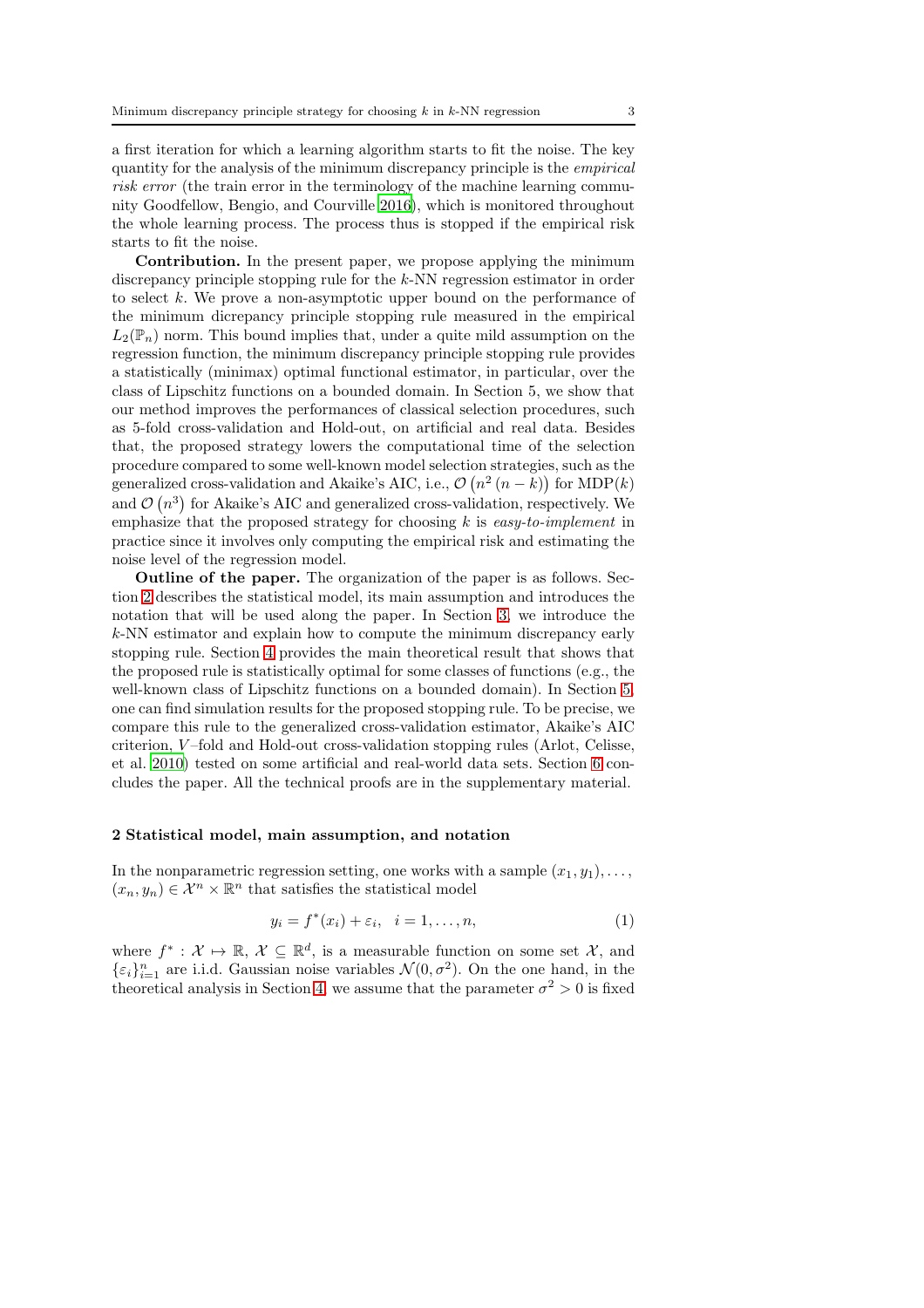and known. On the other hand, from the practical perspective in Sections [5.2](#page-14-0) and [5.3,](#page-16-0) we estimate  $\sigma^2$  and provide experimental results on artificial and real-world data sets. One should point out here that the assumption of known variance  $\sigma^2$  is quite typical in the (theoretical) model selection literature with nonparametric regression (see, e.g., Li et al. [1986;](#page-23-9) Li [1987;](#page-23-4) Yang [2005;](#page-24-5) Cao and Golubev [2006\)](#page-22-8). In addition to that, we assume that  ${x_i \in \mathcal{X}}_{i=1}^n$  are *fixed* covariates (corresponds to the so-called fixed design setting), thus we observe noise only in the responses  $\{y_i\}_{i=1}^n$ . The goal of the present paper is to estimate optimally the regression function  $f^*$ . The term "optimally" will be explained in Section [3.](#page-4-0)

In the context of the *fixed design* setting, the performance of an estimator  $\widehat{f}$  of  $f^*$  is measured in terms of the so-called *empirical norm* defined as

$$
\|\widehat{f} - f^*\|_n^2 := \frac{1}{n} \sum_{i=1}^n \left[\widehat{f}(x_i) - f^*(x_i)\right]^2,\tag{2}
$$

where  $||h||_n := \sqrt{1/n \sum_{i=1}^n h(x_i)^2}$  for any bounded on X function h. We denote the empirical norm as  $L_2(\mathbb{P}_n)$ . For each bounded over X functions  $h_1, h_2, \langle h_1, h_2 \rangle_n$  denotes the related inner product defined as  $\langle h_1, h_2 \rangle_n$  :=  $1/n \sum_{i=1}^n h_1(x_i)h_2(x_i)$ . Further,  $\mathbb{P}_{\varepsilon}$  and  $\mathbb{E}_{\varepsilon}$  denote the probability and expectation with respect to  $\{\varepsilon_i\}_{i=1}^n$ .

**Notation.** Throughout the paper,  $\|\cdot\|$  and  $\langle \cdot, \cdot \rangle$  are the usual Euclidean norm and related inner product.  $||M||_2$  and  $||M||_F$  signify the operator and Frobenius norms of the matrix  $M \in \mathbb{R}^{n \times n}$ , respectively. We denote the trace of the matrix M by  $tr(M)$ . In addition to that,  $\mathbb{I}\{\mathcal{E}\}\)$  is equal to 1 if the probabilistic event  $\mathcal E$  holds true, otherwise it is equal to 0. For  $a \geq 0$ , we denote by  $|a|$  the largest natural number that is smaller than or equal to a. We denote by  $[a]$  the smallest natural number that is greater than or equal to a. Along the paper,  $I_n$  is the identity matrix of size  $n \times n$ .

We make the following assumption on the regression function  $f^*$  introduced earlier in Eq. [\(1\)](#page-2-1).

<span id="page-3-0"></span>Assumption 1 (Boundness of the r.f.). f ∗ *is bounded on* X*, meaning that there exists a constant*  $M > 0$  *such that* 

$$
|f^*(x)| \le \mathcal{M} \qquad \text{for all } x \in \mathcal{X}.
$$
 (3)

Assumption [1](#page-3-0) is quite standard in the nonparametric regression literature (Györfi et al. [2006](#page-23-0); Zhao and Lai [2021\)](#page-24-0). In particular, Assumption [1](#page-3-0) holds when the set  $\mathcal X$  is bounded, and the regression function  $f^*$  is L-Lipschitz with some positive constant  $L$  (cf. Györfi et al. [2006\)](#page-23-0).

Along the paper, we use the notation  $c, c_1, C, \tilde{c}, \tilde{C}, \ldots$  to show that numeric constants c,  $c_1, C, \tilde{c}, \tilde{C}, \ldots$  can depend only on  $d, \sigma$ , and M. The values of all the constants may change from line to line or even in the same line.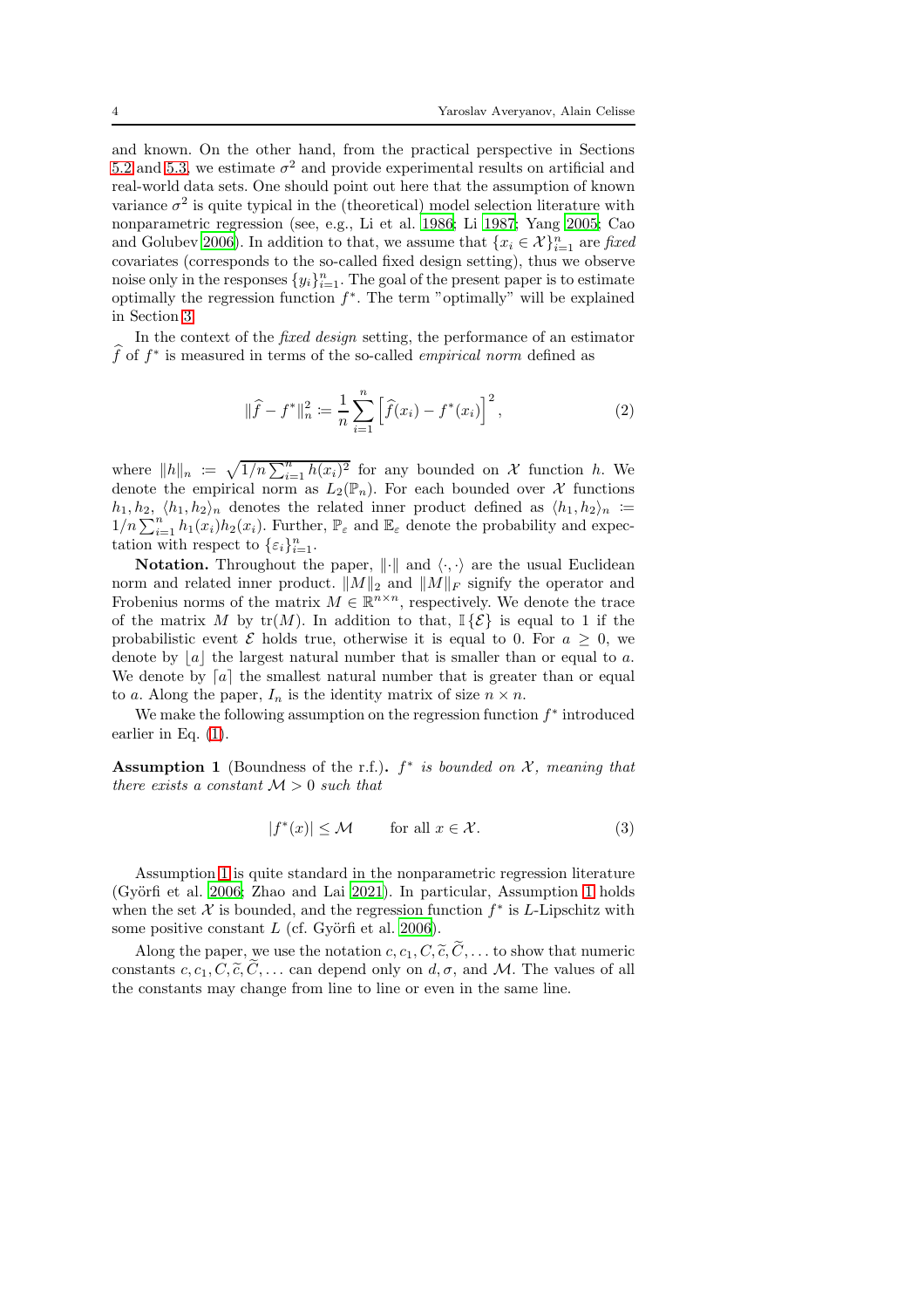# <span id="page-4-0"></span>3 k-NN estimator and minimum discrepancy stopping rule

#### 3.1 k-NN regression estimator

 $1, \ldots, n$ , as

Let us transform the initial nonparametric regression model [\(1\)](#page-2-1) into its vector form

$$
Y \coloneqq [y_1, \dots, y_n]^\top = F^* + \varepsilon \in \mathbb{R}^n,\tag{4}
$$

where the vectors  $F^* := [f^*(x_1), \ldots, f^*(x_n)]^\top$  and  $\varepsilon := [\varepsilon_1, \ldots, \varepsilon_n]^\top$ . Define a k-nearest neighbor estimator  $f^k$  of  $f^*$  from [\(1\)](#page-2-1) at the point  $x_i$ ,  $i =$ 

<span id="page-4-1"></span>
$$
f^{k}(x_{i}) \coloneqq F_{i}^{k} = \frac{1}{k} \sum_{j \in \mathcal{N}_{k}(i)} y_{j}, \qquad k = 1, \dots, n,
$$
 (5)

where  $\mathcal{N}_k(i)$  denotes the indices of the k nearest neighbors of  $x_i$  among  $\{1, \ldots, n\}$ in the usual Euclidean norm in  $\mathbb{R}^d$ , where ties are broken at random. In words, in Eq. [\(5\)](#page-4-1) one weights by  $1/k$  the response  $y_i$  if  $x_i$  is a k nearest neighbor of  $x_i$  measured in the Euclidean norm. Note that other adaptive metrics (instead of the Euclidean one) have been also considered in the literature (Hastie, Tibshirani, and Friedman [2009,](#page-23-5) Chap. 14).

One can notice that the  $k$ -NN regression estimator  $(5)$  belongs to the class of linear estimators (Arlot and Bach [2009](#page-19-0); Hastie, Tibshirani, and Friedman [2009\)](#page-23-5), meaning that  $F^k \in \mathbb{R}^n$  estimates the vector  $F^*$  as it follows.

<span id="page-4-3"></span>
$$
F^{k} := (f^{k}(x_{1}), \ldots, f^{k}(x_{n}))^{\top} = A_{k}Y,
$$
\n(6)

where  $A_k \in \mathbb{R}^{n \times n}$  is the matrix described below.

<span id="page-4-4"></span>
$$
\begin{cases} \forall 1 \le i, j \le n, \ (A_k)_{ij} \in \{0, 1/k\} \text{ with } k \in \{1, \dots, n\}, \\ \forall 1 \le i \le n, \ (A_k)_{ii} = 1/k \text{ and } \sum_{j=1}^n (A_k)_{ij} = 1. \end{cases} \tag{7}
$$

Saying differently,  $(A_k)_{ij} = 1/k$  if  $x_j$  is a k nearest neighbor of  $x_i$ , otherwise  $(A_k)_{ij} = 0, i, j \in \{1, \ldots, n\}.$ 

Define the mean-squared error (the risk error) of the estimator  $f^k$  as

<span id="page-4-2"></span>
$$
\text{MSE}(k) := \mathbb{E}_{\varepsilon} \| f^k - f^* \|_n^2 = \frac{1}{n} \mathbb{E}_{\varepsilon} \sum_{i=1}^n \Big( \frac{1}{k} \sum_{j \in \mathcal{N}_k(i)} y_j - f^*(x_i) \Big)^2. \tag{8}
$$

Further, we will introduce the (squared) bias and variance of the functional estimator  $f^k$  (see, e.g., Arlot and Bach [2009,](#page-19-0) Eq. (7)),

$$
MSE(k) = B2(k) + V(k),
$$
\n(9)

where

$$
B^{2}(k) = ||(I_{n} - A_{k})F^{*}||_{n}^{2}, \qquad V(k) = \frac{\sigma^{2}}{n} \text{tr}\left(A_{k}^{\top} A_{k}\right) = \frac{\sigma^{2}}{k}.
$$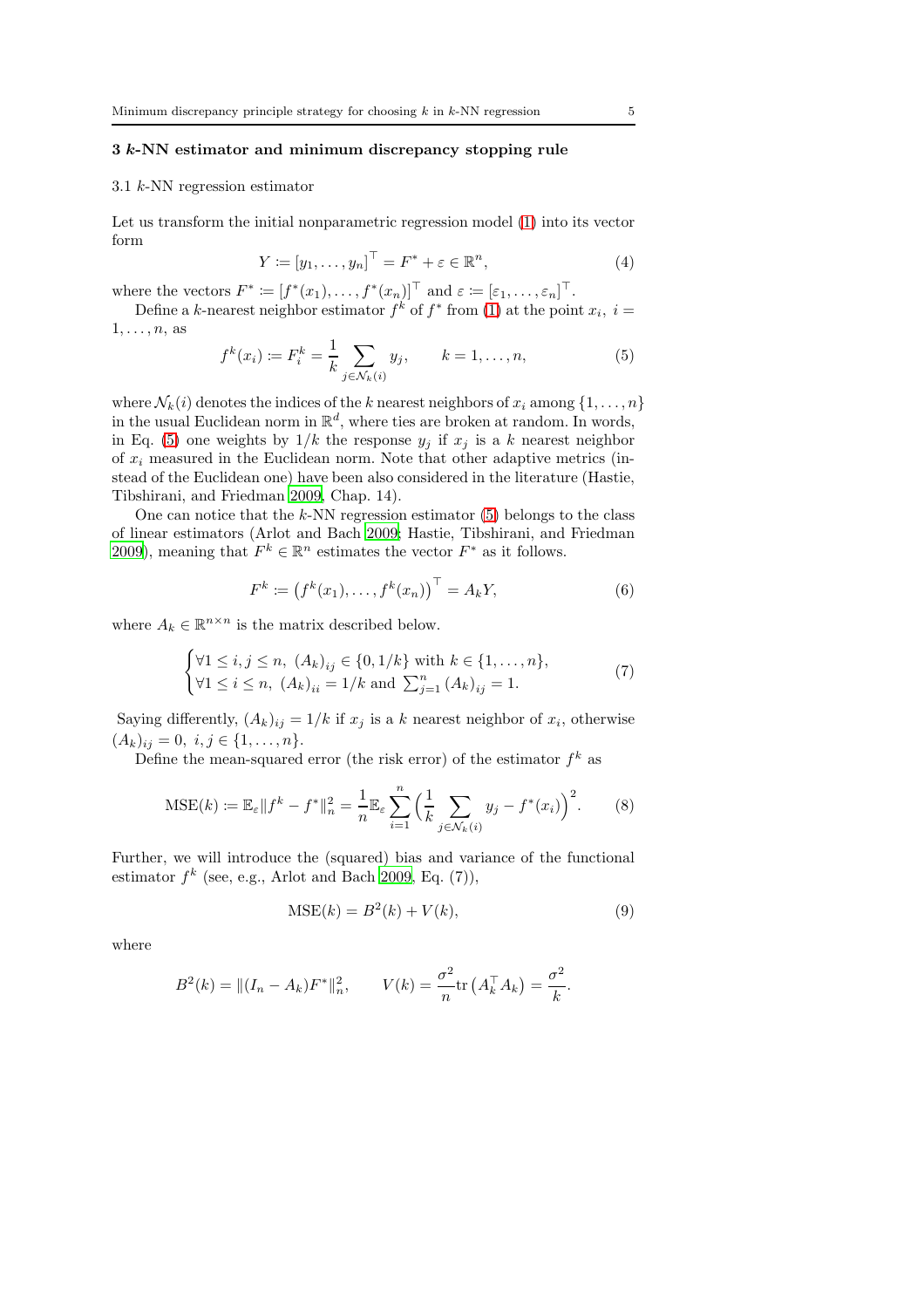Thus, the variance term  $\sigma^2/k$  is a decreasing function of k. Note that  $B^2(1) = 0$ ,  $V(1) = \sigma^2$ , and  $B^2(n) = (1 - 1/n)^2 ||f^*||_n^2$ ,  $V(n) = \sigma^2/n$ . Importantly, the bias term  $B^2(k)$  can have *arbitrary* behavior on the interval  $[1, n]$ .

Ideally, we would like to minimize the mean-squared error [\(8\)](#page-4-2) as a function of k. However, since the bias term is not known (it contains the unknown regression function), one should introduce other quantities that will be related to the bias. In our case, this quantity will be the *empirical risk* at k:

<span id="page-5-1"></span><span id="page-5-0"></span>
$$
R_k := || (I_n - A_k)Y ||_n^2.
$$
 (10)

 $R_k$  measures how well the estimator  $f^k$  fits Y. Remark that  $R_1 = 0$  (corresponds to the "overfitting" regime) and  $R_n = (1 - 1/n)^2 \frac{1}{n} \sum_{i=1}^n y_i^2$  (corresponds to the "underfitting" regime), but there is no information about the monotonicity of  $R_k$  on the interval  $[1, n]$ .

Furthermore, some information about the bias is contained in the expectation (over the noise  $\{\varepsilon_i\}_{i=1}^n$ ) of the empirical risk. To be precise, for any  $k \in \{1, \ldots, n\},\$ 

$$
\mathbb{E}_{\varepsilon} R_k = \sigma^2 + B^2(k) - \frac{\sigma^2 (2 \text{tr}(A_k) - \text{tr}(A_k^\top A_k))}{n}
$$
  
=  $\sigma^2 + B^2(k) - V(k)$ . (11)

Let us illustrate all the mentioned quantities in one example in Fig [1.](#page-6-0) We take the regression function equal to  $f^*(x) = ||x-0.5||/\sqrt{3}-0.5$  and the noise variance  $\sigma^2 = 0.01$ . We take  $n = 50$ , the uniform covariates  $x_i \stackrel{\text{i.i.d.}}{\sim} \mathbb{U}[0,1]^3$ , and plot the bias term  $B^2(k)$ , the variance term  $V(k)$ , risk error  $MSE(k)$ , empirical risk  $R_k$ , and its expectation  $\mathbb{E}_{\varepsilon}R_k$  versus the number of neighbours k.

Note that among all defined quantities, only the variance term  $V(k)$  can be proved monotonic (without an additional assumption on the smoothness of  $f^*$ ). Importantly, Fig [1](#page-6-0) indicates that choosing  $k = 6$  will provide the user with the global optimum of the risk (the mean-squared error) curve. Thus, for instance, it would be meaningless (according to the risk curve) to compute all the estimators  $f^k$  [\(5\)](#page-4-1) for  $k = 1, ..., 6$ .

Our main concern is to design a data-driven strategy to choose  $\hat{k} \in \{1, \ldots, n\}$ , which can be seen as a mapping from the data  $\{(x_i, y_i)\}_{i=1}^n$  to a positive integer so that the  $L_2(\mathbb{P}_n)$ -error  $||\tilde{f} \cdot f^*||_n^2$  is as small as possible. More precisely, the goal is to define a data-driven  $\hat{k}$  such that it satisfies the following nonasymptotic upper bound ("oracle-type inequality" Wainwright [2019\)](#page-24-6):

<span id="page-5-2"></span>
$$
||f^{\hat{k}} - f^*||_n^2 \le C_n \mathbb{E}_{\varepsilon} ||f^{k_{\text{opt}}} - f^*||_n^2 + r_n
$$
\n(12)

with high (exponential) probability over  $\{\varepsilon_i\}_{i=1}^n$ , where  $f^{k_{\text{opt}}}$  is a minimaxoptimal estimator of the regression function  $f^* \in \mathcal{F}, \mathcal{F}$  is some a priori chosen function space. The leading constant  $C_n$  should be bounded, and the remainder term  $r_n$  is negligible (smaller) with respect to the "optimal risk error"  $\mathbb{E}_{\varepsilon} \| f^{k_{\text{opt}}} - f^* \|_n^2.$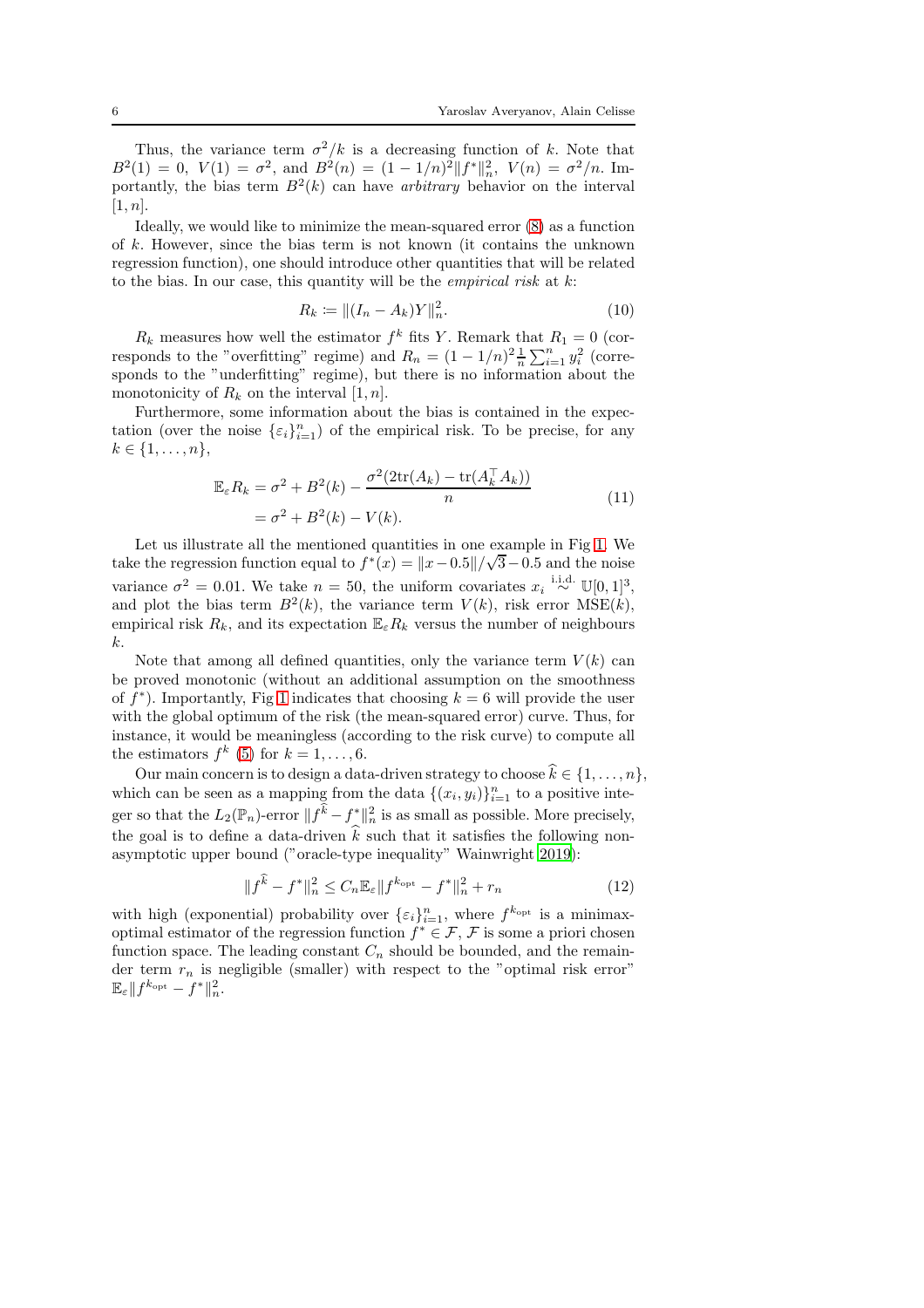<span id="page-6-0"></span>

Fig. 1: Sq. bias, variance, risk and (expected) empirical risk behaviour.

#### 3.2 Related work

The idea of choosing the hyperparameter  $k$  from the data has been already considered in the literature. For example, the classical procedures such as generalized cross-validation (Craven and Wahba [1978;](#page-23-10) Li [1987;](#page-23-4) Cao and Golubev [2006\)](#page-22-8), penalized estimators (Li [1987;](#page-23-4) Mallows [2000;](#page-24-1) Arlot and Bach [2009;](#page-20-0) Arlot and Massart [2009](#page-21-3)), and different cross-validation methods (Arlot, Celisse, et al. [2010\)](#page-20-1) are popular choices for linear estimators. Let us consider them in more detail.

Generalized CV (Li [1987](#page-23-4); Cao and Golubev [2006;](#page-22-8) Hastie, Tibshirani, and Friedman [2009\)](#page-23-5). This model selection method has been widely studied in the case of (kernel) ridge regression (Craven and Wahba [1978\)](#page-23-10) and smoothing splines (Cao and Golubev [2006\)](#page-22-8). In particular, Cao and Golubev [2006](#page-22-8) proved a non-asymptotic oracle inequality for the generalized CV estimator when the variance  $\sigma^2$  is known. However, in a more general case, GCV estimates  $\sigma^2$  implicitly, which is an advantage of the method. In addition to that, GCV for  $k$ -NN regression is proved by Li [1987](#page-23-4) to be an asymptotically optimal model selection criterion (i.e.,  $||f^{k_{\text{GCV}}} - f^*||_n^2 / \inf_k ||f^k - f^*||_n^2 \to 1$  in probability when  $n \to +\infty$ ) under the assumption  $||A_k||_2 \leq c, k = 1, ..., n$ , for some constant c. It is worth to mention that generalized cross-validation provides an approximation to the so-called leave-one-out cross-validation (Arlot, Celisse, et al. [2010;](#page-20-1) Celisse and Mary-Huard [2018\)](#page-22-9), which is an exhaustive model selection procedure. In the case of GCV, if the nearest neighbors' matrices are already precomputed, its computational time is  $\mathcal{O}(n^3)$  elementary operations. The GCV strategy will be later considered in our simulations (see Section [5\)](#page-12-0).

Penalized estimators date back to the work on AIC (Akaike [1998\)](#page-21-2) or Mallow's  $C_p$  (Mallows [2000\)](#page-24-1) criteria, where a penalty proportional to the di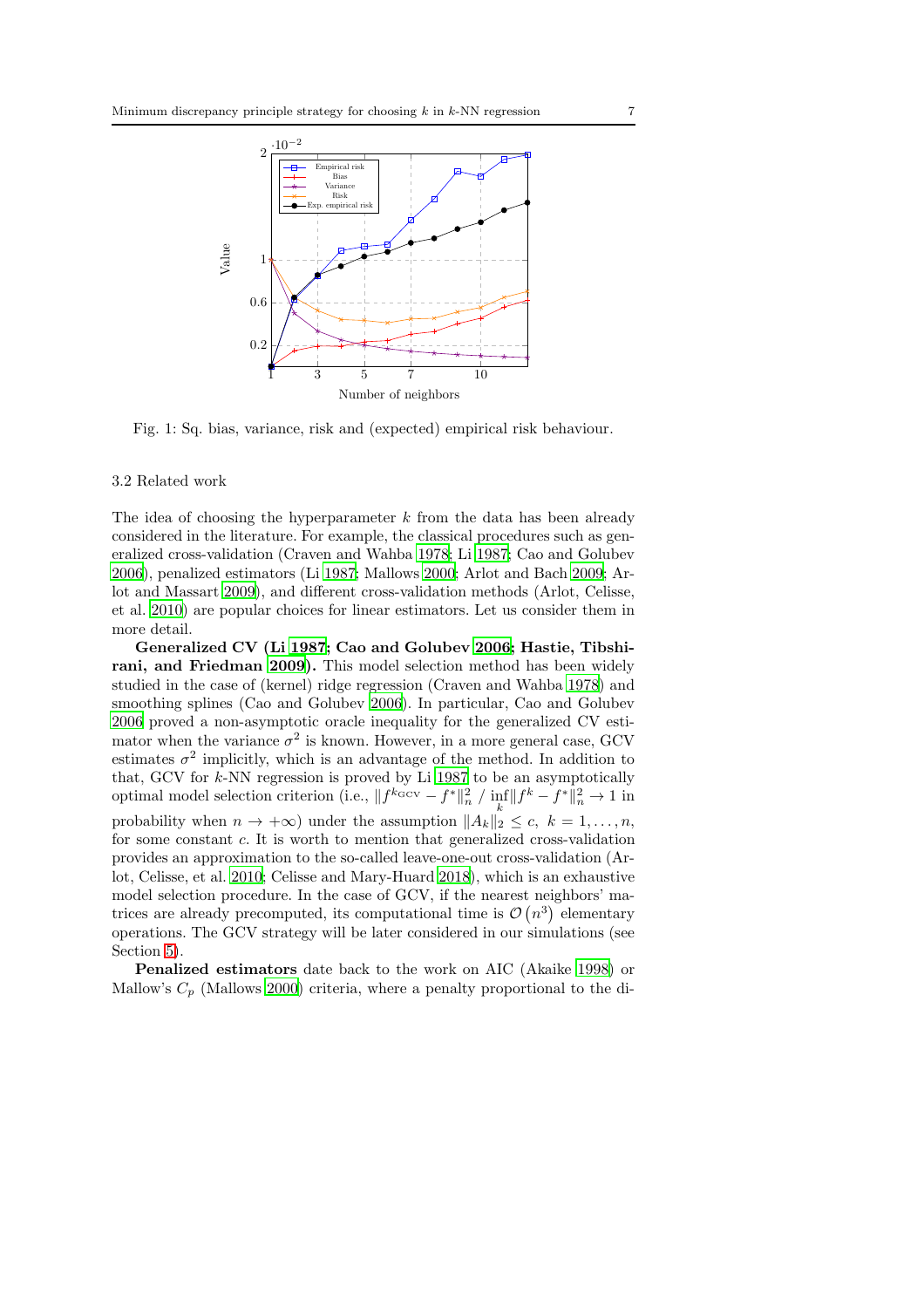mension of the model is added to the quadratic loss (i.e., *the empirical risk error* in our notation [\(10\)](#page-5-0)) when the noise level  $\sigma^2$  is known. As it was for the GCV strategy, the computational time of AIC and Mallow's  $C_p$  are  $\mathcal{O}(n^3)$ . After that, a new approach was developed by Birgé and Massart [2007](#page-22-3), where the authors introduced the so-called "slope heuristics" for projection matrices. This notion was based on the introduction of the penalty  $pen(k) = Ktr(A_k)$ , where  $tr(A_k)$  is the dimension of the model, and K is a constant that can depend on  $\sigma^2$ , in particular. It appeared that there exists a constant  $K_{\min}$  such that  $2K_{\text{min}}\text{tr}(A_k)$  yields an asymptotically optimal model selection procedure. This gives rise to some strategies for the estimation of constant  $K_{\min}$  from the data, as it was done, for instance, by Arlot and Bach [2009](#page-19-0) for some linear estimators when  $\sigma^2$  is unknown.

Cross-validation methods (Arlot, Celisse, et al. [2010](#page-20-1)). These model selection methods are the most used in practice. Compared to generalized cross-validation, for instance, V –fold cross-validation method (Geisser [1975;](#page-23-11) Arlot, Celisse, et al. [2010\)](#page-20-1) incurs a large computational cost (with  $V$ , which is not too small). To be precise, the  $V$ -fold cross-validation requires the model selection procedure to be performed V times for each value of  $k \in \{1, \ldots, n\}$ . Another alternative could be the Hold-out method (Wegkamp et al. [2003;](#page-24-7) Arlot, Celisse, et al. [2010\)](#page-20-1), which consists in randomly splitting the data into two parts for each value  $k \in \{1, ..., n\}$ : one is dedicated for training the estimator [\(5\)](#page-4-1) and the other one is dedicated for testing (see, e.g., Section [5](#page-12-0) for more details in a simulated example).

#### 3.3 Bias-variance trade-off and minimum discrepancy principle rule

We are at the point to define our first "reference rule". Based on the nonparametric statistics literature (Wasserman [2006](#page-24-8); Tsybakov [2008\)](#page-24-9), the biasvariance trade-off usually provides an optimal estimator in the minimax sense:

<span id="page-7-1"></span>
$$
k^* = \inf \{ k \in \{ 1, \dots, n \} \mid B^2(k) \ge V(k) \}.
$$
 (13)

The bias-variance trade-off stopping rule  $k^*$  does not always exist due to arbitrary behavior of the bias term  $B^2(k)$ . Thus, if no such  $k^*$  exists, set  $k^* = n$ . If it exists, then  $k^* \ge 2$  since  $V(1) > B^2(1)$ .

Notice that the stopping rule  $k^*$  is *not computable* in practice, since it depends on the unknown bias  $B^2(k)$ . Nevertheless, we can create a data-driven version of  $k^*$  by means of the empirical risk  $R_k$  from Eq. [\(10\)](#page-5-0).

Eq. [\(11\)](#page-5-1) gives us that the event  ${B^2(k) \ge V(k)}$  is equivalent to the event  $\{\mathbb{E}_{\varepsilon} R_k \geq \sigma^2\}$ , so we conclude that  $k^* = \inf\{k \in \{1, ..., n\} \mid \mathbb{E}_{\varepsilon} R_k \geq \sigma^2\}.$ This gives rise to an estimator of  $k^*$  that we denote as  $k^{\tau}$ . This stopping rule is called *the minimum discrepancy principle* stopping rule and is defined as

<span id="page-7-0"></span>
$$
k^{\tau} = \sup \left\{ k \in \{1, \ldots, n\} \mid R_k \leq \sigma^2 \right\}.
$$
 (14)

Remarks. Note that in Eq. [\(14\)](#page-7-0), we introduced a supremum instead of the infimum from Eq. [\(13\)](#page-7-1). That was done on purpose since there could be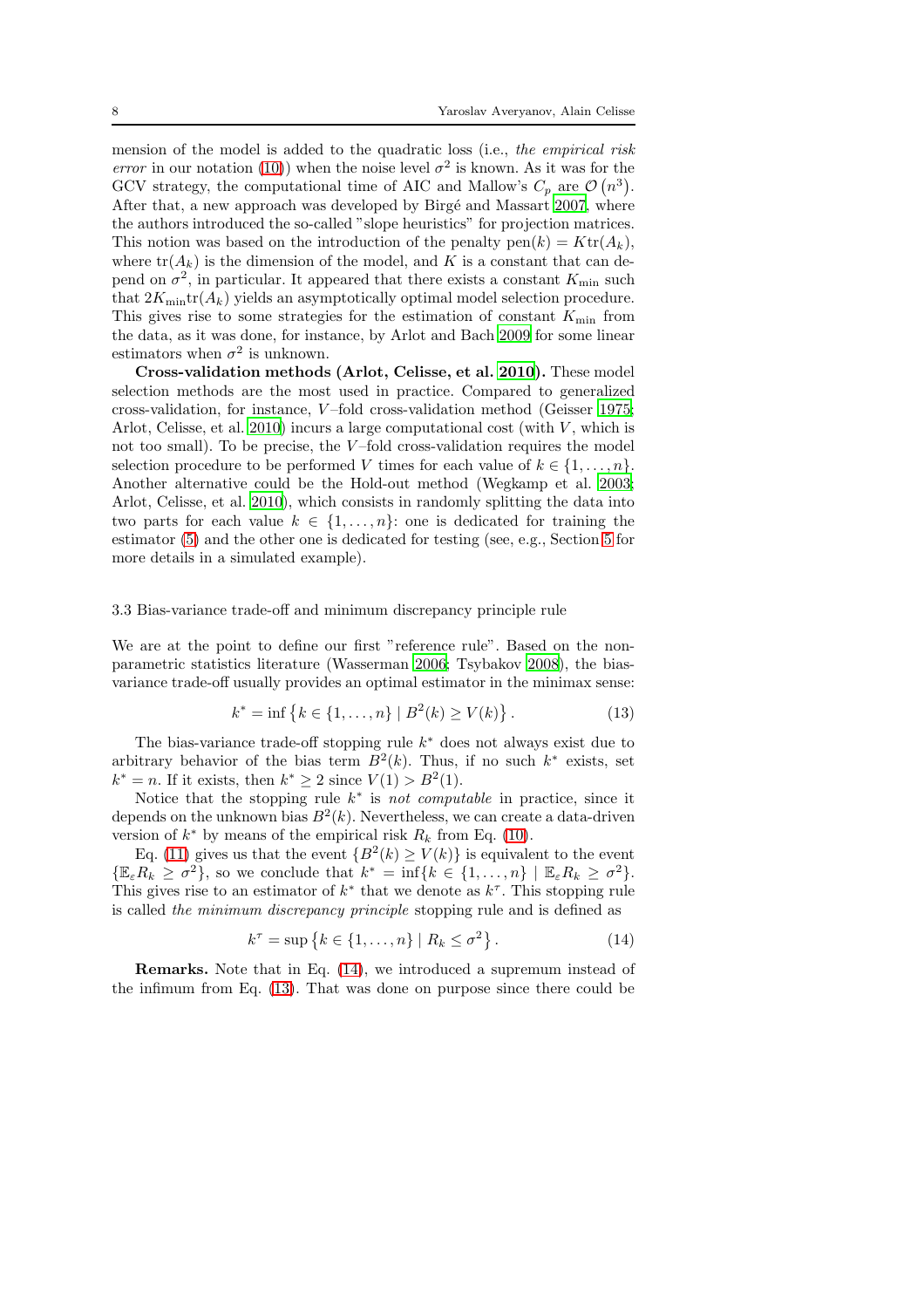several points of the bias-variance trade-off, and apparently, the bias (and the empirical risk) could behave badly in the area "in-between". In order to calculate  $k^{\tau}$ , the user should, first, compute the empirical risk  $R_k$  at  $k = n$ (thus, the matrix  $A_n$  of n nearest neighbors). After that, one needs to decrease k until the event  $\{R_k \leq \sigma^2\}$  holds true. It is worth mentioning that it is not necessary to compute explicitly all the matrices  $A_k$ ,  $k = n, n - 1, \ldots$ , since, for instance, the matrix  $A_{n-1}$  could be easily derived from the matrix  $A_n$ (assuming that one has already arranged the neighbors and removed the  $n<sup>th</sup>$ neighbors from the matrix  $A_n$ ), i.e.,

<span id="page-8-0"></span>
$$
[A_{n-1}]_{ij} = \frac{n}{n-1} [A_n]_{ij}, \ \forall i, j \in \{1, \dots, n\}.
$$
 (15)

It is one of the main computational advantages of the proposed rule [\(14\)](#page-7-0). For more details on the efficient computation of the nearest neighbors' matrices, see, e.g., Bentley [1975;](#page-22-10) Omohundro [1989.](#page-24-10) In addition to all of that, we em-phasize that the definition [\(14\)](#page-7-0) of  $k^{\tau}$  does not require the knowledge of the constant  $M$  from Assumption [1,](#page-3-0) and  $k^{\tau}$  does not require computing the empirical risk  $R_k$  for all values  $k = 1, \ldots, n$ , while it is the case, for instance, for generalized cross-validation or Mallow's  $C_p$  (see Section [5\)](#page-12-0). Moreover, we need to point out that the stopping rule [\(14\)](#page-7-0) depends on the noise level  $\sigma^2$ , which should be estimated in practice, as for the AIC or Mallow's  $C_p$  criteria (Akaike [1974;](#page-20-2) Mallows [2000;](#page-24-1) Hastie, Tibshirani, and Friedman [2009\)](#page-23-5). We will provide a consistent estimator of  $\sigma^2$  in Section [5.3](#page-16-0) while dealing with real-world data. Regarding the computational time of  $k^{\tau}$ , if the nearest neighbors' matrices are already computed, it is of the order  $\mathcal{O}(n^2 (n - k^{\tau}))$ , which is less than  $\mathcal{O}(n^3)$ for the AIC/Mallow's  $C_p$  criteria, or GCV.

There is a large amount of literature (Engl, Hanke, and Neubauer [1996;](#page-23-6) Bauer, Pereverzev, and Rosasco [2007;](#page-22-7) Blanchard, Hoffmann, and Reiß [2018;](#page-22-4) Blanchard, Hoffmann, Reiß, et al. [2018;](#page-22-5) Celisse and Wahl [2021\)](#page-22-6) on the minimum discrepancy principle for spectral filter algorithms such as gradient descent, ridge regularization, and spectral cut-off regression, and providing an exhaustive review on this strategy is out of the scope of the paper (e.g., Blanchard, Hoffmann, and Reiß [2018;](#page-22-4) Celisse and Wahl [2021](#page-22-6) provide a thorough review). We should, however, emphasize that intuitively the minimum discrepancy principle determines the first time at which a learning algorithm starts to fit noise, which is measured by  $\sigma^2$  in the present context.

Moreover, one is able to notice that, if the empirical risk is close to its expectation,  $k^{\tau}$  should produce an optimal estimator in some sense. The main question that should be asked is "In which setting is it possible to quantify this gap between  $R_k$  and  $\mathbb{E}_{\varepsilon}R_k$  that will not be statistically large?". This question is the main technical obstacle of the present paper. In what follows, we show that for a quite large class of regression functions,  $k^{\tau}$  is optimal in the sense of Ineq. [\(12\)](#page-5-2).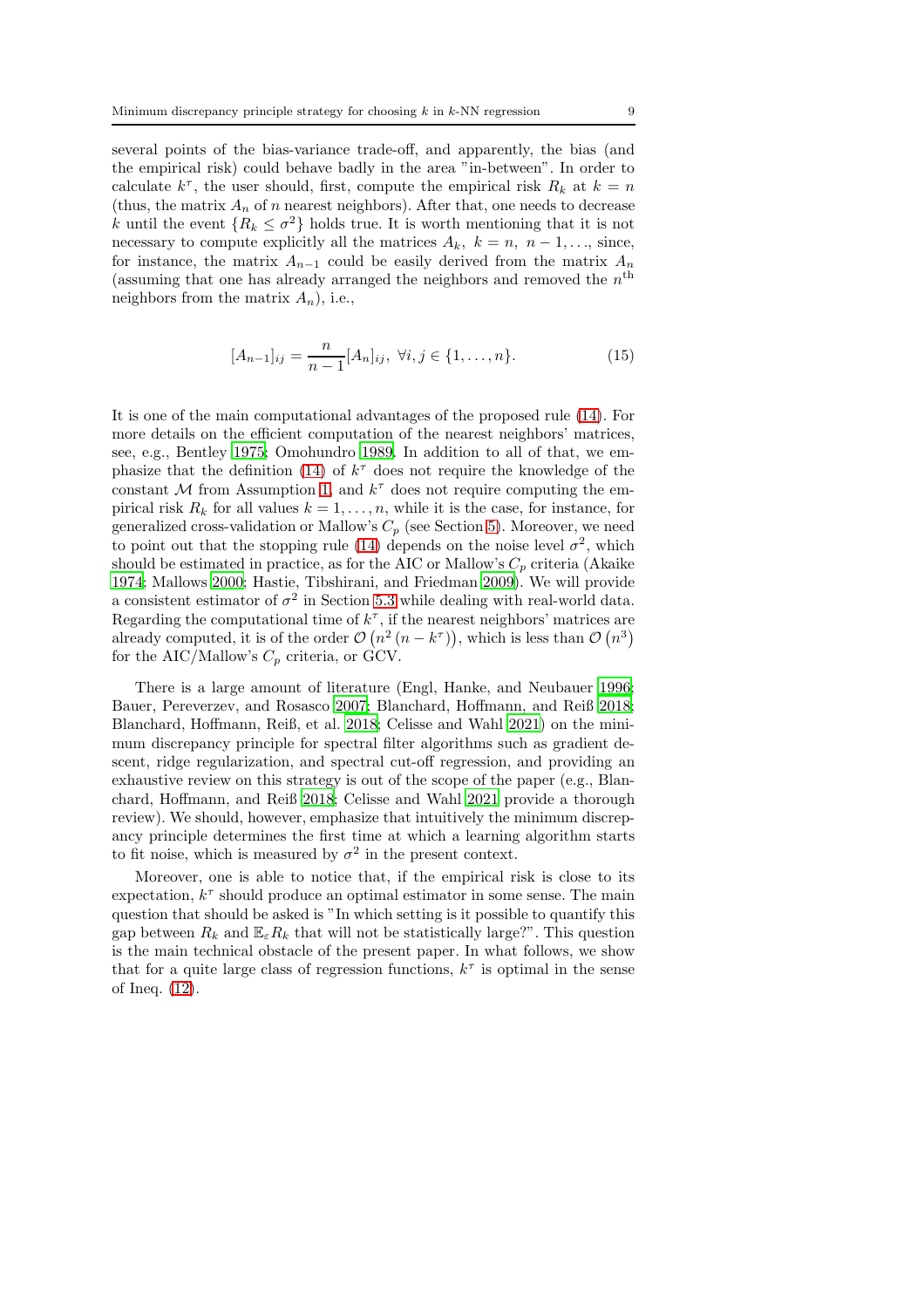# <span id="page-9-0"></span>4 Theoretical optimality result

Let us start to describe the main theoretical result of the present paper. The following theorem applies to the estimator defined in Eq. [\(6\)](#page-4-3).

**Theorem 1** *Under Assumption [1,](#page-3-0) for arbitrary*  $u \geq 0$ *,* 

<span id="page-9-3"></span><span id="page-9-1"></span>
$$
||f^{k^{\tau}} - f^*||_n^2 \le 8V(k^*) + C_1 \left(\frac{u}{n} + \frac{\sqrt{u}}{\sqrt{n}}\right) + C_2 \sqrt{\frac{\log n}{n}}
$$
(16)

*with probability at least*  $1 - 16 \exp(-u)$ *, where positive constants*  $C_1, C_2$  *can depend on d,*  $\sigma$ *, and*  $\mathcal{M}$ *.* 

*Moreover, if*  $k^*$  *from Eq.* [\(13\)](#page-7-1) *exists, then for arbitrary*  $u \ge 0$ *,* 

<span id="page-9-4"></span>
$$
||f^{k^{\tau}} - f^*||_n^2 \le \underbrace{4 \text{ MSE}(k^*)}_{\text{Main term}} + C_1 \left(\frac{u}{n} + \frac{\sqrt{u}}{\sqrt{n}}\right) + C_2 \sqrt{\frac{\log n}{n}} \tag{17}
$$

*with probability at least*  $1 - 16 \exp(-u)$ *, where constants*  $C_1$ ,  $C_2$  *are from Ineq. [\(16\)](#page-9-1).*

*Proof.* The full proof is deferred to the supplementary material. Let us provide a sketch of the proof here.

The main ingredients of the proof are two deviation inequalities (cf. Corol-lary [2](#page-32-0) and Lemma [8](#page-34-0) in the supplementary material): for any  $x \geq 0$ ,

$$
\mathbb{P}_{\varepsilon} \left( V(k^{\tau}) > 2V(k^*) + x \right) \le 2 \exp \left( -c_d n \min \left( \frac{x}{\sigma^2}, \frac{x^2}{\sigma^4} \right) \right), \tag{18}
$$

and

<span id="page-9-2"></span>
$$
B^{2}(k^{\tau}) \le 2V(k^{*}) + c_{1}\sqrt{\frac{\log n}{n}} + 2x,
$$
\n(19)

where Ineq. [\(19\)](#page-9-2) holds with probability at least  $1 - 12 \exp(-cn \min(x^2, x)).$ After that, one can split the  $L_2(\mathbb{P}_n)$ -error at  $k^{\tau}$  into two parts:

$$
||f^{k^{\tau}} - f^*||_n^2 \le 2B^2(k^{\tau}) + 2||A_{k^{\tau}}\varepsilon||_n^2.
$$

It is sufficient to derive high probability control of  $\sup_k$  $\left|\|A_k \varepsilon\|_n^2 - V(k)\right|$  for  $k = 1, \ldots, n$  (see Appendix [C](#page-29-0) in the supplementary material). That was the reason why the term  $\mathcal O$  $\left(\sqrt{\frac{\log n}{n}}\right)$ <sup>1</sup> appeared in Eq. [\(16\)](#page-9-1).

Finally, one can apply  $V(k^*) \leq \frac{1}{2}MSE(k^*)$ , if  $k^*$  exists, and  $u = cn \min(x^2, x)$ . The claim follows.  $\blacksquare$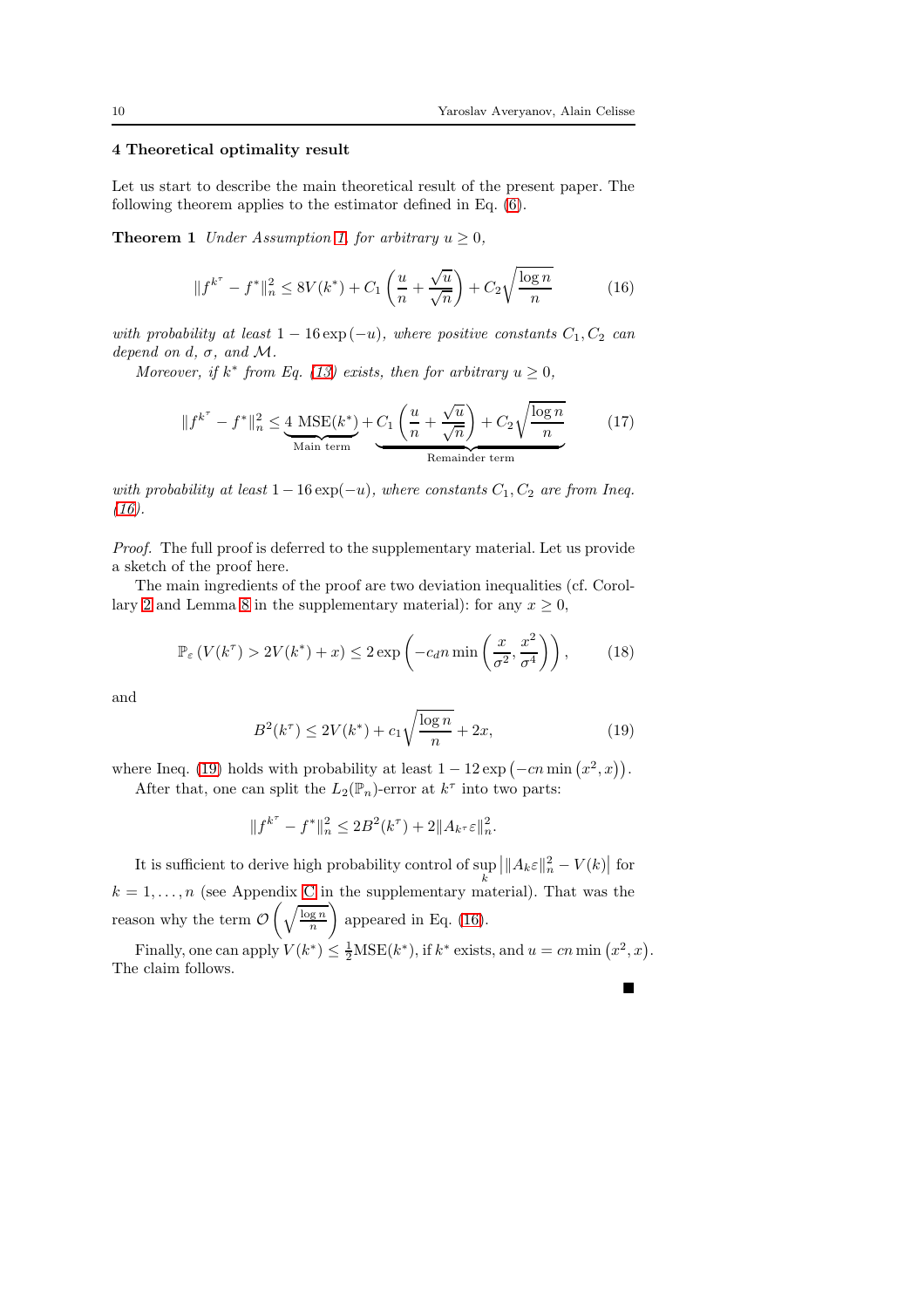In order to gain some intuition of the claim of Theorem [1,](#page-9-3) let us make some comments.

First of all, Ineq. [\(17\)](#page-9-4) is non-asymptotic, meaning that it holds true for any sample size  $n \geq 1$ . Second, Ineq. [\(17\)](#page-9-4) holds "with high probability", which is a stronger result than in expectation since (Li [1987\)](#page-23-4) there are model selection procedures that are asymptotically optimal (when  $n \to +\infty$ ) with high probability but not in expectation.

Third, the main term in Ineq. [\(17\)](#page-9-4) is the risk error at the bias-variance trade-off times 4 (this constant could be improved). Ideally, one should rather introduce the oracle risk  $\inf_{k=1,\dots,n}$  $\left[\mathbb{E}_{\varepsilon} \| f^k - \dot{f}^* \|_n^2 \right]$  and compare  $\| f^{k^{\tau}} - f^* \|_n^2$  to it. However, to the best of our knowledge, a smoothness assumption is needed to connect the bias-variance trade-off risk and the oracle risk. That was the reason to keep the main term as it was stated. Fourth, the right hand side term of Ineq.  $(17)$  is of the order  $\mathcal O$  $\left(\sqrt{\frac{\log n}{n}}\right)$  $\setminus$ . Notice that the same rate for this term was achieved in Azadkia [2019](#page-21-1) but in terms of the expectation over the noise.

A natural question would be to understand if the rate  $\mathcal O$  $\left(\sqrt{\frac{\log n}{n}}\right)$ <sup>1</sup> in Ineq. [\(16\)](#page-9-1) or [\(17\)](#page-9-4) is sufficiently fast. In order to do that, one should precise the function space  $\mathcal{F}$ , where  $f^*$  lies in. In what follows, we will mention one famous example (among others) of a such function space  $\mathcal{F}$ .

*Example 1* Consider the class of functions

<span id="page-10-0"></span>
$$
\mathcal{F}_{\text{Lip}}(L) := \left\{ f : [0,1]^d \mapsto \mathbb{R} \mid f(0) = 0, \ f \text{ is } L - \text{Lipschitz} \right\},\tag{20}
$$

where f is L-Lipschitz means that  $|f(x) - f(x')| \le L ||x - x'||$  for all  $x, x' \in$  $[0, 1]^d$ . In this case (see, e.g., Györfi et al. [2006,](#page-23-0) Theorem 3.2 with  $p = 1$ ),

<span id="page-10-2"></span>
$$
\mathbb{E}_{\varepsilon} \|\widehat{f} - f^*\|_n^2 \ge c_l n^{-\frac{2}{2+d}},\tag{21}
$$

for some positive constant  $c_l$ , for any measurable of the input data  $f$ .

Therefore, for the class of L-Lipshitz functions, the rate  $\mathcal{O}(\sqrt{\log n/n})$  is faster than the minimax-optimal rate  $\mathcal{O}(n^{-\frac{2}{2+d}})$  for any  $d > 2$ .

<span id="page-10-1"></span>As for the main term  $8V(k^*)$  in Ineq. [\(16\)](#page-9-1), it should be of a minimaxoptimal order since the common strategy for obtaining optimal rates for the k-NN regression estimator is two-fold. First, one should derive a uniform (over  $k$ ) upper bound on the bias term (knowing the smoothness of the regression function), which is a non-decreasing function of  $k$ . After that, this upper bound is made equal to the variance term, which results in the optimal  $k^{b/y}$ . Following this argument, one can conclude that  $k^{b/v} \leq k^*$ , which implies  $V(k^*) \leq V(k^{b/v})$ . We summarize our findings in the theorem and corollary below.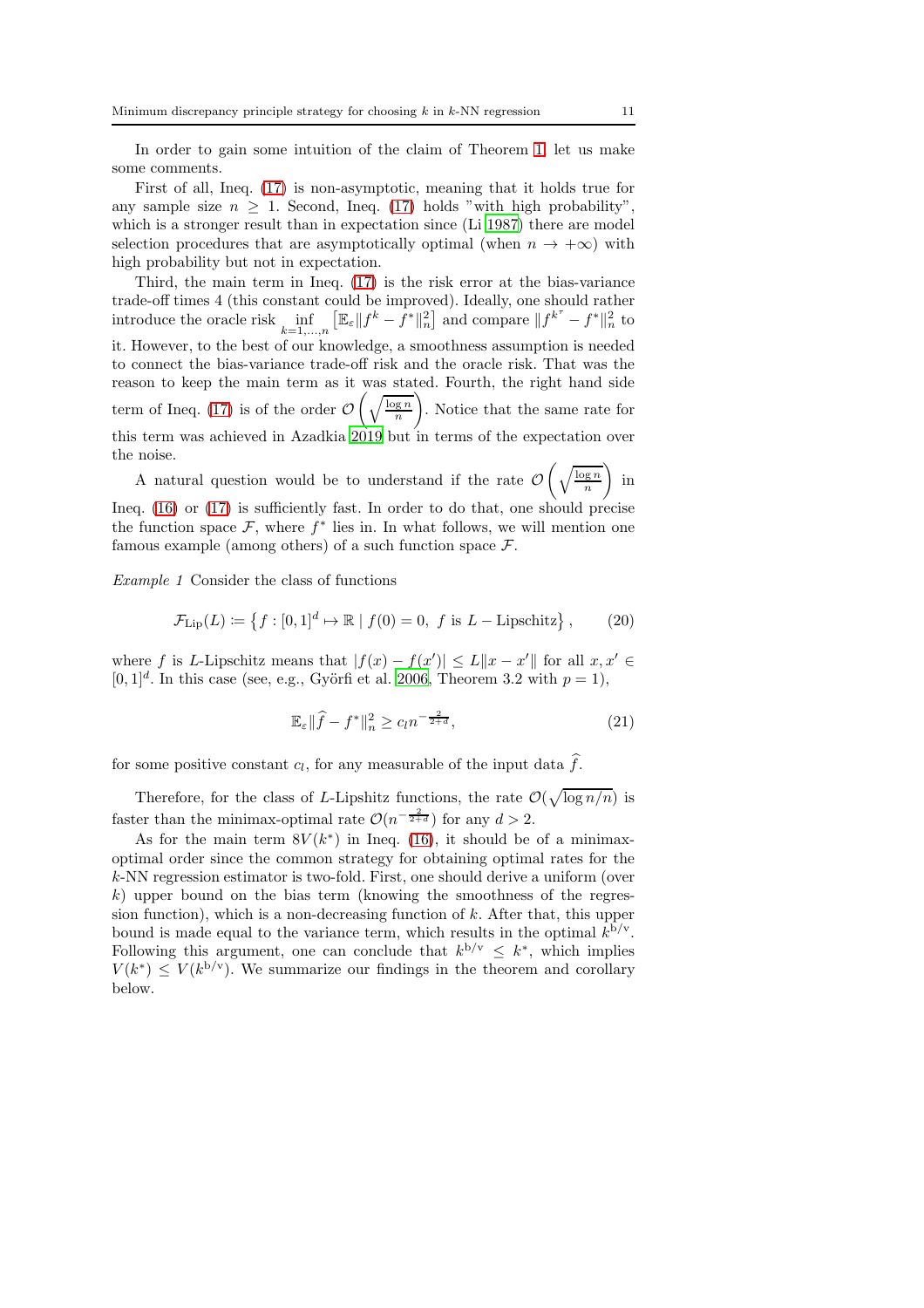Theorem 2 (Theorem 6.2 in Györfi et al. [2006\)](#page-23-0) *Under the Lipschitz condition* [\(20\)](#page-10-0) *on the regression function*  $f^*$ *, for any*  $k \in \{1, ..., n\}$ *,* 

<span id="page-11-0"></span>
$$
\mathbb{E}_{\varepsilon} \| f^k - f^* \|_n^2 \le C \left( \frac{k}{n} \right)^{2/d} + \frac{\sigma^2}{k},\tag{22}
$$

*where C* may depend on *d* and *L*. Thus, Ineq. [\(22\)](#page-11-0) gives  $k^{b/v} = \left[ \frac{\sigma^2}{C} \right]$  $\mathcal{C}_{0}^{(n)}$  $\int_0^{d/(2+d)} n^{\frac{2}{2+d}}$ *.*

**Corollary 1** *Set*  $u = \log n$  *in Ineq.* [\(16\)](#page-9-1)*, then, under the L-Lipschitz condition* [\(20\)](#page-10-0) on the regression function  $f^*$ , early stopping rule  $k^{\tau}$  from Eq. [\(14\)](#page-7-0) *satisfies*

<span id="page-11-1"></span>
$$
\mathbb{E}_{\varepsilon} \| f^{k^{\tau}} - f^* \|_n^2 \le c_u n^{-\frac{2}{2+d}},\tag{23}
$$

*where positive constant*  $c_u$  *depends on*  $d, \sigma$ *, and*  $L$ *;*  $d > 2$ *.* 

*Proof.* First, by taking the expectation of Ineq. [\(16\)](#page-9-1), it gives

$$
\mathbb{E}_{\varepsilon} \| f^{k^{\tau}} - f^{*} \|_{n}^{2} = \mathbb{E}_{\varepsilon} \left[ \| f^{k^{\tau}} - f^{*} \|_{n}^{2} \mathbb{I} \left\{ \| f^{k^{\tau}} - f^{*} \|_{n}^{2} \le 8V(k^{*}) + C_{1} \frac{\sqrt{\log n}}{\sqrt{n}} + C_{2} \frac{\log n}{n} \right\} \right] + \mathbb{E}_{\varepsilon} \left[ \| f^{k^{\tau}} - f^{*} \|_{n}^{2} \mathbb{I} \left\{ \| f^{k^{\tau}} - f^{*} \|_{n}^{2} > 8V(k^{*}) + C_{1} \frac{\sqrt{\log n}}{\sqrt{n}} + C_{2} \frac{\log n}{n} \right\} \right].
$$
\n(24)

After that, due to Lemma [4](#page-26-0) from the supplementary material,  $||I_n - A_k||_2 \leq c$ for any  $k \in \{1, ..., n\}$ , and  $|f^*(x_i)| \leq M$  for  $i \in \{1, ..., n\}$  due to the Lipschitz condition [\(20\)](#page-10-0), which implies that

$$
||f^{k^{\tau}} - f^*||_n^2 \le 2|| (I_n - A_{k^{\tau}})F^*||_n^2 + 2||A_{k^{\tau}} \varepsilon||_n^2
$$
  
\n
$$
\le 2||I_n - A_{k^{\tau}}||_2^2||f^*||_n^2 + 2||A_{k^{\tau}}||_2^2||\varepsilon||_n^2
$$
  
\n
$$
\le c_1 + c_2||\varepsilon||_n^2,
$$

where constants  $c_1$  and  $c_2$  depend only on  $\mathcal M$  and  $d$ . Thus,

<span id="page-11-2"></span>
$$
||f^{k^{\tau}} - f^*||_n^4 \le c_1 + c_2 ||\varepsilon||_n^4 + c_3 ||\varepsilon||_n^2.
$$
 (25)

From Ineq. [\(24\)](#page-11-1) and Cauchy-Schwarz inequality, it comes

$$
\mathbb{E}_{\varepsilon}||f^{k^{\tau}} - f^*||_n^2 \le 8V(k^*) + C_1 \frac{\sqrt{\log n}}{\sqrt{n}} + C_2 \frac{\log n}{n}
$$
  
+ 
$$
\sqrt{\mathbb{E}_{\varepsilon}||f^{k^{\tau}} - f^*||_n^4} \sqrt{\mathbb{P}_{\varepsilon} \left(||f^{k^{\tau}} - f^*||_n^2 > 8V(k^*) + C_1 \frac{\sqrt{\log n}}{\sqrt{n}} + C_2 \frac{\log n}{n}\right)}.
$$

Applying Ineq. [\(16\)](#page-9-1) and Ineq. [\(25\)](#page-11-2), we obtain

$$
\mathbb{E}_{\varepsilon} \| f^{k^{\tau}} - f^* \|_n^2 \le 8V(k^*) + C_1 \frac{\sqrt{\log n}}{\sqrt{n}} + C_2 \frac{\log n}{n} + \sqrt{c_1 + c_3 \sigma^4 + c_2 \sigma^2} \frac{4}{\sqrt{n}}.
$$

The claim follows from  $V(k^*) \le V(k^{b/v}) = \sigma^2 / k^{b/v}$ , for  $k^{b/v}$  defined in Theorem [2.](#page-10-1)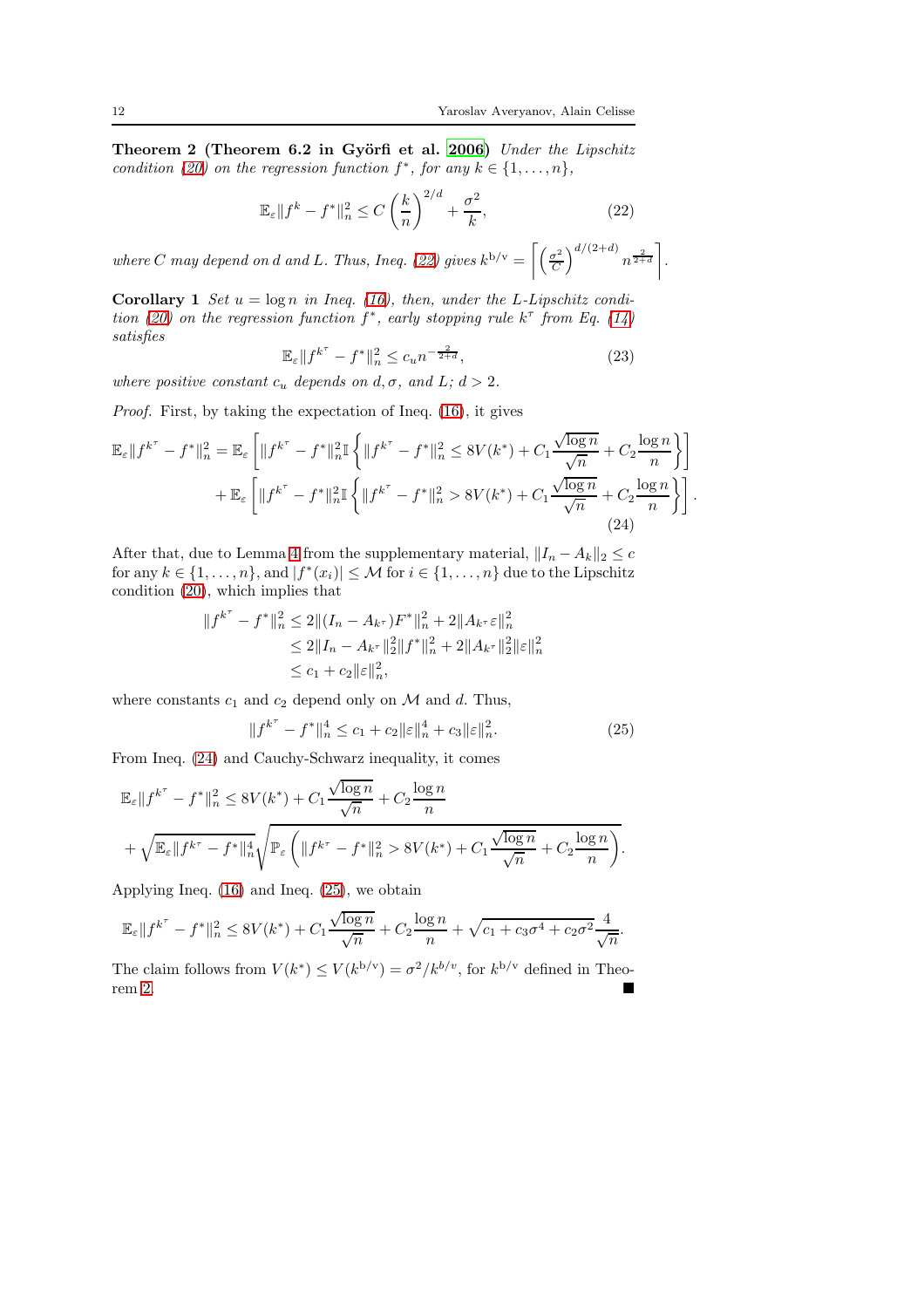Therefore, the function estimator  $f^{k^{\tau}}$  achieves (up to a constant) the minimax bound presented in Eq. [\(21\)](#page-10-2), thus non-improvable in general for the class of Lipschitz functions on a bounded domain.

#### <span id="page-12-0"></span>5 Empirical comparison to other model selection rules

The present section aims at comparing the practical behaviour of our stopping rule  $k^{\tau}$  from Eq. [\(14\)](#page-7-0) with other existing and the most used in practice model selection rules. We split the section into three parts: Subsection [5.1](#page-12-1) defines the competitive stopping rules. Subsection [5.2](#page-14-0) presents experiments on some artificial data sets, while Subsection [5.3](#page-16-0) presents experiments on some real data sets.

### <span id="page-12-1"></span>5.1 Description of the model selection rules to compare

In what follows, we will briefly describe five competitive model selection rules.

### Akaike's AIC criterion

The Akaike's information criterion (Akaike [1974](#page-20-2); Hastie, Tibshirani, and Friedman [2009](#page-23-5)) estimates the risk error by means of a log-likelihood loss function. In the case of k-NN regression with Gaussian noise, the maximum likelihood and least-squares are essentially the same things. This gives the AIC criterion as

$$
R_{\rm AIC}(f^k) = \frac{1}{n\widehat{\sigma}^2} \left( \|Y - A_k Y\|^2 + 2 \text{tr}(A_k) \widehat{\sigma}^2 \right), \qquad k = 1, \ldots, n,
$$

where  $\hat{\sigma}^2$  is an estimator of  $\sigma^2$  obtained from a low-bias model (i.e. with  $k = 2$ ). Using this criterion, we adjust the training error by a factor proportional to the "degree of freedom". Then, the AIC choice for the optimal  $k$  is

<span id="page-12-2"></span>
$$
k_{\text{AIC}} := \underset{k=2,\dots,n}{\text{argmin}} \left\{ R_{\text{AIC}}(f^k) \right\} - 1. \tag{26}
$$

Notice that in the mentioned case, AIC criterion is equivalent to Mallow's  $C_p$  criterion (Mallows [2000\)](#page-24-1). AIC criterion has been widely criticized in the literature, especially for the constant 2 in the definition and/or its asymptotic nature. That is why some authors proposed corrections for the criterion (Schwarz et al. [1978;](#page-24-11) Yang [1999\)](#page-24-12). Nevertheless, AIC,  $C_p$ , and other related criteria have been proved to satisfy non-asymptotic oracle-type inequalities (see Birg´e and Massart [2007](#page-22-3) and references therein). Notice that the computational time of the AIC criterion is  $\mathcal{O}(n^3)$ , which is higher than  $\mathcal{O}(n^2 (n - k^{\tau}))$  for the minimum discrepancy principle stopping rule  $k^{\tau}$  [\(14\)](#page-7-0).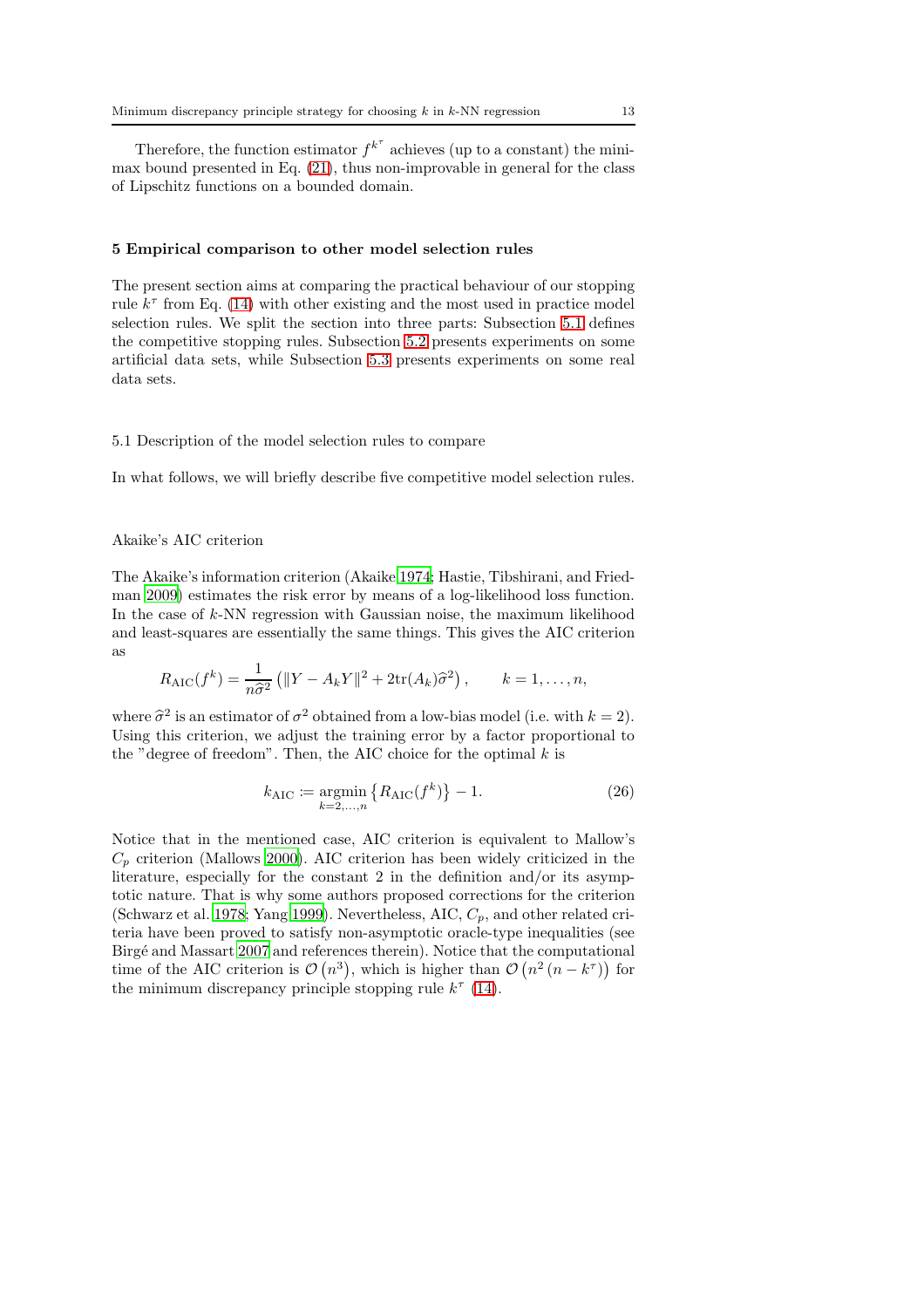Generalized cross-validation.

The generalized (GCV) cross-validation strategy (Craven and Wahba [1978;](#page-23-10) Arlot, Celisse, et al. [2010](#page-20-1)) was introduced in least-squares regression as a rotation-invariant version of the leave-one-out cross-validation procedure. The GCV estimator of the risk error of the linear estimator  $A_kY$ ,  $k=1,\ldots,n$ , is defined via

$$
R_{\rm GCV}(f^k) = \frac{n^{-1} ||Y - A_k Y||^2}{(1 - n^{-1} \text{tr}(A_k))^2},
$$

The final model selection rule is

<span id="page-13-1"></span>
$$
k_{\text{GCV}} := \underset{k=2,\dots,n}{\text{argmin}} \left\{ R_{\text{GCV}}(f^k) \right\} - 1. \tag{27}
$$

GCV should be close to the AIC model selection procedure when the sample size  $n$  is large. The asymptotic optimality of GCV, meaning that  $||f^{k_{\text{GCV}}} - f^{*}||_{n}^{2}$  /  $\inf_{k} ||f^{k} - f^{*}||_{n}^{2} \to 1$  in probability, has been proved for the k-NN estimator in (Li [1987\)](#page-23-4) under mild assumptions. As for the AIC criterion, the computational time of generalized cross-validation is  $\mathcal{O}(n^3)$  elementary operations.

Hold-out cross-validation stopping rule.

The Hold-out cross-validation strategy (Geisser [1975;](#page-23-11) Arlot, Celisse, et al. [2010\)](#page-20-1) is described as follows. The data  $\{x_i, y_i\}_{i=1}^n$  are randomly split into two parts of equal size: the training sample  $S_{\text{train}} = \{x_{\text{train}}, y_{\text{train}}\}$  and the test sample  $S_{\text{test}} = \{x_{\text{test}}, y_{\text{test}}\}$  so that the training and test samples represent a half of the whole data set  $\approx n/2$ . For each  $k = 1, ..., n$ , one trains the k-NN es-timator [\(5\)](#page-4-1) and evaluates its performance by  $R_{\text{HO}}(f^k) = \frac{1}{n} \sum_{i \in S_{\text{test}}}(f^k(x_i) (y_i)^2$ , where  $f^k(x_i)$  denotes the output of the algorithm trained for k and evaluated at the point  $x_i \in x_{\text{test}}$ . Then, the Hold-out CV stopping rule is defined via

<span id="page-13-0"></span>
$$
k_{\rm HO} := \underset{k=2,\dots,n}{\text{argmin}} \left\{ R_{\rm HO}(f^k) \right\} - 1. \tag{28}
$$

The main inconvenience of this model selection rule is the fact that a part of the data is lost, which increases the risk error. Besides that, the Holdout strategy is not stable (Arlot, Celisse, et al. [2010\)](#page-20-1), which often requires some aggregation of it. The (asymptotic) computational time of the Hold-out strategy is  $\mathcal{O}(n^3)$  elementary operations.

#### V –fold cross-validation

 $V$ -fold cross-validation is certainly the most used cross-validation procedure: the data  $\{(x_i, y_i)\}_{i=1}^n$  are randomly split into  $V = 5$  equal sized blocks, and at each round (among the V ones),  $V - 1$  blocks are devoted to training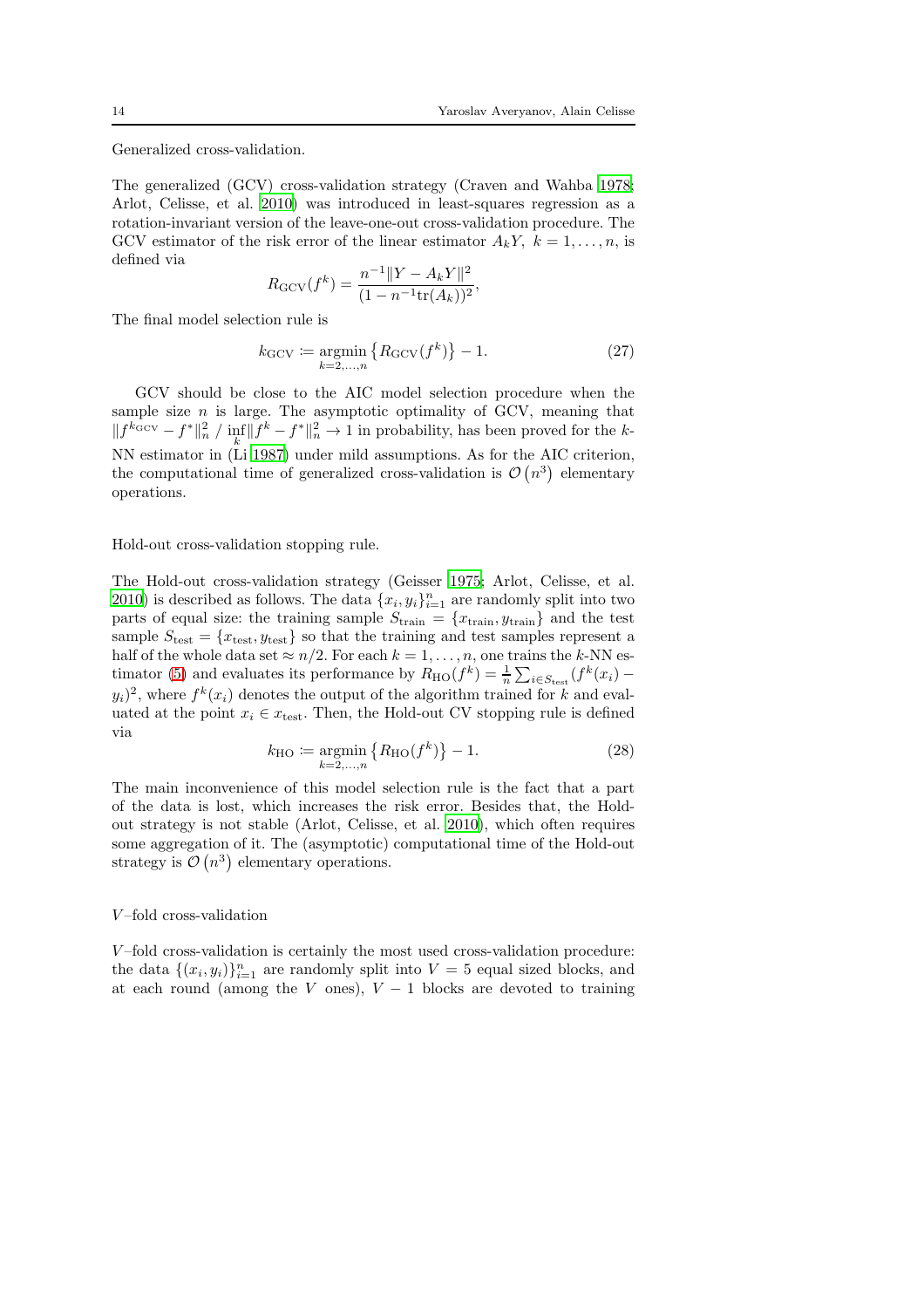$S_{\text{train}} = (x_{\text{train}}, y_{\text{train}})$ , and the remaining one is used for the evaluation  $S_{\text{test}} =$  $(x_{\text{test}}, y_{\text{test}})$ . The risk error of the k-NN estimator is estimated by  $R_{\text{VFCV}}(f^k)$  =  $\frac{1}{V}\sum_{j=1}^V\frac{1}{n/V}\sum_{i\in S_{\text{test}}(j)}\left(f^k(x_i)-y_i\right)^2$ , where  $f^k(x_i)$  denotes the output of the algorithm trained for k and evaluated at the point  $x_i \in S_{test}(j)$ , thus

<span id="page-14-1"></span>
$$
k_{\text{VFCV}} \coloneqq \underset{k=2,\dots,n}{\text{argmin}} \left\{ R_{\text{VFCV}}(f^k) \right\} - 1. \tag{29}
$$

V –fold cross-validation is a more computationally tractable solution than other splitting-based model selection methods, such as the leave-one-out or leavep-out (Hastie, Tibshirani, and Friedman [2009](#page-23-5); Arlot, Celisse, et al. [2010](#page-20-1)). Usually, the optimal  $V$  is equal to 5 or 10 due to the fact that the statistical error does not increase a lot for larger values of V whereas averaging over more than 10 folds becomes infeasible. To the best of our knowledge, there are no theoretical results for the  $V$ -fold cross validation model selection strategy with the k-NN regression estimator.

#### Theoretical bias-variance trade-off stopping rule

The fourth stopping rule is the one introduced in Eq. [\(13\)](#page-7-1). This stopping rule is the classical bias-variance trade-off stopping rule that provides minimaxoptimal rates (see the monographs Wasserman [2006;](#page-24-8) Tsybakov [2008\)](#page-24-9):

$$
k^* = \inf\{k \in \{1, \dots, n\} \mid B^2(k) \ge V(k)\}.
$$
 (30)

The stopping rule  $k^*$  is introduced for comparison purposes only because it *cannot be computed* in practice. One can say that this stopping rule is minimaxoptimal if f <sup>∗</sup> belongs, for instance, to the class of Lipschitz functions on a bounded domain [\(20\)](#page-10-0). Therefore, it could serve as a (lower bound) reference in the present simulated experiments with artificial data.

#### <span id="page-14-0"></span>5.2 Artificial data

First, the goal is to perform some simulated experiments (a comparison of mentioned stopping rules) on artificial data.

#### Description of the simulation design

The data in this case is generated according to the regression model  $y_i =$  $f^*(x_j) + \varepsilon_j$ , where  $\varepsilon_j \stackrel{i.i.d.}{\sim} \mathcal{N}(0, \sigma^2)$  (Gaussian),  $j = 1, \ldots, n$ . We choose the uniform covariates  $x_j \stackrel{i.i.d.}{\sim} \mathbb{U}[0,1]^3$  (uniform),  $j = 1, \ldots, n$ , and  $\sigma = 0.15$ . Consider two regression functions with different smoothness: a "smooth"  $f_1^*(x) =$ 1.5 ·  $\left[ \|x - 0.5\| / \sqrt{3} - 0.5 \right]$  and a "sinus"  $f_2^*(x) = 1.5 \cdot \sin(\frac{||x||}{\sqrt{3}})$  for any  $x \in [0,1]^3$ . Notice that both functions belong to the class of Lipschitz func-tions [\(20\)](#page-10-0) on  $[0, 1]^3$ . The sample size *n* varies from 50 to 250.

The k-NN algorithm [\(5\)](#page-4-1) is trained first for  $k = \lfloor \sqrt{n} \rfloor$ , after that we decrease the value of k until  $k = 1$  such that at each step of the iteration procedure we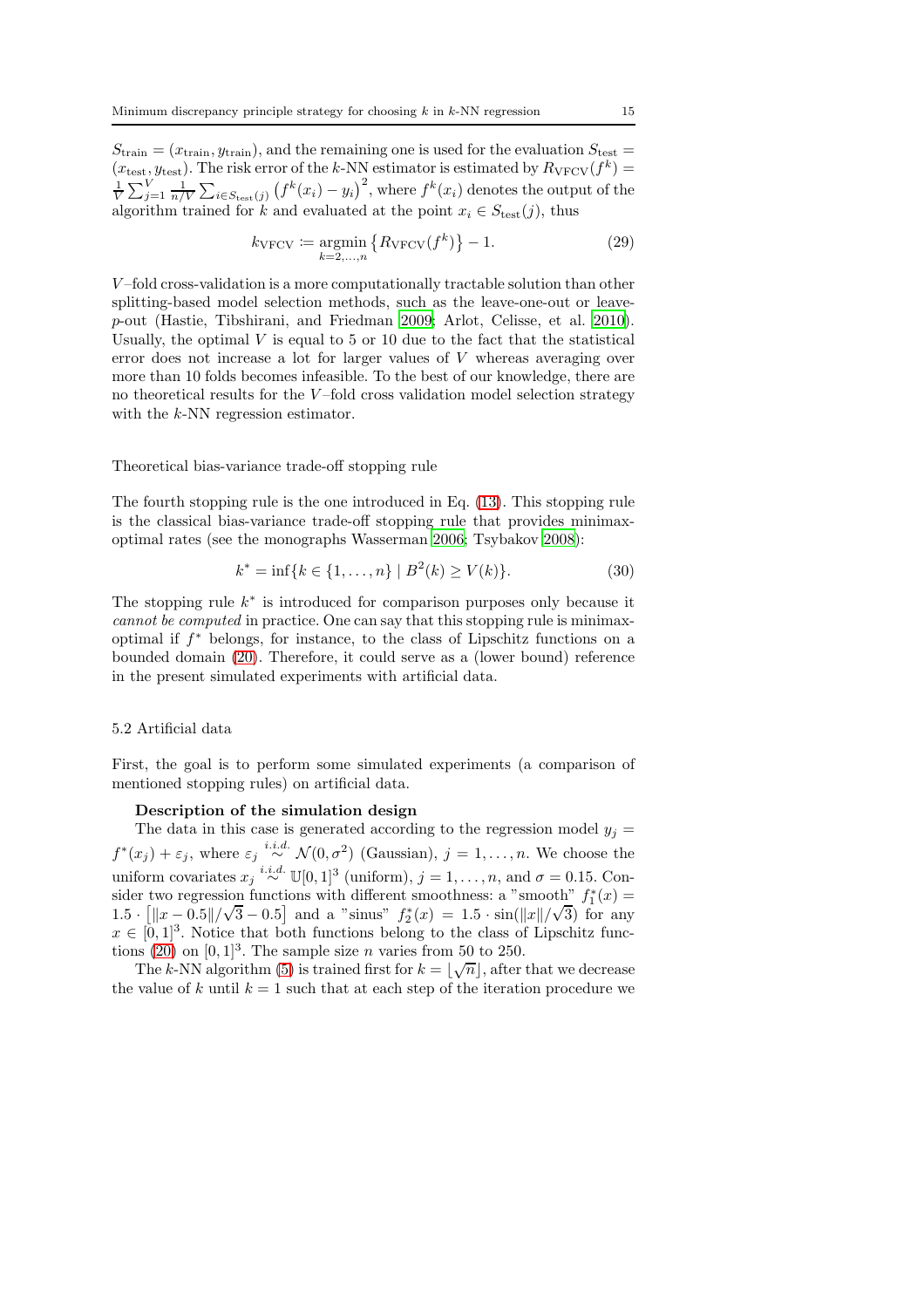<span id="page-15-0"></span>

Fig. 2:  $k$ -NN estimator [\(5\)](#page-4-1) with two noised regression functions: smooth  $f_1^*(x) = 1.5 \cdot \frac{[||x - 0.5||}{\sqrt{3} - 0.5]}$  for panel (a) and "sinus"  $f_2^*(x) = 1.5$ .  $\sin(\Vert x \Vert/\sqrt{3})$  for panel (b), with uniform covariates  $x_j \stackrel{i.i.d.}{\sim} \mathbb{U}[0,1]^3$ . Each curve corresponds to the  $L_2(\mathbb{P}_n)$  squared norm error for the stopping rules [\(14\)](#page-7-0), [\(13\)](#page-7-1), [\(28\)](#page-13-0), [\(27\)](#page-13-1), averaged over 1000 independent trials, versus the sample size  $n = \{50, 80, 100, 160, 200, 250\}.$ 

increase the variance of the k-NN estimator  $V(k) = \sigma^2/k$  (cf. Fig. [1\)](#page-6-0). In other words, the model becomes more complex successively due to the increase of its "degree of freedom" measured by  $tr(A_k) = n/k$ . If the condition in Eq. [\(14\)](#page-7-0) is satisfied, the learning process is stopped, and it outputs the stopping rule  $k^{\tau}$ .

The performance of the stopping rules is measured in terms of the empirical  $L_2(\mathbb{P}_n)$ -norm  $|| f^k - f^* ||_n^2$  averaged over  $N = 1000$  repetitions (over the noise  $\{\varepsilon_j\}_{j=1}^n$ ).

For our simulations, we use a consistent (low-bias) estimator of  $\sigma^2$  described in Section [5.3](#page-16-0) (see Eq. [\(32\)](#page-17-0)).

### Results of the simulation experiments.

Figure [2](#page-15-0) displays the resulting (averaged over 1000 repetitions)  $L_2(\mathbb{P}_n)$ error of  $k^{\tau}$  [\(14\)](#page-7-0),  $k^*$  [\(13\)](#page-7-1),  $k_{\text{HO}}$  [\(28\)](#page-13-0), and  $k_{\text{GCV}}$  [\(27\)](#page-13-1) versus the sample size n. In particular, Figure [2a](#page-15-0) shows the results for the "smooth" regression function, whereas Figure [2b](#page-15-0) provides the results for the "sinus" regression function.

First, from all the graphs, (almost) all curves do not increase as the sample size  $n$  grows. One can notice that in both graphs, the prediction error of the Hold-out strategy is the worst among the model selection criteria.

In more detail, Figure [2a](#page-15-0) indicates that the best performance is achieved by  $k^*$  (non-computable in practice bias-variance trade-off). Besides that, the minimum discrepancy principle rule  $k^{\tau}$  is uniformly better than  $k_{\text{HO}}$  and has the same performance as the one of  $k$ <sub>GCV</sub>. Moreover, the gap between  $k^{\tau}$  and  $k^*$  is getting smaller for the sample sizes  $n \geq 160$ . This behavior supports the theoretical part of the present paper because  $k^{\tau}$  should serve as an esti-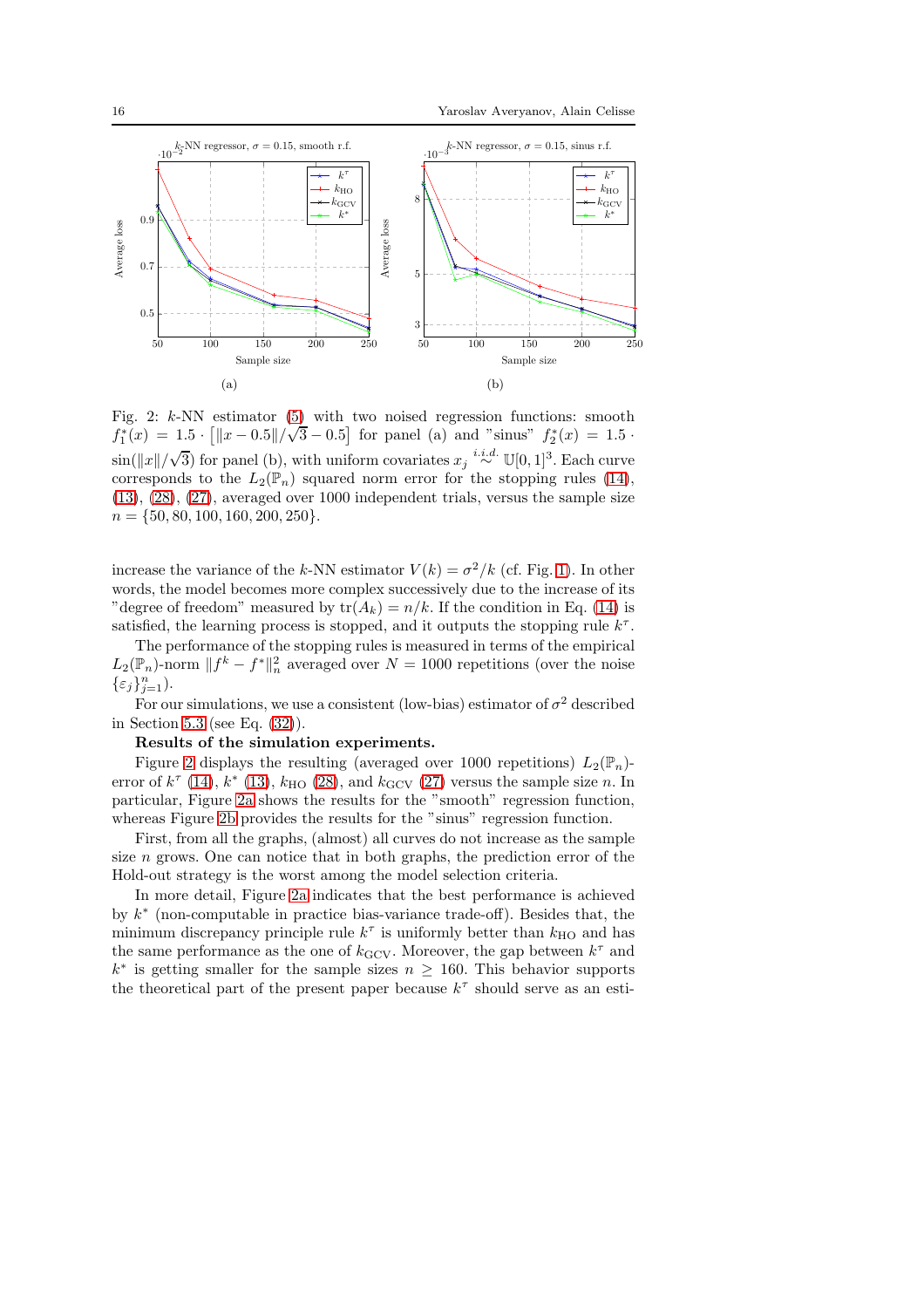mator of  $k^*$ . Since  $k^*$  is the well-known bias-variance trade-off, the minimum discrepancy principle stopping rule seems to be a meaningful model selection method.

In Figure [2b,](#page-15-0) the best performance is achieved again by  $k^*$  – a noncomputable in practice stopping rule. As for the data-driven model selection methods, the stopping rules  $k^{\tau}$  and  $k_{\text{GCV}}$  (an asymptotically optimal model selection strategy) perform almost equivalently.

### <span id="page-16-0"></span>5.3 Real data

Here, we tested the performance (prediction error and runtime) of the early stopping rule  $k^{\tau}$  [\(14\)](#page-7-0) for choosing the hyperparameter in the k-NN estimator on four different data sets mostly taken from the UCI repository (Dua and Graff [2017\)](#page-23-12).

#### Data sets description

The housing data set "Boston Housing Prices" concerns the task of predicting housing values in areas of Boston (USA), the input points are 13 dimensional.

The "Diabetes" data set consists of 10 columns that measure different patient's characteristics (age, sex, body mass index, etc), the output is a quantitative measure of disease progression one year after the baseline.

The "Power Plants" data set contains 9568 data points collected from a Combined Cycle Power Plant over 6 years (2006-2011), when the plant was set to work with the full load.

"California Houses Prices" data set (Pace and Barry [1997\)](#page-24-13) contains information from the 1990's California census. The input variables are "total bedrooms", "total rooms", etc. The output variable is the median house value for households within a block (measured in US Dollars).

Notice that for "California Houses Prices" and "Power Plants" data sets we take the first 3000 data points in order to speed up the calculations.

#### Description of the simulation design

Assume that we are given one of the data sets described above. Let us rescale each variable of this data set  $\tilde{x} \in \mathbb{R}^n$  such that all the components  $\widetilde{x}_i, i = 1, \ldots, n$ , belong to [0, 1]:

$$
\widetilde{x}_i = \frac{\widetilde{x}_i - \min(\widetilde{x})}{\max(\widetilde{x}) - \min(\widetilde{x})}, \ i = 1, \dots, n,
$$

where  $\min(\tilde{x})$  and  $\max(\tilde{x})$  denote the minimum and the maximum component of the vector  $\widetilde{x}$ .

After that, we split the data set into two parts: one is denoted  $S_{\text{train}} =$  ${x<sub>train</sub>, y<sub>train</sub>}$  (70 % of the whole data) and is made for training and model selection (model selection rules  $k^{\tau}$ ,  $k_{\text{GCV}}$ ,  $k_{\text{5FCV}}$ , and  $k_{\text{AIC}}$ ), the other one (30 % of the whole data) is denoted  $S_{\text{test}} = \{x_{\text{test}}, y_{\text{test}}\}$  and is made for making prediction on it. We denote  $n_{\text{train}}$  and  $n_{\text{test}}$  as the sample sizes of  $S_{\text{train}}$  and  $S_{\text{test}}$ , respectively. Then, our experiments' design is divided into four parts.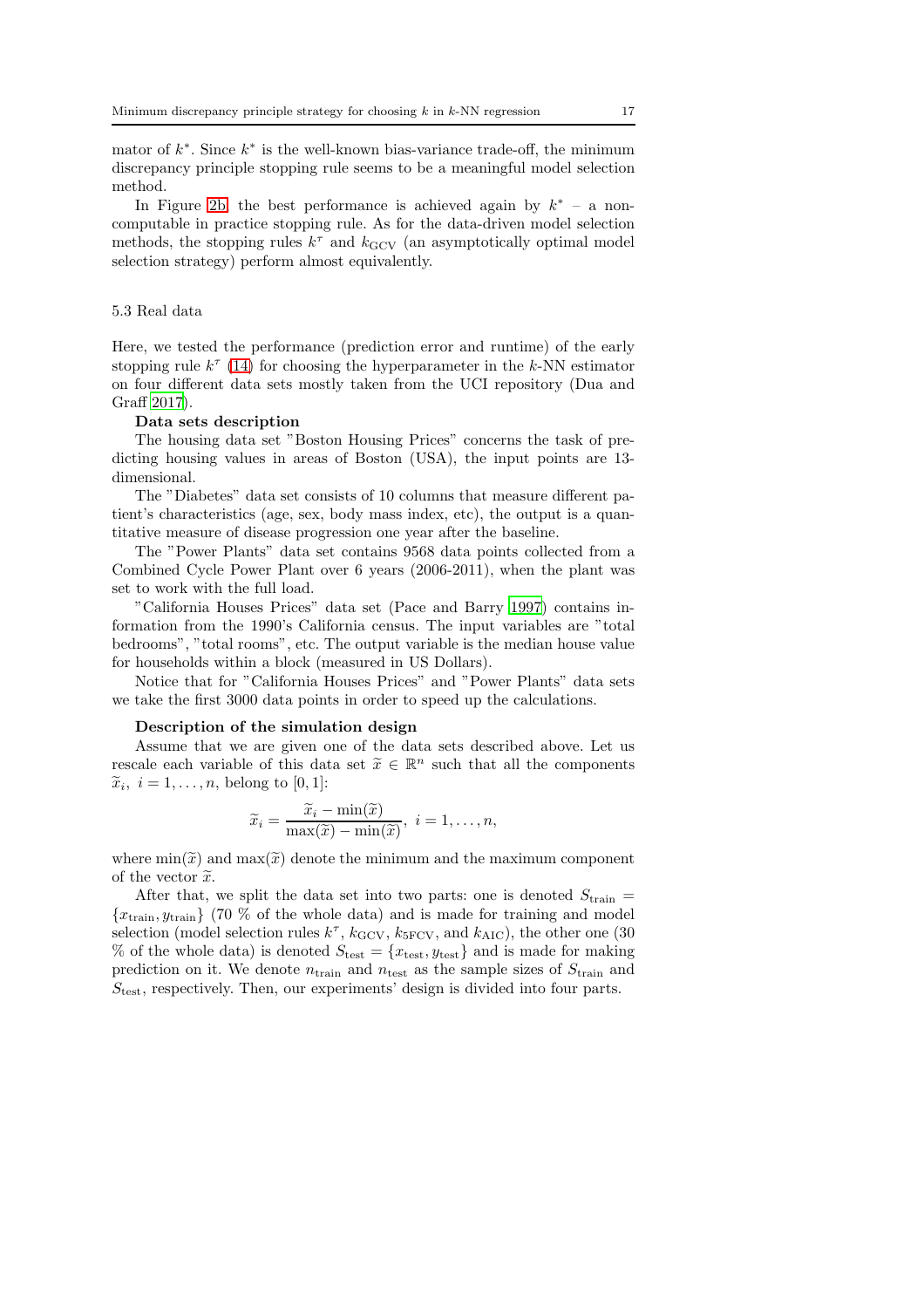At the beginning, we create a grid of sub-sample size for each data set:

<span id="page-17-1"></span>
$$
n_s \in \left\{ \left\lfloor n_{\text{train}}/5 \right\rfloor, \left\lfloor n_{\text{train}}/4 \right\rfloor, \left\lfloor n_{\text{train}}/3 \right\rfloor, \left\lfloor n_{\text{train}}/2 \right\rfloor, n_{\text{train}} \right\},\tag{31}
$$

and a grid of the maximum number of neighbors  $k_{\text{max}} = 3|\log(n_s)|$ , where  $n_{\text{train}} = [0.7n]$  and n is the sample size of the whole data.

Further, for each data set and sub-sample size from Eq. [\(31\)](#page-17-1), we estimate the noise variance  $\sigma^2$  from the regression model [\(1\)](#page-2-1). There is large amount of work on the estimation of  $\sigma^2$  in nonparametric regression (Rice et al. [1984;](#page-24-14) Hall and Marron [1990\)](#page-23-13). In our simulated experiments, we take the estimator from Wasserman [2006,](#page-24-8) Eq. (5.86), which is a consistent estimator of  $\sigma^2$  under an assumption that  $f^*$  is "sufficiently smooth". It satisfies our simulation experiments' purposes.

<span id="page-17-0"></span>
$$
\hat{\sigma}^2 := \frac{\|(I_{n_s} - A_k)y_s\|^2}{n_s(1 - 1/k)} \quad \text{with} \quad k = 2,
$$
\n(32)

where  $y_s$  corresponds to the vector of responses from the chosen sub-samples. After that, we compute our stopping rule  $k^{\tau}$  and other model selection strate-gies from Section [5.1.](#page-12-1) To do that, for each data set and each integer  $n_s$  from Eq. [\(31\)](#page-17-1), we randomly sample  $n_s$  data points from  $S_{\text{train}}$ , compute the k-NN estimator [\(5\)](#page-4-1) and the empirical risk [\(10\)](#page-5-0) for  $k_{\text{max}}$ , and at each step of the iteration process we reduce the value of k by one. Remark that one does not have to calculate the neighborhood matrix  $A_k$  for each  $k \in \{1, \ldots, k_{\text{max}}\}$ , since it is sufficient to do only for  $k_{\text{max}}$  (cf. Eq. [\(15\)](#page-8-0)). This process is repeated until the empirical risk crosses the threshold  $\hat{\sigma}^2$ . Fig. [3](#page-19-1) provides two illustrations of the minimum discrepancy strategy  $k^{\tau}$  for two data sets: "Diabetes" and "Boston Housing Prices".

After that, the AIC criterion [\(26\)](#page-12-2), 5–fold cross-validation [\(29\)](#page-14-1), and the generalized cross-validation  $k_{\text{GCV}}$  are calculated. Let us describe how we do that in two steps. We start by defining a grid of values for  $k : \{1, 2, \ldots, k_{\text{max}}\}.$ Further, one should compute  $k_{\text{AIC}}$ ,  $k_{\text{GCV}}$ , and  $k_{\text{5FCV}}$  from Eq. [\(26\)](#page-12-2), Eq. [\(27\)](#page-13-1), and Eq. [\(29\)](#page-14-1) over the mentioned grid.

In the final part, given  $k^{\tau}$ ,  $k_{\text{AIC}}$ ,  $k_{\text{5FCV}}$ , and  $k_{\text{GCV}}$ , the goal is to make a prediction on the test data set  $x_{\text{test}}$ . This can be done as follows. Assume that  $x_0 \in x_{\text{test}}$ , then the prediction of the k-NN estimator on this point can be defined as

$$
f^k(x_0) = a_k(x_0)^\top y_s,
$$

where  $a_k(x_0) = [a_k(x_0, x_1), \ldots, a_k(x_0, x_{n_s})]^\top$  and  $x_s = [x_1^\top, \ldots, x_{n_s}^\top]^\top$ , with  $a_k(x_0, x_i) = 1/k$  if  $x_i, i \in \{1, \ldots, n_{\text{train}}\},$  is a nearest neighbor of  $x_0$ , otherwise 0. Further, one can choose k to be equal  $k^{\tau}$ ,  $k_{\text{AIC}}$ ,  $k_{\text{5FCV}}$  or  $k_{\text{GCV}}$  that are already computed. Combining all the steps together, one is able to calculate the least-squares prediction error  $|| f^k - y_{\text{test}} ||.$ 

For each sub-sample size  $n_s$  from Eq. [\(31\)](#page-17-1) and data set, the procedure has to be performed 25 times (via new sub-samples from the data set).

#### Results of the simulation experiments.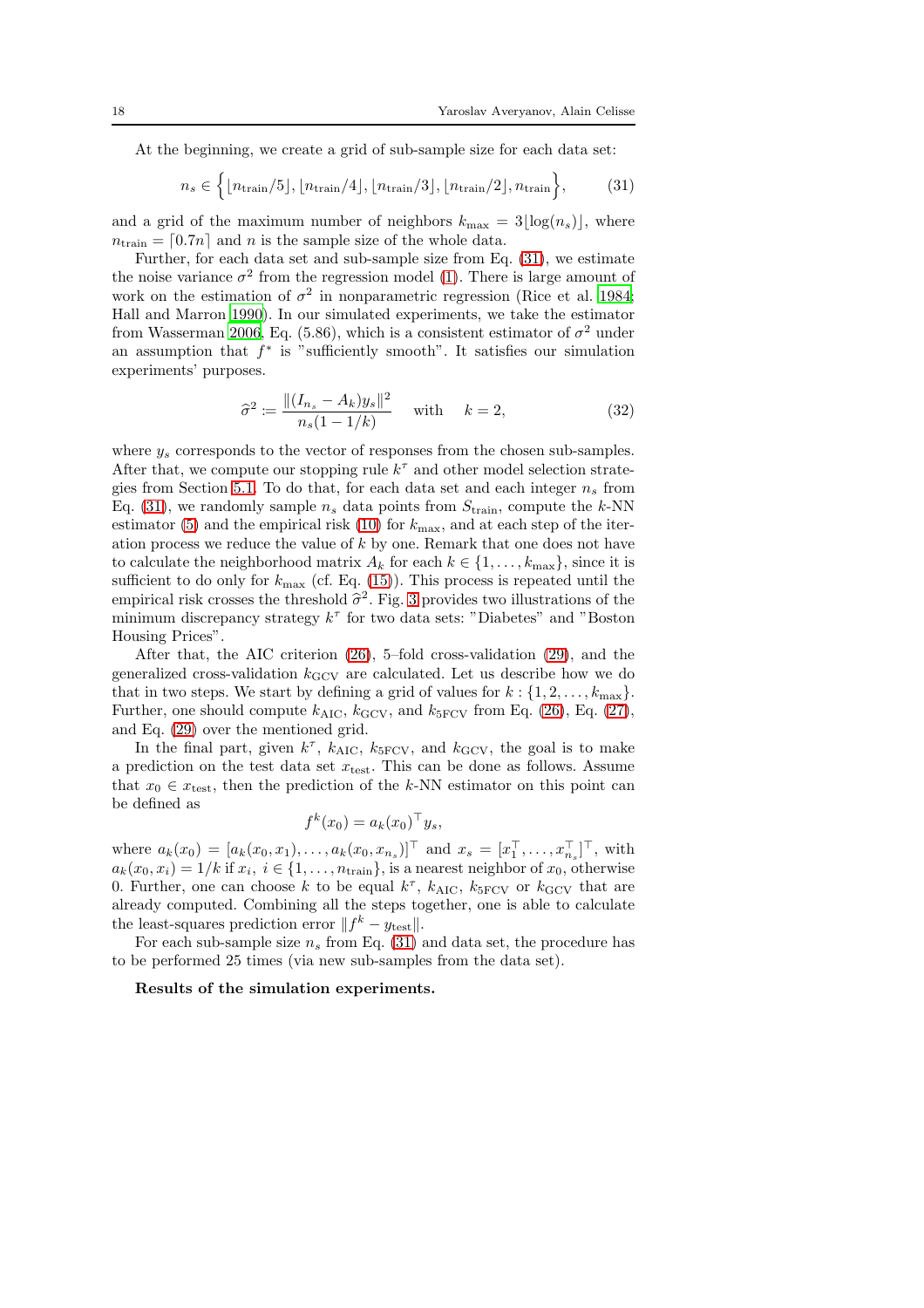Figures [4](#page-20-3) and [5](#page-21-4) display the averaged (over 25 repetitions) runtime (in seconds) and the prediction error of the model selection rules  $k^{\tau}$  [\(14\)](#page-7-0),  $k_{\text{AIC}}$  [\(26\)](#page-12-2), 5-fold cross-validation [\(29\)](#page-14-1), and generalized cross-validation [\(27\)](#page-13-1) for "Boston Housing Prices", "Diabetes" (in Figure [4\)](#page-20-3), and "California Houses Prices", "Power Plants" data sets (in Figure [5\)](#page-21-4).

Figures [4a, 4c](#page-20-3) indicate that the minimum discrepancy principle rule  $k^{\tau}$  has the smallest runtime among the model selection criteria. At the same time, Figure [4b](#page-20-3) shows that the prediction error of  $k^{\tau}$  has better performance than that of  $k_{\text{AIC}}$  and  $k_{\text{5FCV}}$ , and is similar to that of  $k_{\text{GCV}}$ . Figure [4d](#page-20-3) indicates that the performance of the minimum discrepancy stopping rule  $k^{\tau}$  is better than that of  $k_{\text{AIC}}$ ,  $k_{\text{GCV}}$ , and  $k_{\text{5FCV}}$  for the sub-sample size  $n_s \geq 100$ .

Let us turn to the results for the "California Houses Prices" and "Power Plants" data sets. Figures [5b, 5d](#page-21-4) display the prediction performance of the model selection rules: for the "California Houses Prices" data set, the prediction performance of  $k^{\tau}$  is comparable to the performance of  $k_{\text{GCV}}$  and is uniformly better than the 5FCV rule  $k_{5}$ <sub>FCV</sub> and  $k_{AIC}$ ; for the "Power Plants" data set, the prediction error of the minimum discrepancy principle is similar to that of  $k_{\text{AIC}}, k_{\text{GCV}}$ , and  $k_{\text{SFCV}}$  for the sub-sample sizes  $n_s \leq 1000$ , and is little worse for  $n_s = 2100$ . This deterioration of the performance could be due to the estimation of the variance  $\sigma^2$  from Eq. [\(32\)](#page-17-0). Figures [5a, 5c](#page-21-4) show the runtime of the stopping rules: one can conclude that the computational time of the minimum discrepancy rule  $k^{\tau}$  is less than the computational time of the generalized cross-validation, AIC criterion, and 5 fold cross-validation.

The overall conclusion from the simulation experiments is that the prediction error of the MDP stopping rule  $k^{\tau}$  is often better than for standard model selection strategies, such as the AIC criterion or 5–fold cross-validation, while its computational time is lower.

#### <span id="page-18-0"></span>6 Conclusion

In the present paper, we tackled the problem of choosing the tuning parameter  $k$  in the k-NN regression estimator. A strategy based on early stopping and the minimum discrepancy principle was proposed. In Section [4,](#page-9-0) it was shown that the minimum discrepancy stopping rule  $k^{\tau}$  [\(14\)](#page-7-0) provides a minimax-optimal estimator, in particular, over the class of Lipschitz functions on a bounded domain. Besides that, this theoretical result was confirmed empirically on artificial and real data sets: the stopping rule has better statistical performance than other model selection rules, such as Hold-out or 5–fold cross-validation, while reducing the computational time of the model selection procedure. The main inconvenience of the proposed strategy is that one has to estimate the variance  $\sigma^2$  of the regression model (as it is the case for the AIC or Mallow's  $C_p$  criteria), thus a plug-in estimator is needed. We have constructed such an estimator for simulated experiments with artificial and real data in Section [5.3.](#page-16-0)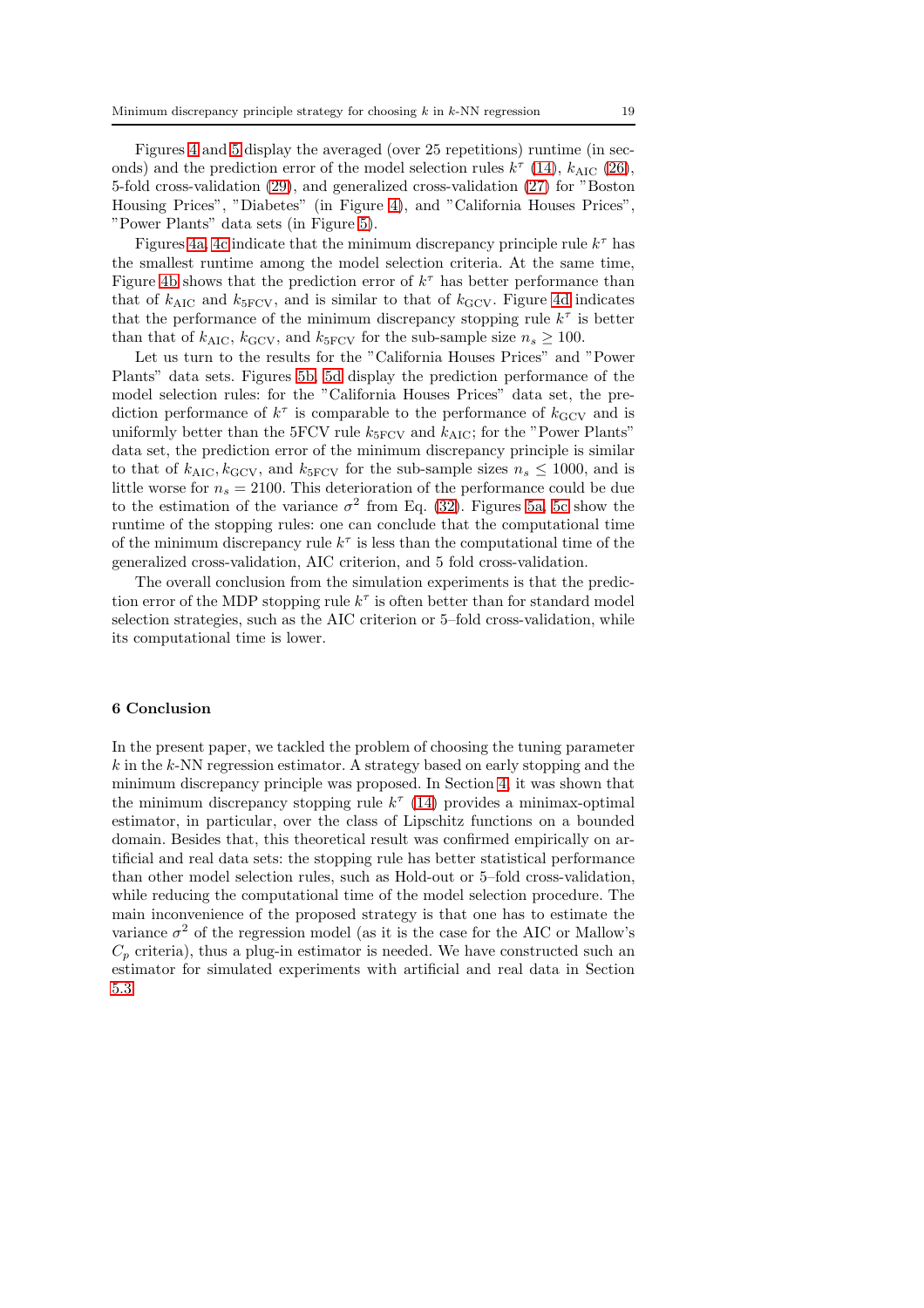<span id="page-19-1"></span>

Fig. 3: Stopping the learning process based on the rule [\(14\)](#page-7-0) applied to two data sets: a) "Diabetes" and b) "Boston Housing Prices". "Threshold" horizontal line corresponds to the estimated variance from Eq. [\(32\)](#page-17-0).

As for perspectives of this work, we are interested in the theoretical performance of the Nadaraya-Watson regressor (Nadaraya [1964](#page-24-15); Wasserman [2006](#page-24-8)). Apparently, it should be close to the one of the k-NN regression estimator since these two non-parametric estimators are closely related (see the mono-graphs Györfi et al. [2006;](#page-23-0) Tsybakov [2008](#page-24-9)). The main difficulty should come from the fact that, if h is the bandwidth parameter and  $A_h$  is the smoothing matrix of the Nadaraya-Watson estimator, then  $\text{tr}(A_h^{\top} A_h) \neq \text{tr}(A_h)$ . This fact implies that the expectation of the empirical risk minus the noise variance will not be equal to the difference between the bias and variance terms (see Eq. [\(11\)](#page-5-1)). Therefore, there should be another concentration result that deals with this problem. Besides that, we should emphasize that the early stopping rules in this work were estimating the famous bias-variance trade-off (Hastie, Tibshirani, and Friedman [2009,](#page-23-5) Chapter 7). However, recently, (Belkin et al. [2019;](#page-22-11) Belkin, Hsu, and Xu [2020](#page-22-12)) the bias-variance balancing paradigm was rethought by discovering some settings (exact fit to the data) for which a phenomenon of the "double descent" of the risk curve appeared. It would be interesting to understand if early stopping can work for these settings. The reader can look at a recent paper (Dwivedi et al. [2020\)](#page-23-14) and references therein for another reexamination of the paradigm.

### <span id="page-19-0"></span>References

[AB09a] Sylvain Arlot and Francis Bach. "Data-driven calibration of linear estimators with minimal penalties". In: *arXiv e-prints*, arXiv:0909.1884 (Sept. 2009), arXiv:0909.1884. arXiv: [0909.1884 \[math.ST\]](https://arxiv.org/abs/0909.1884).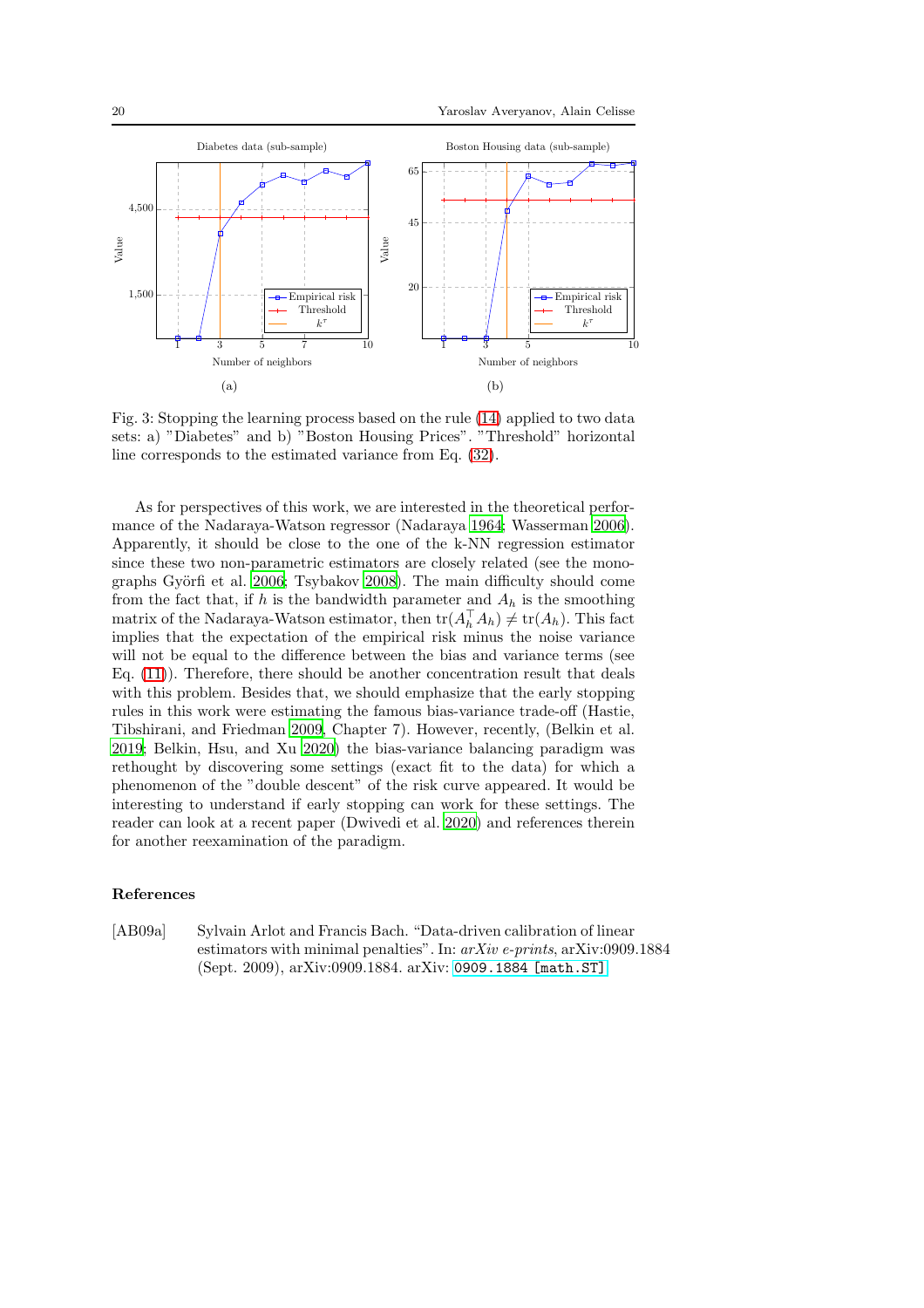<span id="page-20-3"></span>

Fig. 4: Runtime (in seconds) and  $L_2(\mathbb{P}_n)$  prediction error versus sub-sample size for different model selection methods: MD principle [\(14\)](#page-7-0), AIC [\(26\)](#page-12-2), GCV [\(27\)](#page-13-1), and 5–fold cross-validation [\(29\)](#page-14-1), tested on the "Boston Housing Prices" and "Diabetes" data sets. In all cases, each point corresponds to the average of 25 trials. (a), (c) Runtime verus the sub-sample size  $n \in \{70, 88, 118, 177, 354\}.$ (b), (d) Least-squares prediction error  $|| f^k - y_{\text{test}} ||$  versus the sub-sample size  $n \in \{70, 88, 118, 177, 354\}.$ 

- <span id="page-20-0"></span>[AB09b] Sylvain Arlot and Francis R Bach. "Data-driven calibration of linear estimators with minimal penalties". In: *Advances in Neural Information Processing Systems*. 2009, pp. 46–54.
- <span id="page-20-1"></span>[AC+10] Sylvain Arlot, Alain Celisse, et al. "A survey of cross-validation procedures for model selection". In: *Statistics surveys* 4 (2010), pp. 40–79.
- <span id="page-20-2"></span>[Aka74] Hirotugu Akaike. "A new look at the statistical model identification". In: *IEEE transactions on automatic control* 19.6 (1974), pp. 716–723.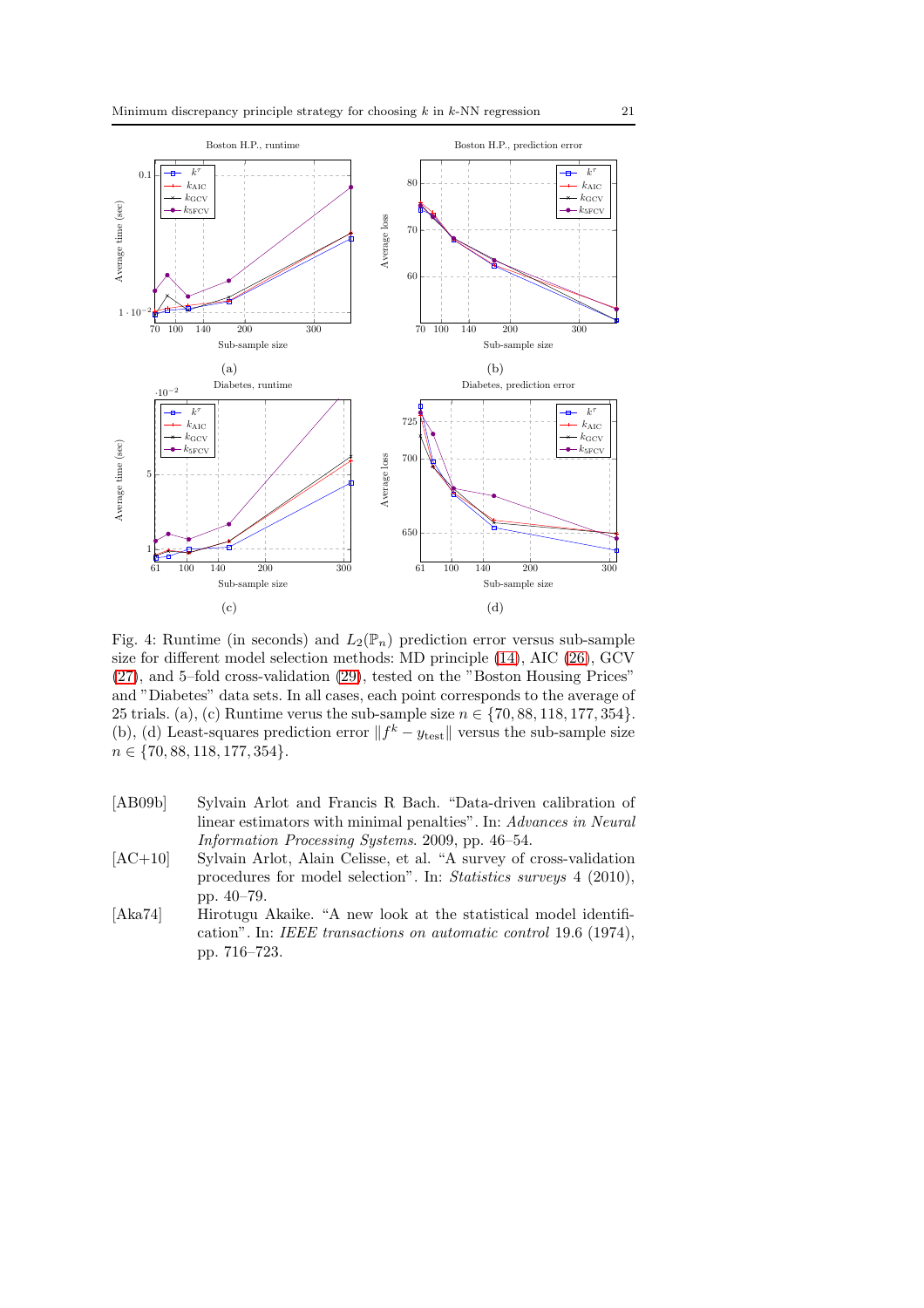<span id="page-21-4"></span>

Fig. 5: Runtime (in seconds) and  $L_2(\mathbb{P}_n)$  prediction error versus sub-sample size for different model selection methods: MDP [\(14\)](#page-7-0), AIC [\(26\)](#page-12-2), GCV [\(27\)](#page-13-1), and 5–fold cross-validation [\(29\)](#page-14-1), tested on the "California Houses Prices" and "Power Plants" data set. In all cases, each point corresponds to the average of 25 trials. (a), (c) Runtime verus the sub-sample size  $n \in$ {420, 525, 700, 1050, 2100}. (b), (d) Least-squares prediction error  $|| f^k - y_{\text{test}} ||$ versus the sub-sample size  $n \in \{420, 525, 700, 1050, 2100\}.$ 

- <span id="page-21-2"></span>[Aka98] Hirotogu Akaike. "Information theory and an extension of the maximum likelihood principle". In: *Selected papers of hirotugu akaike*. Springer, 1998, pp. 199–213.
- <span id="page-21-3"></span>[AM09] Sylvain Arlot and Pascal Massart. "Data-driven Calibration of Penalties for Least-Squares Regression." In: *Journal of Machine learning research* 10.2 (2009).
- <span id="page-21-1"></span>[Aza19] Mona Azadkia. *Optimal choice of* k *for* k*-nearest neighbor regression*. 2019. arXiv: [1909.05495 \[math.ST\]](https://arxiv.org/abs/1909.05495).
- <span id="page-21-0"></span>[BCG10] Gérard Biau, Frédéric Cérou, and Arnaud Guyader. "Rates of convergence of the functional  $k$ -nearest neighbor estimate". In: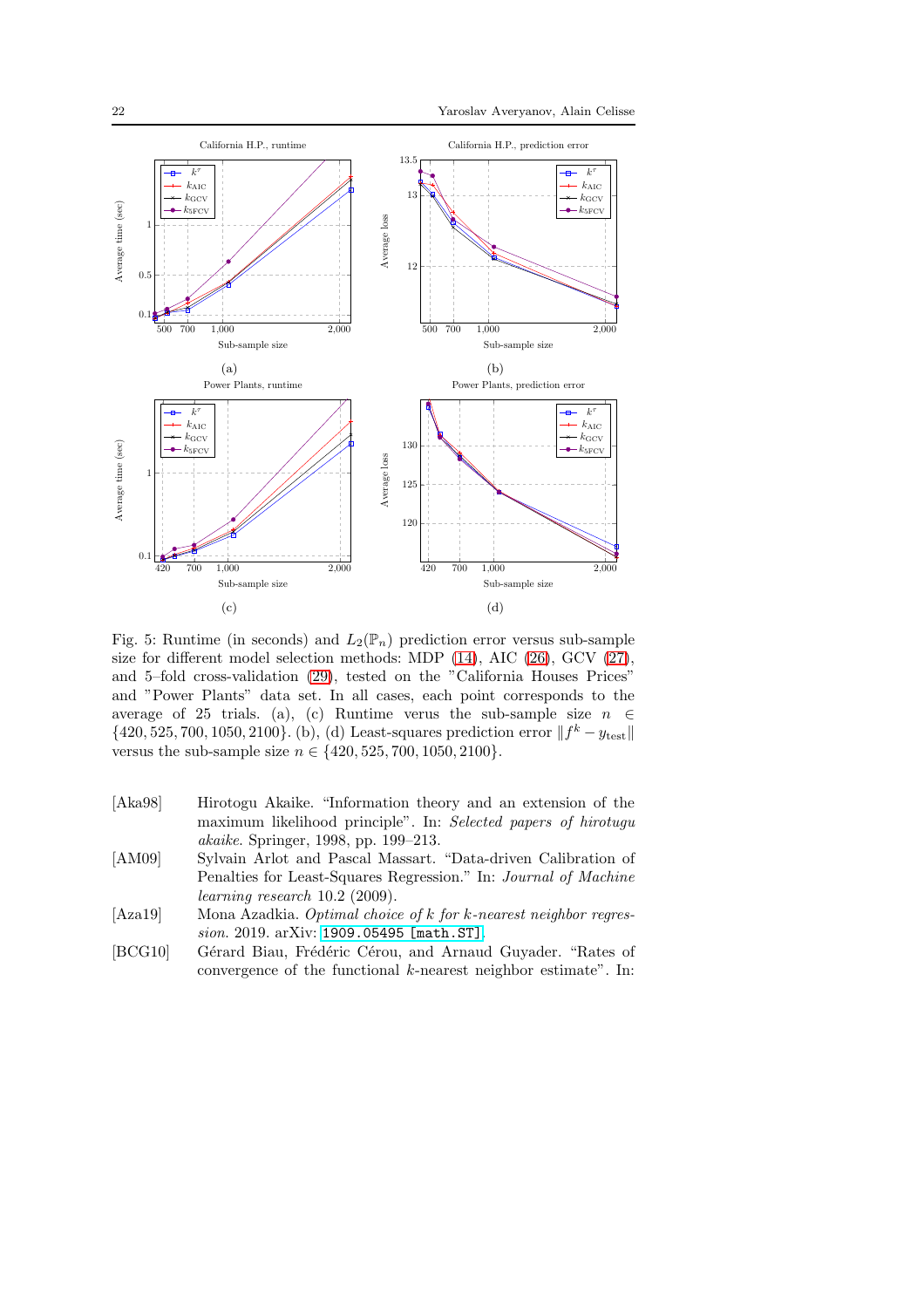*IEEE Transactions on Information Theory* 56.4 (2010), pp. 2034– 2040.

- <span id="page-22-11"></span><span id="page-22-0"></span>[BD15] G´erard Biau and Luc Devroye. *Lectures on the nearest neighbor method*. Vol. 246. Springer, 2015.
- [Bel+19] Mikhail Belkin et al. "Reconciling modern machine-learning practice and the classical bias–variance trade-off". In: *Proceedings of the National Academy of Sciences* 116.32 (2019), pp. 15849– 15854.
- <span id="page-22-10"></span>[Ben75] Jon Louis Bentley. "Multidimensional binary search trees used for associative searching". In: *Communications of the ACM* 18.9 (1975), pp. 509–517.
- <span id="page-22-4"></span>[BHR18] Gilles Blanchard, Marc Hoffmann, and Markus Reiß. "Optimal adaptation for early stopping in statistical inverse problems". In: *SIAM/ASA Journal on Uncertainty Quantification* 6.3 (2018), pp. 1043–1075.
- <span id="page-22-5"></span>[BHR+18] Gilles Blanchard, Marc Hoffmann, Markus Reiß, et al. "Early stopping for statistical inverse problems via truncated SVD estimation". In: *Electronic Journal of Statistics* 12.2 (2018), pp. 3204– 3231.
- <span id="page-22-12"></span>[BHX20] Mikhail Belkin, Daniel Hsu, and Ji Xu. "Two models of double descent for weak features". In: *SIAM Journal on Mathematics of Data Science* 2.4 (2020), pp. 1167–1180.
- <span id="page-22-3"></span>[BM07] Lucien Birgé and Pascal Massart. "Minimal penalties for Gaussian model selection". In: *Probability theory and related fields* 138.1-2 (2007), pp. 33–73.
- <span id="page-22-2"></span>[BM87] PK Bhattacharya and YP Mack. "Weak convergence of k-NN density and regression estimators with varying k and applications". In: *The Annals of Statistics* (1987), pp. 976–994.
- <span id="page-22-7"></span>[BPR07] Frank Bauer, Sergei Pereverzev, and Lorenzo Rosasco. "On regularization algorithms in learning theory". In: *Journal of complexity* 23.1 (2007), pp. 52–72.
- <span id="page-22-8"></span>[CG06] Y Cao and Y Golubev. "On oracle inequalities related to smoothing splines". In: *Mathematical Methods of Statistics* 15.4 (2006), pp. 398–414.
- <span id="page-22-9"></span>[CMH18] Alain Celisse and Tristan Mary-Huard. "Theoretical analysis of cross-validation for estimating the risk of the k-nearest neighbor classifier". In: *The Journal of Machine Learning Research* 19.1 (2018), pp. 2373–2426.
- <span id="page-22-1"></span> $[Col+79]$  G Collomb et al. "Estimation de la regression par la méthode des k points les plus proches: propriétés de convergence ponctuelle". In: (1979).
- <span id="page-22-6"></span>[CW21] Alain Celisse and Martin Wahl. "Analyzing the discrepancy principle for kernelized spectral filter learning algorithms". In: *Journal of Machine Learning Research* 22.76 (2021), pp. 1–59.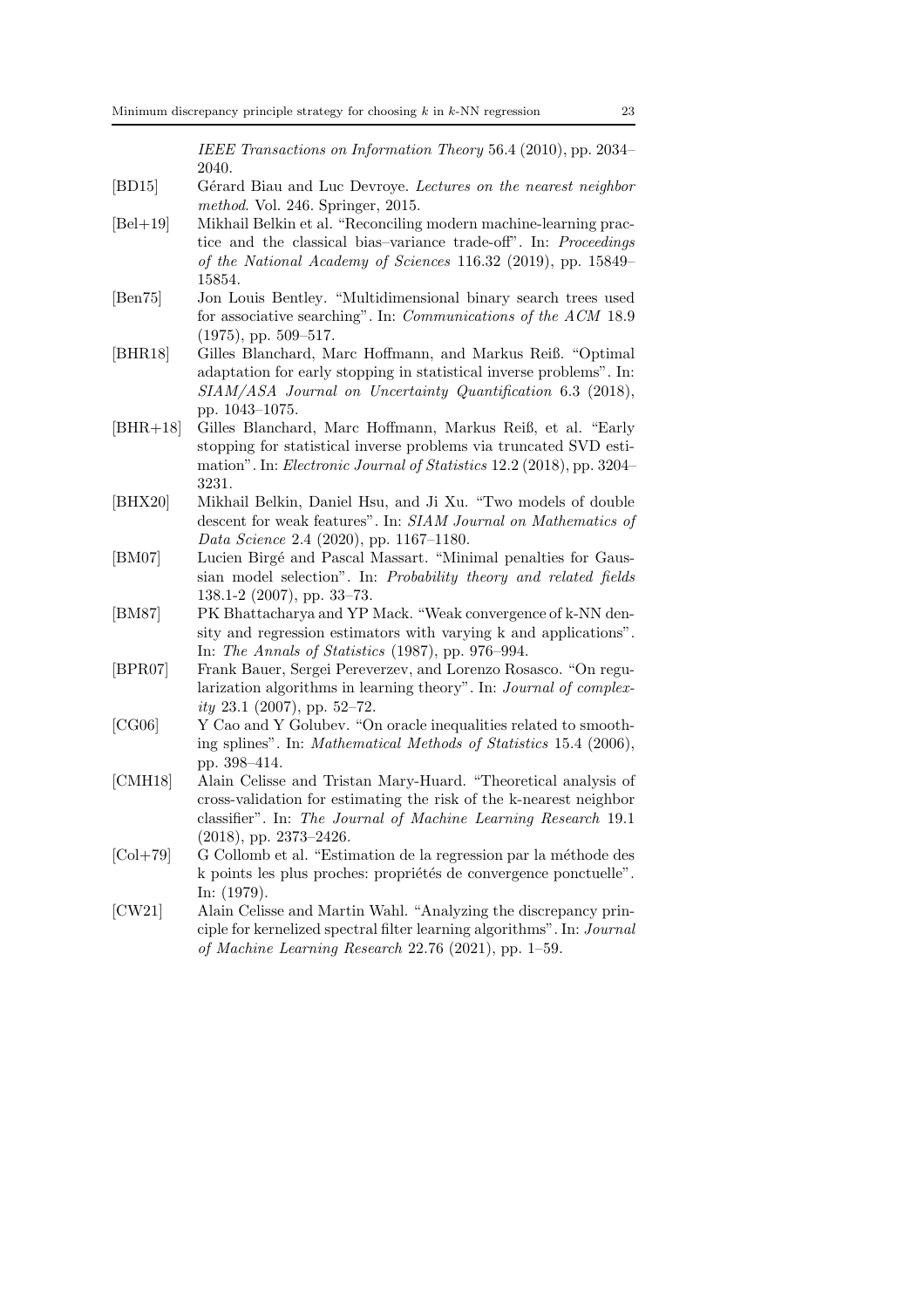<span id="page-23-15"></span><span id="page-23-14"></span><span id="page-23-13"></span><span id="page-23-12"></span><span id="page-23-11"></span><span id="page-23-10"></span><span id="page-23-9"></span><span id="page-23-8"></span><span id="page-23-7"></span><span id="page-23-6"></span><span id="page-23-5"></span><span id="page-23-4"></span><span id="page-23-3"></span><span id="page-23-2"></span><span id="page-23-1"></span><span id="page-23-0"></span>

| 24                  | Yaroslav Averyanov, Alain Celisse                                                                                                                                                                                                 |
|---------------------|-----------------------------------------------------------------------------------------------------------------------------------------------------------------------------------------------------------------------------------|
| [CW78]              | Peter Craven and Grace Wahba. "Smoothing noisy data with<br>spline functions". In: <i>Numerische mathematik</i> 31.4 (1978), pp. 377–<br>403.                                                                                     |
| [Dev78]             | Luc Devroye. "The uniform convergence of nearest neighbor re-<br>gression function estimators and their application in optimiza-<br>tion". In: IEEE Transactions on Information Theory 24.2 (1978),<br>pp. 142-151.               |
| $[Dev+81]$          | Luc Devroye et al. "On the almost everywhere convergence of<br>nonparametric regression function estimates". In: The Annals of<br><i>Statistics</i> 9.6 (1981), pp. 1310–1319.                                                    |
| [DG17]              | Dheeru Dua and Casey Graff. UCI Machine Learning Repository.<br>2017. URL: http://archive.ics.uci.edu/ml.                                                                                                                         |
| $[Dwi+20]$          | Raaz Dwivedi et al. "Revisiting complexity and the bias-variance"<br>tradeoff". In: $arXiv$ preprint $arXiv:2006.10189$ (2020).                                                                                                   |
| [EHN96]             | Heinz Werner Engl, Martin Hanke, and Andreas Neubauer. Regu-<br><i>larization of inverse problems.</i> Vol. 375. Springer Science & Busi-<br>ness Media, 1996.                                                                    |
| [GBC16]             | Ian Goodfellow, Yoshua Bengio, and Aaron Courville. Deep learn-<br><i>ing.</i> 2016.                                                                                                                                              |
| [Gei75]             | Seymour Geisser. "The predictive sample reuse method with ap-<br>plications". In: Journal of the American statistical Association<br>$70.350$ (1975), pp. 320-328.                                                                |
| $[Ger+08]$          | L Lo Gerfo et al. "Spectral algorithms for supervised learning".<br>In: Neural Computation 20.7 (2008), pp. 1873-1897.                                                                                                            |
| $[Gy\ddot{o} + 06]$ | László Györfi et al. A distribution-free theory of nonparametric<br>regression. Springer Science & Business Media, 2006.                                                                                                          |
| [HM90]              | Peter Hall and JS Marron. "On variance estimation in nonpara-<br>metric regression". In: <i>Biometrika</i> $77.2$ (1990), pp. 415–419.                                                                                            |
| [HTF09]             | Trevor Hastie, Robert Tibshirani, and Jerome Friedman. The el-<br>ements of statistical learning: data mining, inference, and predic-<br>tion. Springer Science & Business Media, 2009.                                           |
| [KMR14]             | Felix Krahmer, Shahar Mendelson, and Holger Rauhut. "Suprema<br>of chaos processes and the restricted isometry property". In: Com-<br>munications on Pure and Applied Mathematics 67.11 (2014), pp. 1877–<br>1904.                |
| [Kpo11]             | Samory Kpotufe. "k-NN regression adapts to local intrinsic di-<br>mension". In: Advances in neural information processing systems.<br>$2011$ , pp. $729-737$ .                                                                    |
| $[Li+86]$           | Ker-Chau Li et al. "Asymptotic optimality of $C_{\mathcal{L}} L$ and general-<br>ized cross-validation in ridge regression with application to spline<br>smoothing". In: The Annals of Statistics 14.3 (1986), pp. 1101–<br>1112. |
| [Li87]              | Ker-Chau Li. "Asymptotic optimality for Cp, CL, cross-validation<br>and generalized cross-validation: discrete index set". In: The An-<br>nals of Statistics $(1987)$ , pp. 958–975.                                              |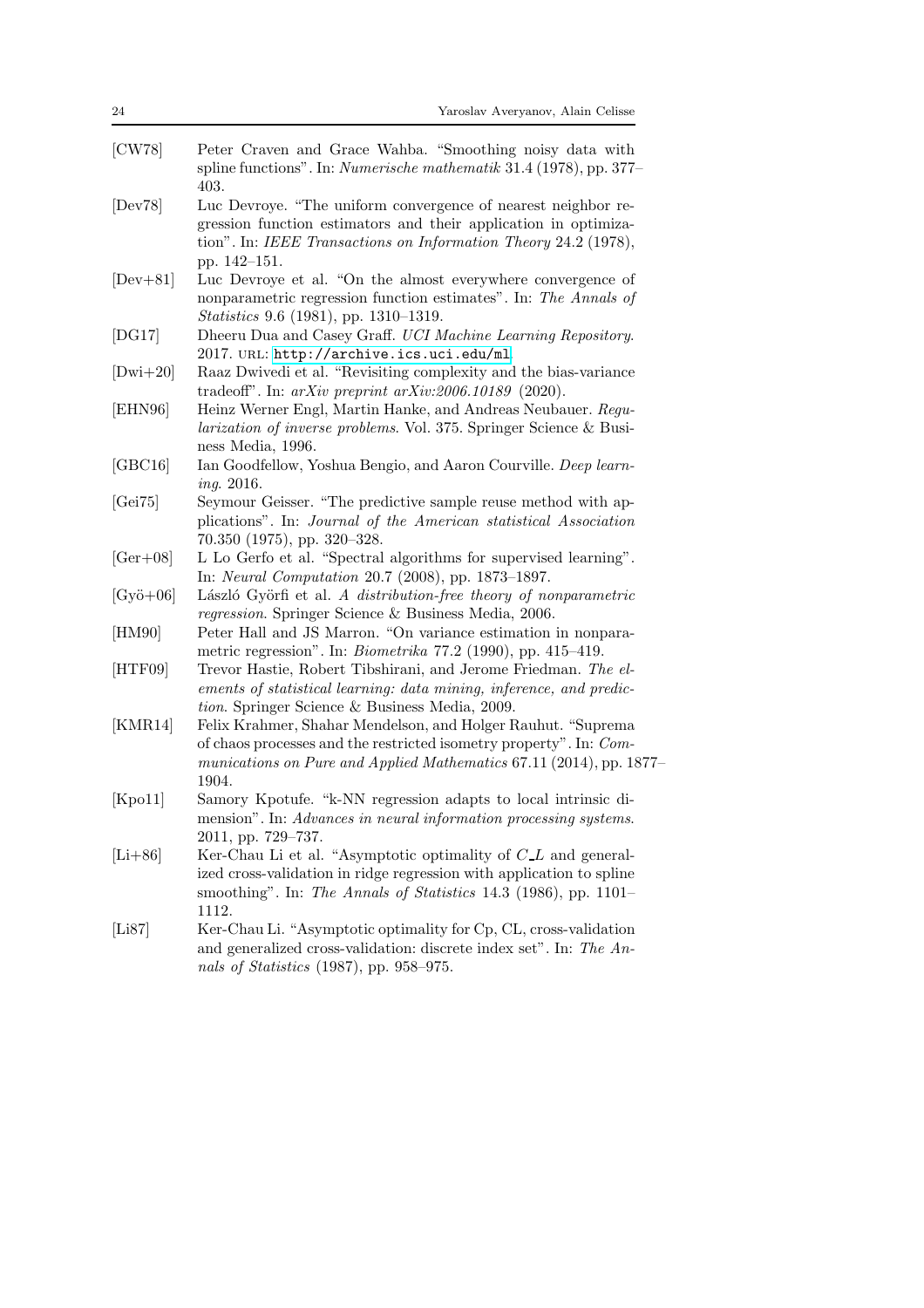- <span id="page-24-15"></span><span id="page-24-1"></span>[Mal00] Colin L Mallows. "Some comments on Cp". In: *Technometrics* 42.1 (2000), pp. 87–94.
- <span id="page-24-10"></span>[Nad64] Elizbar A Nadaraya. "On estimating regression". In: *Theory of Probability & Its Applications* 9.1 (1964), pp. 141–142.
- <span id="page-24-13"></span>[Omo89] Stephen M Omohundro. *Five balltree construction algorithms*. International Computer Science Institute Berkeley, 1989.
- [PB97] R Kelley Pace and Ronald Barry. "Sparse spatial autoregressions". In: *Statistics & Probability Letters* 33.3 (1997), pp. 291– 297.
- <span id="page-24-14"></span>[Ric+84] John Rice et al. "Bandwidth choice for nonparametric regression". In: *The Annals of Statistics* 12.4 (1984), pp. 1215–1230.
- <span id="page-24-16"></span>[RV+13] Mark Rudelson, Roman Vershynin, et al. "Hanson-Wright inequality and sub-gaussian concentration". In: *Electronic Communications in Probability* 18 (2013).
- <span id="page-24-3"></span>[RWY14] Garvesh Raskutti, Martin J Wainwright, and Bin Yu. "Early stopping and non-parametric regression: an optimal data-dependent stopping rule." In: *Journal of Machine Learning Research* 15.1 (2014), pp. 335–366.
- <span id="page-24-11"></span>[Sch+78] Gideon Schwarz et al. "Estimating the dimension of a model". In: *The annals of statistics* 6.2 (1978), pp. 461–464.
- <span id="page-24-9"></span>[Tsy08] Alexandre B Tsybakov. *Introduction to nonparametric estimation*. Springer Science & Business Media, 2008.
- <span id="page-24-6"></span>[Wai19] Martin J Wainwright. *High-dimensional statistics: A non-asymptotic viewpoint*. Vol. 48. Cambridge University Press, 2019.
- <span id="page-24-8"></span>[Was06] Larry Wasserman. *All of nonparametric statistics*. Springer Science & Business Media, 2006.
- <span id="page-24-7"></span>[Weg+03] Marten Wegkamp et al. "Model selection in nonparametric regression". In: *The Annals of Statistics* 31.1 (2003), pp. 252–273.
- <span id="page-24-4"></span>[WYW17] Yuting Wei, Fanny Yang, and Martin J Wainwright. "Early stopping for kernel boosting algorithms: A general analysis with localized complexities". In: *Advances in Neural Information Processing Systems*. 2017, pp. 6067–6077.
- <span id="page-24-5"></span>[Yan05] Yuhong Yang. "Can the strengths of AIC and BIC be shared? A conflict between model indentification and regression estimation". In: *Biometrika* 92.4 (2005), pp. 937–950.
- <span id="page-24-12"></span>[Yan99] Yuhong Yang. "Model selection for nonparametric regression". In: *Statistica Sinica* (1999), pp. 475–499.
- <span id="page-24-2"></span>[YRC07] Yuan Yao, Lorenzo Rosasco, and Andrea Caponnetto. "On Early Stopping in Gradient Descent Learning". In: *Constructive Approximation* 26.2 (2007), pp. 289-315. ISSN: 1432-0940. DOI: [10.1007/s00365-006-0663-2](https://doi.org/10.1007/s00365-006-0663-2). url: <https://doi.org/10.1007/s00365-006-0663-2>.
- <span id="page-24-0"></span>[ZL21] Puning Zhao and Lifeng Lai. "Minimax rate optimal adaptive nearest neighbor classification and regression". In: *IEEE Transactions on Information Theory* (2021).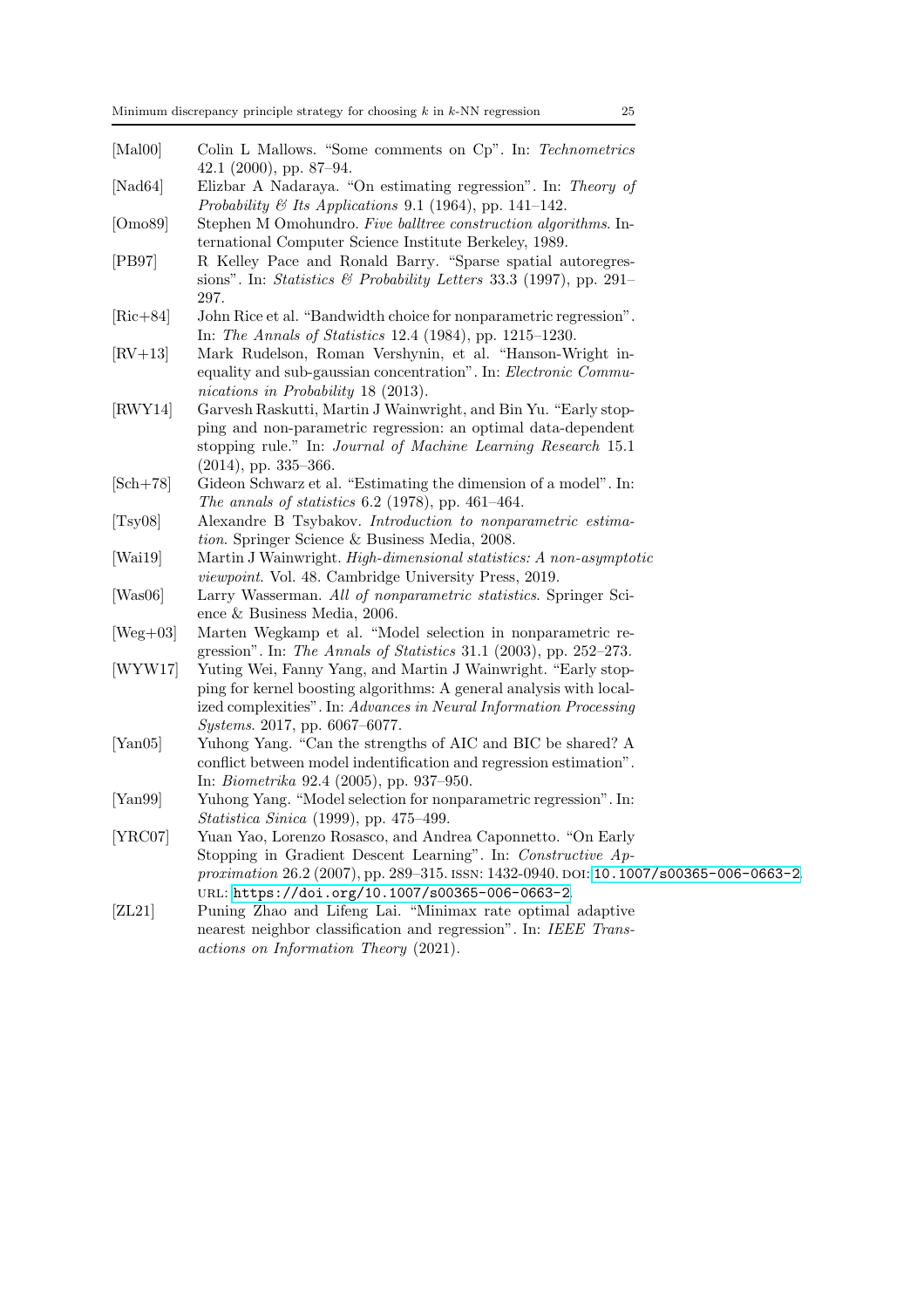<span id="page-25-0"></span>[ZY+05] Tong Zhang, Bin Yu, et al. "Boosting with early stopping: Convergence and consistency". In: *The Annals of Statistics* 33.4 (2005), pp. 1538–1579.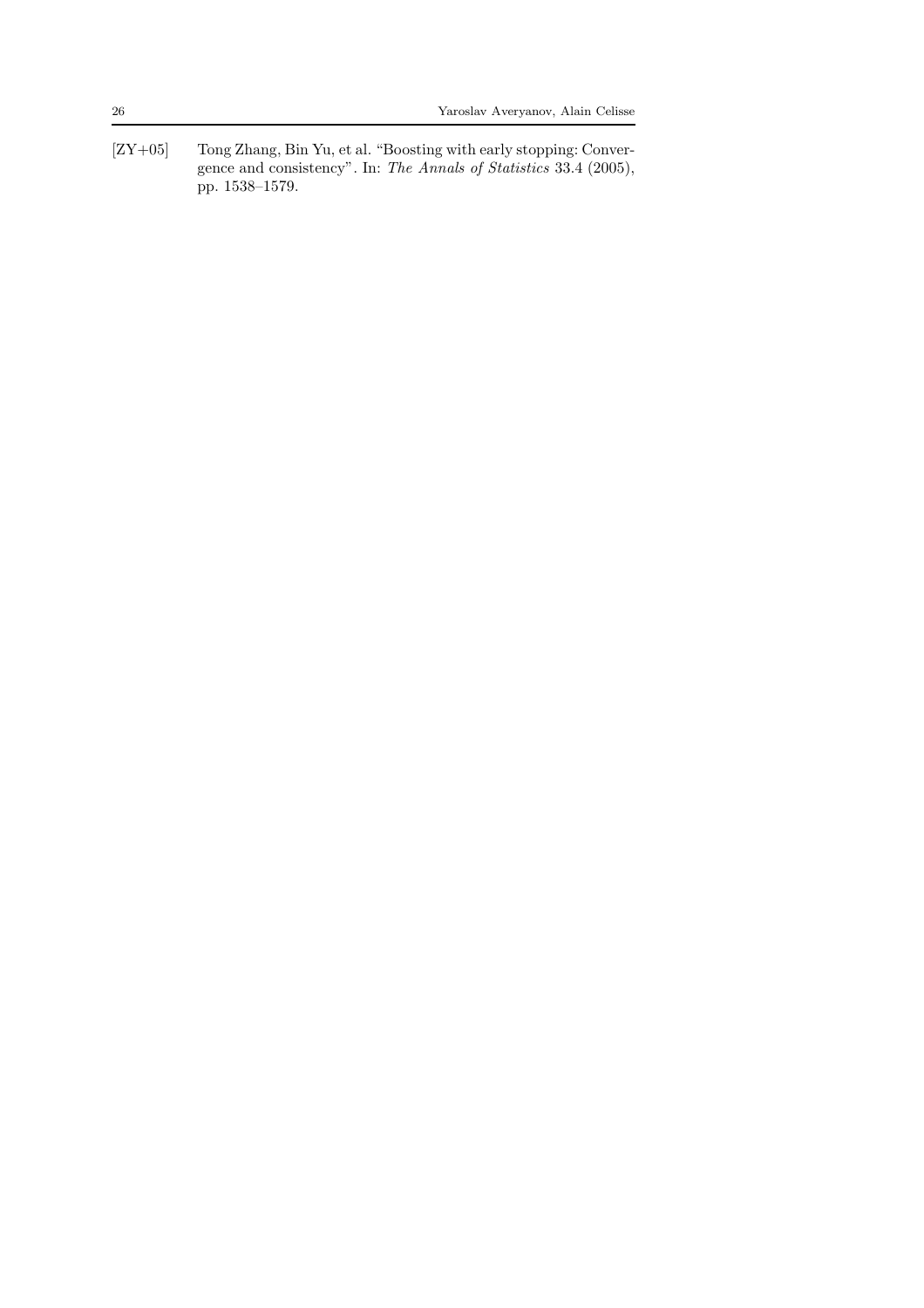#### Supplementary material

Below, one can find a plan of Appendix.

In Appendix [A,](#page-26-1) we state some already known results that will be used along the other sections of Appendix.

Appendix [B](#page-27-0) is devoted to the introduction of the main quantities for the derivation of the proofs.

The main goal of Appendix [C](#page-29-0) is to provide a concentration inequality for the difference of the variance  $V(k^{\tau})$  and its stochastic part  $||A_{k^{\tau}} \varepsilon||_n^2$  as well as a concentration inequality for  $\sup_{k \in \{1,...,n\}} | R_k - \mathbb{E}_{\varepsilon} R_k |$ .

In Appendix [D,](#page-31-0) we derived a concentration inequality for controlling the variance term.

Appendix [E](#page-32-1) is devoted to the derivation of a concentration inequality that deals with the deviation of the bias term.

After that, combining all the results from Appendices [C,](#page-29-0) [D,](#page-31-0) and [E,](#page-32-1) we are able to provide a proof of Theorem [1.](#page-9-3)

#### <span id="page-26-1"></span>A Auxiliary lemmas

<span id="page-26-3"></span>The first result is concerned with the derivation of the concentration of a Gaussian linear form around zero.

**Lemma 1** (Concentration of a linear term) Let  $\xi$  be a standard Gaussian vector in  $\mathbb{R}^n$ ,  $\alpha \in \mathbb{R}^n$  and  $Z \coloneqq \langle \xi, \alpha \rangle = \sum_{j=1}^n \alpha_j \xi_j$ . Then for every  $x > 0$ , one has

$$
\mathbb{P}_{\varepsilon}\left(|Z|\geq x\right)\leq 2\exp\left[-\frac{x^2}{2\sigma^2\|\alpha\|^2}\right].
$$

<span id="page-26-4"></span>Further, we need to recall a concentration result for a quadratic form of Gaussian random variables.

Lemma 2 (Hanson-Wright's inequality for Gaussian random variables in Rudel-son, Vershynin, et al. [2013](#page-24-16)) If  $\varepsilon = (\varepsilon_1, \ldots, \varepsilon_n) \stackrel{i.i.d.}{\sim} \mathcal{N}(0, \sigma^2 I_n)$  and A is a  $n \times n$  matrix, then for any  $t > 0$ ,

$$
\mathbb{P}_{\varepsilon}\left(|\varepsilon^{\top} A \varepsilon - \mathbb{E}_{\varepsilon}[\varepsilon^{\top} A \varepsilon]] \ge t\right) \le 2 \exp\left[-c \min\left(\frac{t^2}{\sigma^4 \|A\|_F^2}, \frac{t}{\sigma^2 \|A\|_2}\right)\right].
$$
 (33)

The next lemma provides us with a result that shows that the number of points among  ${x_1, \ldots, x_n}$ , such that  $x_i$  is one of their k nearest neighbors, is not more than a constant times k.

<span id="page-26-2"></span>Lemma 3 (Corollary 6.1 in Györfi et al. [2006\)](#page-23-0) Assume that  $(X_1, \ldots, X_n) \sim \mathbb{P}_X$  for some probability measure  $\mathbb{P}_X$  on X and X is an independent copy of  $X_i$ ,  $i = 1, ..., n$ , then, if there are no ties, a.s.

 $\sum_{n=1}^{\infty}$  $\sum_{i=1} \mathbb{I}\left\{X \text{ is among the kNNs of } X_i \text{ in the set } \left\{X_1,\ldots,X_{i-1},X,X_{i+1},\ldots,X_n\right\}\right\} \leq kc_d,$ 

where constant  $c_d$  depends only on  $d$ .

<span id="page-26-0"></span>After that, the operator norm of the matrix  $I_n - A_k$  is proved to be bounded.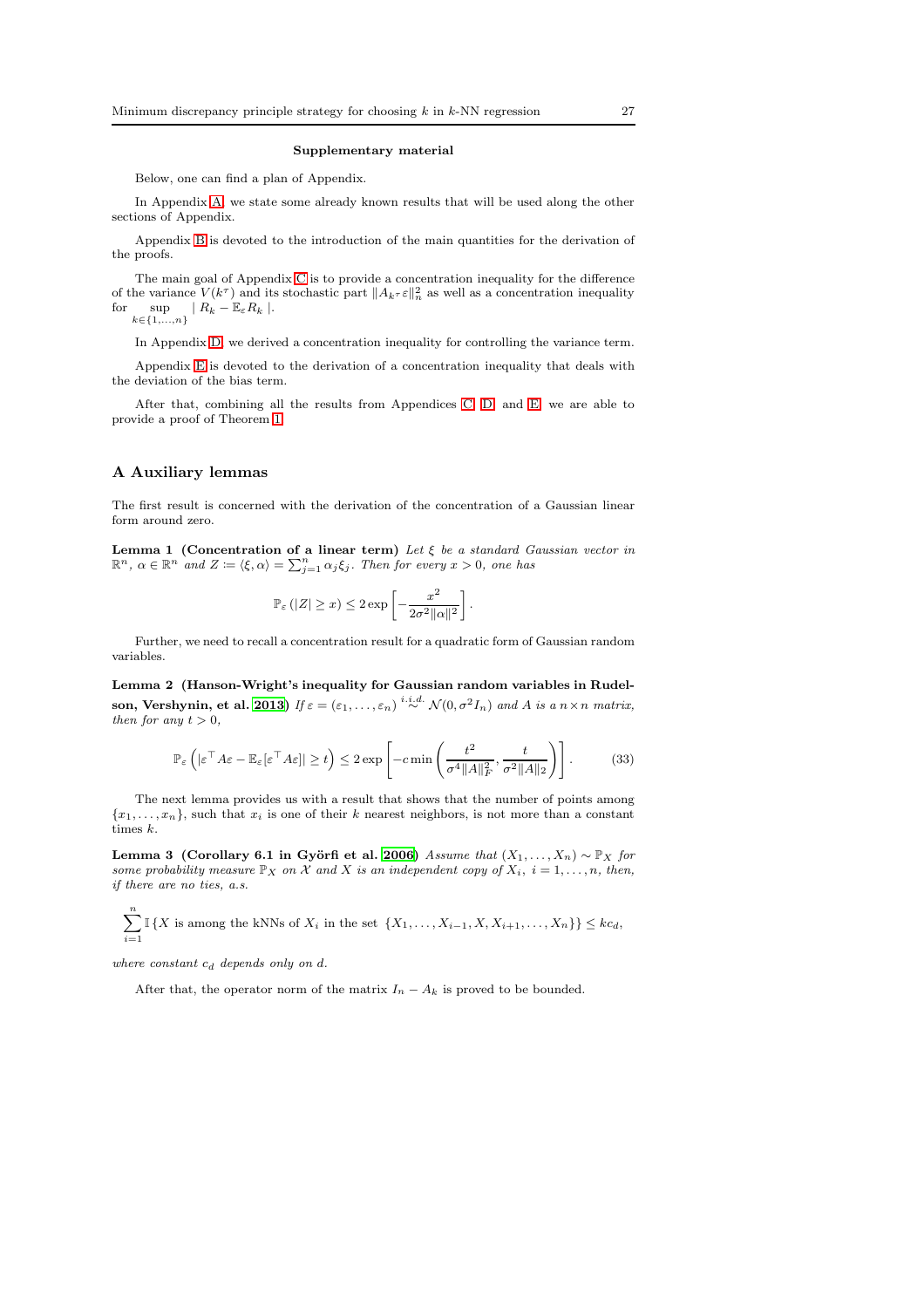**Lemma 4** Recall that  $N_k(i)$  denotes the set of the k nearest neighbors of  $x_i$ ,  $i = 1, ..., n$ .<br>For any  $k \in \{1, ..., n\}$ , define the matrix  $M_k \in \mathbb{R}^{n \times n}$  as

$$
(M_k)_{ij} = \begin{cases} 1 - 1/k, & \text{if } i = j, \\ 0, & \text{if } j \notin \mathcal{N}_k(i), \\ -1/k, & \text{if } j \in \mathcal{N}_k(i). \end{cases}
$$

Then  $||M_k||_2 \leq c_d$ , where positive constant  $c_d$  depends only on d. Moreover, it implies that for the matrix  $A_k = I_n - M_k$ :  $||A_k||_2 \leq 1 + c_d$ .

Proof. We will adapt the proof of Azadkia [2019](#page-21-1), Lemma 3.3.

Take  $x \in \mathcal{X}$  such that  $||x|| = 1$  and denote  $(M_k)_i$  as the i<sup>th</sup> row of the matrix  $M_k$ . Then, the following holds.

$$
||M_k x||^2 = \sum_{i=1}^n \langle (M_k)_i, x \rangle^2
$$
  
\n
$$
\leq 2 \sum_{i=1}^n (1 - 1/k)^2 x_i^2 + 2 \sum_{i=1}^n \left( \frac{1}{k} \sum_{j \in \mathcal{N}_k(i)} x_j \right)^2
$$
  
\n
$$
\leq 2||x||^2 + \frac{2}{k} \sum_{i=1}^n \sum_{j \in \mathcal{N}_k(i)} x_j^2
$$
  
\n
$$
= 2||x||^2 + \frac{2}{k} \sum_{j=1}^n \sum_{i:j \in \mathcal{N}_k(i)} x_j^2
$$
  
\n
$$
\leq c_d ||x||^2.
$$

(i) holds due to Jensen's inequality and (ii) is due to Lemma [3.](#page-26-2) Hence,  $||M_k||_2 \leq c_d$ .

<span id="page-27-3"></span>Lemma 5 For any  $k \in \{2, \ldots, n\},\$ 

$$
\frac{1}{2}V(k-1) \le V(k) \le V(k-1).
$$

Proof. It is sufficient to notice that

$$
V(k-1) - V(k) = \frac{\sigma^2}{k(k-1)} \le \frac{\sigma^2}{k} = V(k).
$$

<span id="page-27-2"></span>п

### <span id="page-27-0"></span>B Main quantities and notations

For more theoretical convenience (the variance term will be an increasing function, and the empirical risk will be approximately a decreasing function), define the following notation and stopping rules:

<span id="page-27-1"></span>
$$
\lambda[k] := \text{tr}(A_k) = n/k \in \{1, n/(n-1), n/(n-2), \dots, n\}
$$
\n(34)

and

$$
\lambda_1^* := \inf \left\{ \lambda \in \left\{ 1, \frac{n}{n-1}, \dots, n \right\} \mid B^2(\lambda) \le V(\lambda) \right\}, \quad \lambda_1^{\tau} := \inf \left\{ \lambda \in \left\{ 1, \frac{n}{n-1}, \dots, n \right\} \mid R_{\lambda} \le \sigma^2 \right\}
$$

$$
\lambda_2^* := \sup \left\{ \lambda \in \left\{ 1, \frac{n}{n-1}, \dots, n \right\} \mid B^2(\lambda) \ge V(\lambda) \right\}, \quad \lambda_2^{\tau} := \sup \left\{ \lambda \in \left\{ 1, \frac{n}{n-1}, \dots, n \right\} \mid R_{\lambda} \ge \sigma^2 \right\}.
$$

$$
(35)
$$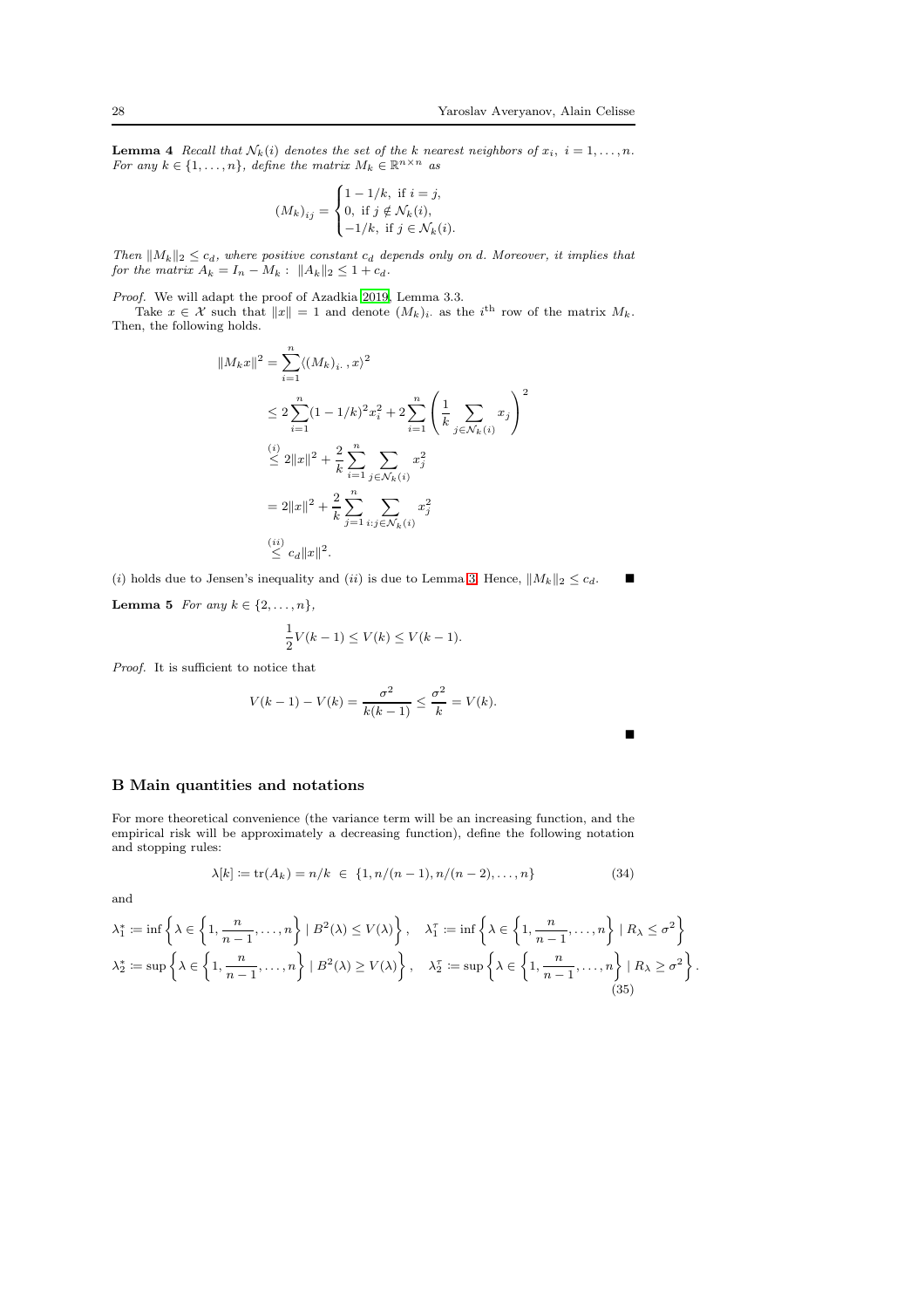<span id="page-28-0"></span>

Fig. 6: a) Sq. bias, variance, risk and (expected) empirical risk behavior in  $\lambda$ notation; b) lower  $\widetilde{R}_{\lambda}$  and upper  $\overline{R}_{\lambda}$  bounds on the empirical risk.

Notice that there is a one-to-one map between k and  $\lambda[k]$  as it is suggested in Eq. [\(34\)](#page-27-1). In Eq. [\(35\)](#page-27-2), we omit for simplicity the notation  $\lambda[k]$ . Moreover, in Eq. (35) we used the notation  $A_{\lambda[k]}$  (inside the definitions of  $B^2(\lambda)$ ,  $V(\lambda)$ , and  $R_\lambda$ ) to denote the matrix  $A_k$ , for  $k = n/\lambda$  corresponding to  $\lambda$ , i.e.,  $A_{\lambda[k]} \equiv A_k$ .

If  $\lambda_1^*$  does not exists, set  $\lambda_1^* = n$  whereas if  $\lambda_2^*$  does not exists, set  $\lambda_2^* = 1$ . If  $\lambda_2^{\tau}$  does not exist, set  $\lambda_2^{\tau} = 1$ .

Note the bias, variance, and (expected) empirical risk at  $\lambda_1^{\tau}$  are equal to the bias, variance, (expected) empirical risk at  $k^{\tau}$  defined in Eq. [\(14\)](#page-7-0), respectively. The bias, variance, (expected) empirical risk at  $\lambda_2^*$  are equal to the bias, variance, (expected) empirical risk at  $k^*$  defined in Eq. [\(13\)](#page-7-1), respectively.

The behavior of the bias term, variance, risk error, and (expected) empirical risk w.r.t. the new notation  $\lambda$  is presented in Fig. [6a.](#page-28-0) One can conclude that only the variance term is monotonic w.r.t.  $\lambda$  (it is an increasing function).

Denote  $\widetilde{R}_{\lambda}$  as the tightest non-increasing lower bound on  $R_{\lambda}$  and  $\overline{R}_{\lambda}$  as the tightest non-increasing upper bound on  $R_{\lambda}$ . We precise the definitions of the latter quantities below.

**Definition 1** Assume that one has the grid of values  $\Lambda = \{1, n/(n-1), \ldots, n\}$ , and the empirical risk curve is observed successively, meaning that one starts from  $\lambda = 1$  (corresponds to  $k = n$ ) and increases  $\lambda$  until the value n (corresponds to  $k = 1$ ). Then, consider the value of  $R_{\lambda}$  and its next increment  $R_{\lambda+\Delta}$  such that  $\lambda+\Delta\in\Lambda$ . Define  $\widetilde{R}_1\coloneqq R_1$  and

$$
\widetilde{R}_{\lambda+\varDelta} \coloneqq \begin{cases} R_{\lambda+\varDelta} \text{ if } R_{\lambda+\varDelta} - R_{\lambda} \leq 0, \\ R_{\lambda}, \text{ otherwise; this way, one should wait until } R_{\widetilde{\lambda}} \leq \widetilde{R}_{\widetilde{\lambda}} \text{ for } \widetilde{\lambda} > \lambda. \end{cases} \tag{36}
$$

**Definition 2** Assume that one has the grid of values  $\Lambda = \{1, n/(n-1), \ldots, n\}$ , and the empirical risk curve is observed successively, meaning that one starts from  $\lambda = n$  (corresponds to  $k = 1$ ) and decreases  $\lambda$  until the value 1 (corresponds to  $k = n$ ). Then, consider the value of  $R_\lambda$  and its next increment  $R_{\lambda-\Delta}$  such that  $\lambda-\Delta\in\Lambda$ . Define  $\overline{R}_n\coloneqq R_n$  and

$$
\overline{R}_{\lambda-\Delta} \coloneqq \begin{cases} R_{\lambda-\Delta} \text{ if } R_{\lambda-\Delta} - R_{\lambda} \ge 0, \\ R_{\lambda}, \text{ otherwise; this way, one should wait until } R_{\widetilde{\lambda}} \ge \overline{R}_{\widetilde{\lambda}} \text{ for } \widetilde{\lambda} < \lambda. \end{cases}
$$
(37)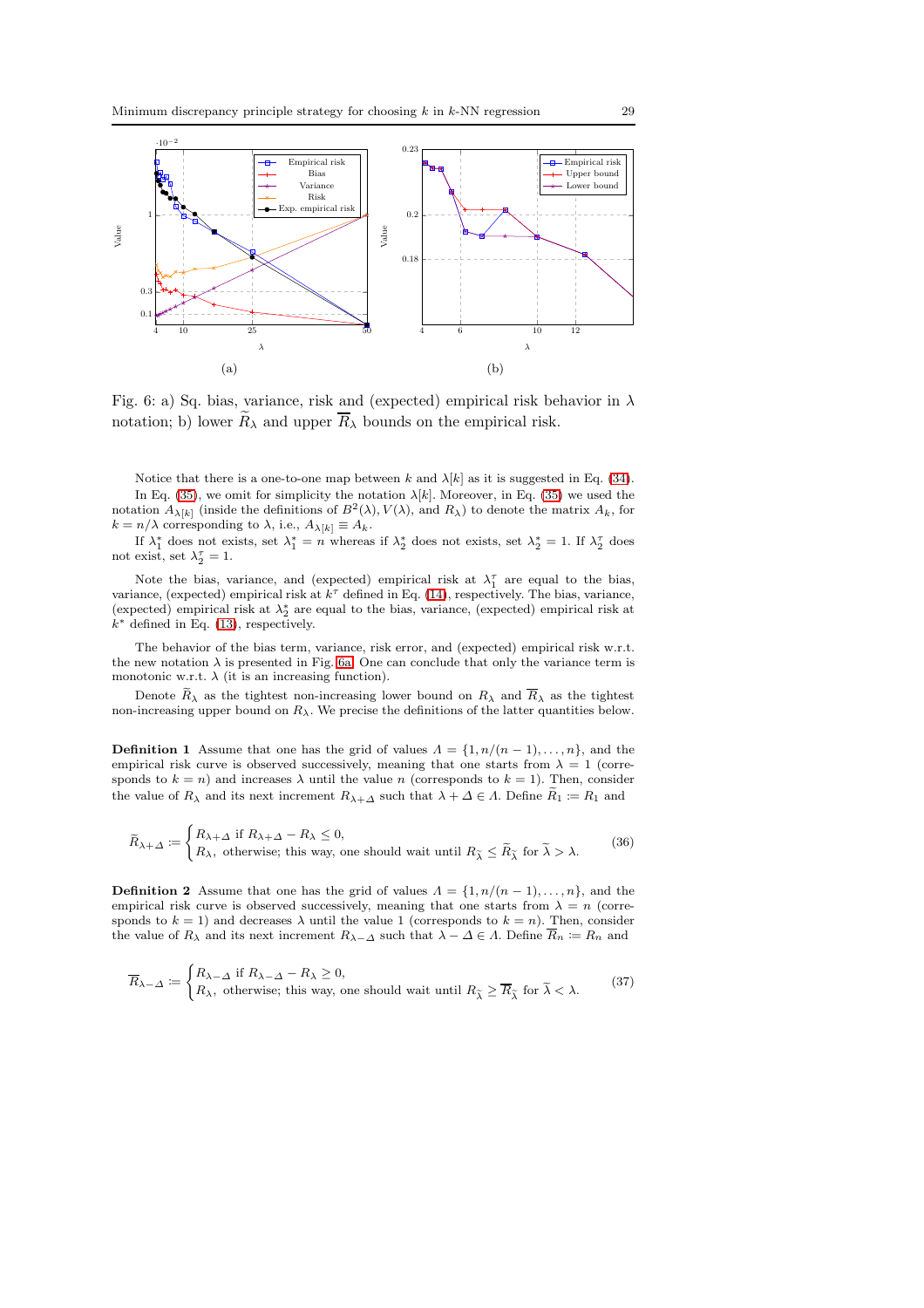Typical behaviour of the defined lower and upper bound  $\widetilde{R}_{\lambda}, \overline{R}_{\lambda}$  is illustrated in Fig. [6b.](#page-28-0) Note that with these definitions:

$$
\lambda_1^{\tau} = \inf \{ \lambda \in \{1, \dots, n\} \mid \widetilde{R}_{\lambda} \le \sigma^2 \},
$$
  

$$
\lambda_2^{\tau} = \sup \{ \lambda \in \{1, \dots, n\} \mid \overline{R}_{\lambda} \ge \sigma^2 \}.
$$

Define an additional stopping rule  $\lambda^{\star\star}$  that will be helpful in the analysis.

<span id="page-29-2"></span>
$$
\lambda^{**} := \sup \left\{ \lambda \in \{1, \dots, n\} \mid B^2(\lambda) \ge V(\lambda) + c_1 \sqrt{\frac{\log n}{n}} + \tilde{y} \right\},\tag{38}
$$

for some  $\tilde{y} \ge 0$  and a positive constant  $c_1$  that will be precised later (see Lemma [8\)](#page-34-0).

# <span id="page-29-0"></span>C Control of the stochastic part of the variance / the empirical risk

C.1 Control of the stochastic part of the variance

Consider  $v(\lambda_1^{\tau}) = ||A_{\lambda_1^{\tau}}[k] \varepsilon ||_n^2$  and  $V(\lambda_1^{\tau}) = \frac{\sigma^2}{n}$  $\frac{\sigma^2}{n}$ tr  $(A_{\lambda_1^T[k]})$  for  $\lambda_1^T[k]$  from Section [B.](#page-27-0) Then for any  $x > 0$ ,

<span id="page-29-1"></span>
$$
\mathbb{P}_{\varepsilon} \left( v(\lambda_1^{\tau}) > V(\lambda_1^{\tau}) + x \right) = \underbrace{\mathbb{P}_{\varepsilon} \left( \{ \lambda_1^{\tau} [k] < 1 \} \bigcap \{ v(\lambda_1^{\tau}) - V(\lambda_1^{\tau}) > x \} \right)}_{=0}
$$
\n
$$
+ \mathbb{P}_{\varepsilon} \left( \{ \lambda_1^{\tau} [k] \ge 1 \} \bigcap \{ v(\lambda_1^{\tau}) - V(\lambda_1^{\tau}) > x \} \right)
$$
\n
$$
\le \mathbb{P}_{\varepsilon} \left( \sup_{k \in \{1, \dots, n\}} \left| \| A_k \varepsilon \|_n^2 - V(k) \| > x \right. \right).
$$
\n(39)

In what follows, we will bound  $\mathbb{P}_{\varepsilon}$   $\Big($  $\sup_{k \in \{1,...,n\}} |||A_k \varepsilon||_n^2 - V(k)| > x$ .

Let us define the set of matrices  $\overline{\mathcal{A}} := \{A_k, k = 1, \ldots, n\}$ , then (Krahmer, Mendelson, and Rauhut [2014,](#page-23-15) Theorem 3.1)

$$
\mathbb{P}_{\varepsilon}\left(\sup_{\mathbf{A}\in\overline{\mathcal{A}}} \left|\|\mathbf{A}\varepsilon\right\|^2 - \mathbb{E}_{\varepsilon}\|\mathbf{A}\varepsilon\|^2\right| \geq c_1 E + t\right) \leq 2\exp\left(-c_2\min\left(\frac{t^2}{V^2}, \frac{t}{U}\right)\right),\tag{40}
$$

where

$$
E = \gamma_2(\overline{A}, \|\cdot\|_2)(\gamma_2(\overline{A}, \|\cdot\|_2) + \sup_{\mathbf{A}\in\overline{A}} \|\mathbf{A}\|_F) + \sup_{\mathbf{A}\in\overline{A}} \|\mathbf{A}\|_F \sup_{\mathbf{A}\in\overline{A}} \|\mathbf{A}\|_2,
$$
  
\n
$$
U = \left[\sup_{\mathbf{A}\in\overline{A}} \|\mathbf{A}\|_2\right]^2,
$$
  
\n
$$
V = \sup_{\mathbf{A}\in\overline{A}} \|\mathbf{A}\|_2(\gamma_2(\overline{A}, \|\cdot\|_2) + \sup_{\mathbf{A}\in\overline{A}} \|\mathbf{A}\|_F),
$$

and  $\gamma_2(\overline{\mathcal{A}}, \|\cdot\|_2)$  can be bounded via the metric entropy of  $(\overline{\mathcal{A}}, \|\cdot\|_2)$  as

$$
\gamma_2(\overline{\mathcal{A}}, \|\cdot\|_2) \le c \int_0^{\sup_{\mathbf{A}\in\overline{\mathcal{A}}}\|\mathbf{A}\|_2} \sqrt{\log N(\overline{\mathcal{A}}; \|\cdot\|_2; \ u)} du.
$$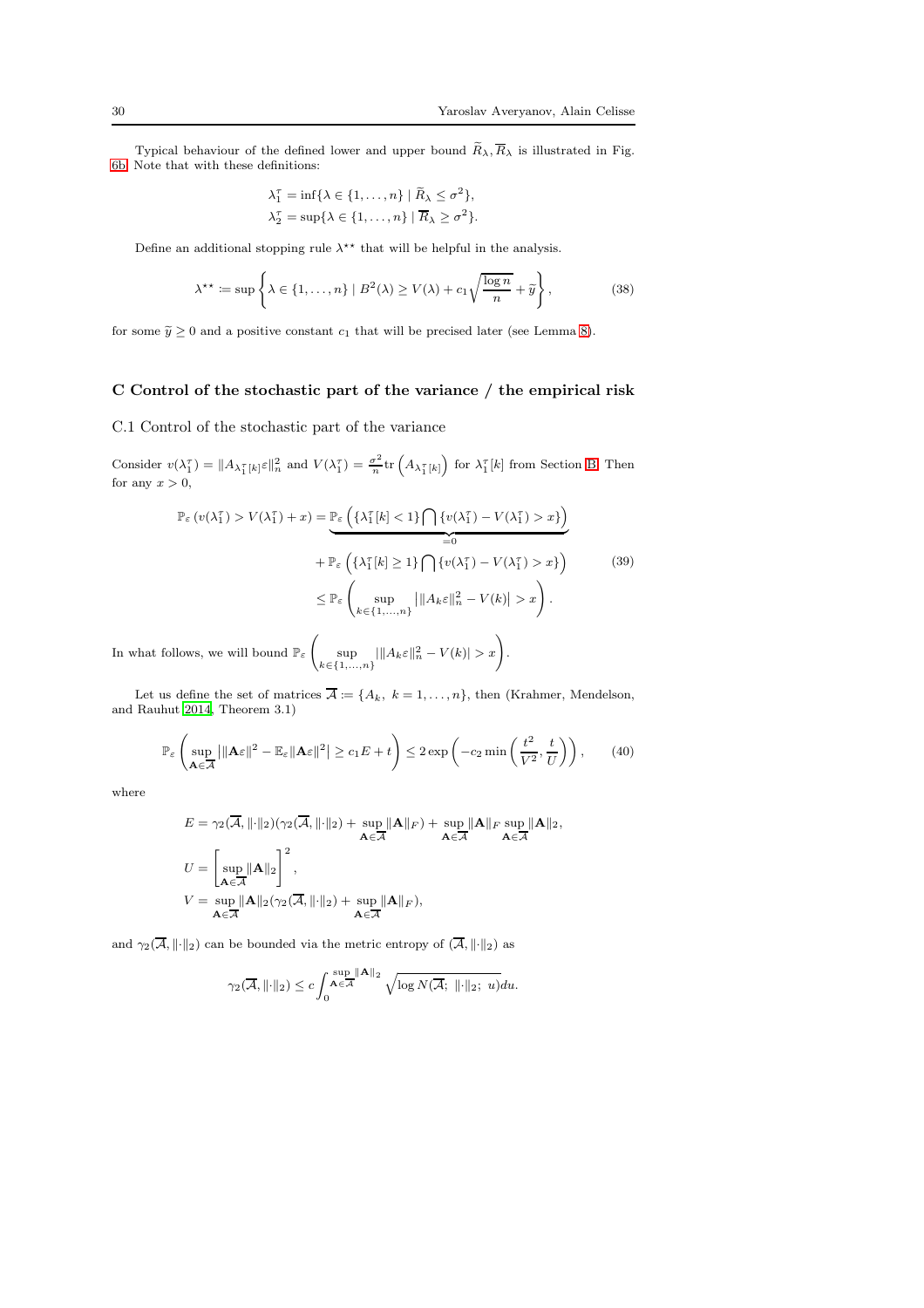First, notice that, due to Lemma [4,](#page-26-0) for any  $A \in \mathcal{A}$ , one has  $||A||_2 \leq c_d$ . Moreover,  $\log N(\mathcal{A}; ||\cdot||_2; u) \leq \log n$  due to the definition of the metric entropy (see, e.g., Wainwright [2019,](#page-24-6) Chapter 5). These arguments imply

$$
U \le c_d, \quad \text{and}
$$

$$
\gamma_2(\overline{\mathcal{A}}, \|\cdot\|_2) \le c_{\gamma, d} \sqrt{\log n},
$$

where constants  $c_d$  and  $c_{\gamma,d}$  depend only on d.

Second, as for the Frobenius norm,  $\sup_{n=1}^{\infty} ||A||_F \leq \sqrt{n}$  due to the definition [\(7\)](#page-4-4). Combining  $A \in \overline{A}$ all the pieces together, for any  $t > 0$ ,

$$
\mathbb{P}_{\varepsilon}\left(\sup_{\mathbf{A}\in\overline{\mathcal{A}}} \left|\|\mathbf{A}\varepsilon\|_{n}^{2}-\mathbb{E}_{\varepsilon}\|\mathbf{A}\varepsilon\|_{n}^{2}\right|\geq c_{1}\sqrt{\frac{\log n}{n}}+t\right)\leq 2\exp\left(-c_{2}\min\left(nt^{2},nt\right)\right),
$$

where  $c_1$  and  $c_2$  may depend on d and  $\sigma^2$ . Take  $x = c_1 \sqrt{\frac{\log n}{n}} + t$  in [\(39\)](#page-29-1), then for any  $t > 0$ ,

$$
\mathbb{P}_{\varepsilon}\left(v(\lambda_1^{\tau}) > V(\lambda_1^{\tau}) + c_1 \sqrt{\frac{\log n}{n}} + t\right) \leq 2 \exp\left(-cn \min\left(t^2, t\right)\right).
$$

### C.2 Control of the empirical risk around its expectation

Define now the set of matrices  $\mathcal{M} := \{M_k = I_n - A_k, k = 1, ..., n\}$ , then, by the same arguments presented above, for any  $t > 0$ ,

<span id="page-30-0"></span>
$$
\mathbb{P}_{\varepsilon}\left(\sup_{\mathbf{M}\in\overline{\mathcal{M}}}|\|\mathbf{M}\varepsilon\|_{n}^{2}-\mathbb{E}_{\varepsilon}\|\mathbf{M}\varepsilon\|_{n}^{2}\geq c_{1}\sqrt{\frac{\log n}{n}}+t\right)\leq 2\exp\left(-c_{2}\min(nt^{2},nt)\right),\qquad(41)
$$

with  $c_1$  and  $c_2$  depending only on d and  $\sigma^2$ . Further, notice that for any  $k \in \{1, ..., n\}$ ,

$$
R_k - \mathbb{E}_{\varepsilon} R_k = \|M_k Y\|_n^2 - \mathbb{E}_{\varepsilon} \|M_k Y\|_n^2 = \|M_k \varepsilon\|_n^2 - \sigma^2 \left(1 - \frac{1}{k}\right) + 2 \langle F^*, M_k^\top M_k \varepsilon \rangle_n.
$$

Ineq. [\(41\)](#page-30-0) implies that, for any  $t > 0$ ,

$$
\mathbb{P}_{\varepsilon}\left(\sup_{k\in\{1,\ldots,n\}}\left|\ \|M_{k}\varepsilon\|_{n}^{2}-\sigma^{2}\left(1-\frac{1}{k}\right)\right|\geq c_{1}\sqrt{\frac{\log n}{n}}+t\right)\leq 2\exp(-c_{2}\min(nt^{2},nt)).
$$

Moreover, Lemma [1](#page-26-3) gives us that, for any  $y > 0$  and any  $k \in \{1, \ldots, n\}$ ,

$$
\mathbb{P}_{\varepsilon}\left(2 \mid \langle F^*, M_k^\top M_k \varepsilon \rangle_n \mid \geq y\right) \leq 2 \exp\left[-\frac{n^2 y^2}{8\sigma^2 \|M_k^\top M_k F^*\|^2}\right] \\
\leq 2 \exp\left[-\frac{n^2 y^2}{8\sigma^2 \|M_k^\top M_k\|_2^2 \|F^*\|^2}\right] \\
\leq 2 \exp\left[-\frac{ny^2}{8c_d \sigma^2 \|f^*\|_n^2}\right] \\
\leq 2 \exp\left[-\frac{ny^2}{8c_d \sigma^2 M^2}\right].
$$

Then, by using the union bound for the linear term with  $y = c_1 \sqrt{\frac{\log n}{n}} + t$  and combining all the pieces together,

<span id="page-30-1"></span>
$$
\mathbb{P}_{\varepsilon}\left(\sup_{k\in\{1,\ldots,n\}}\mid R_k - \mathbb{E}_{\varepsilon}R_k\mid\geq c_1\sqrt{\frac{\log n}{n}} + t\right) \leq 4\exp\left[-c_2\min(nt^2, nt)\right],\qquad(42)
$$

for any  $t > 0$ .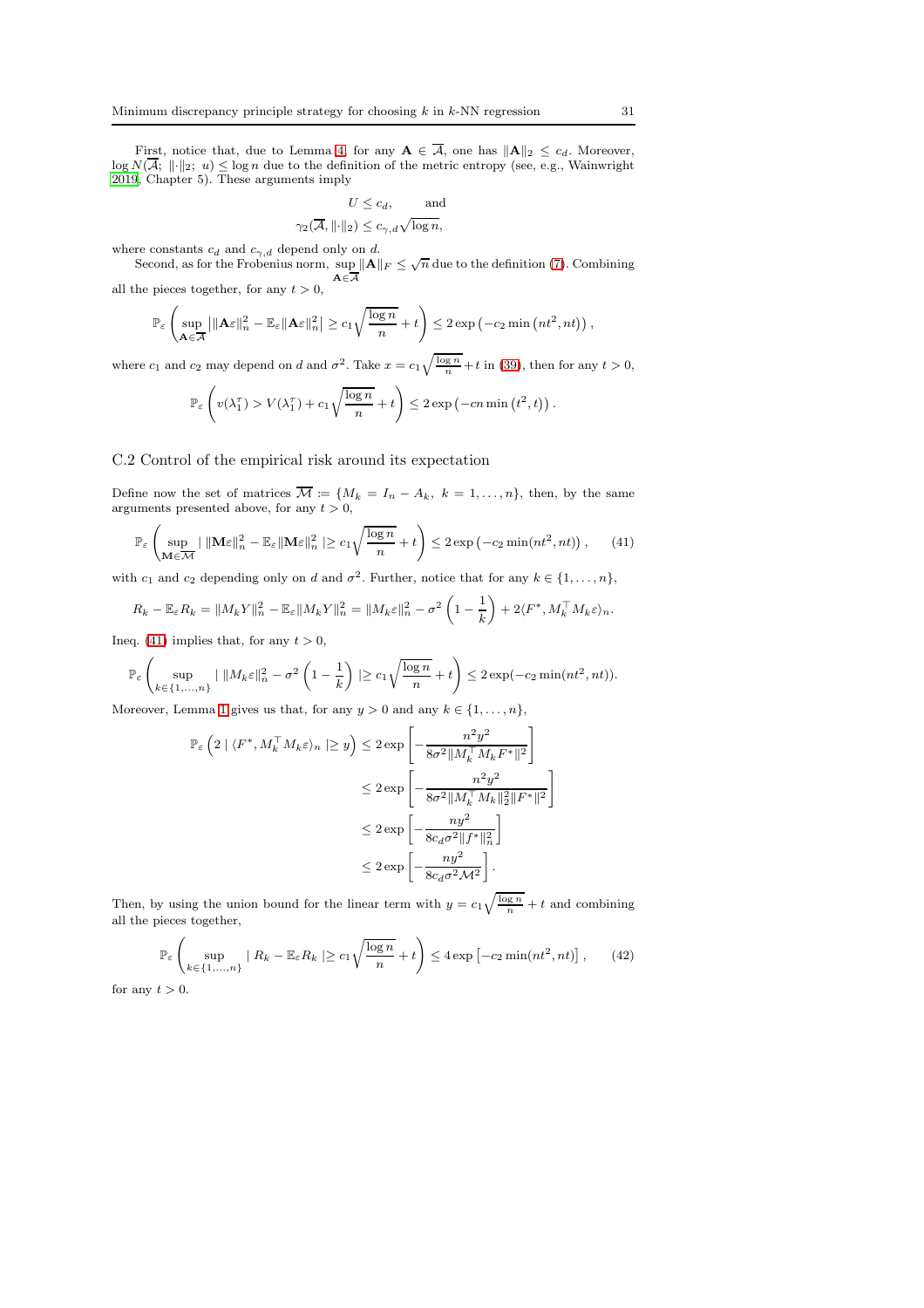,

# <span id="page-31-0"></span>D Deviation inequality for the variance term

<span id="page-31-1"></span>This is the first deviation inequality for  $\lambda_1^{\tau}$  that will be used to control the variance term.

**Lemma 6** Under Assumption [1,](#page-3-0) define  $K_V \subseteq \{1, ..., n\}$  such that, for any  $\lambda \in K_V$ , one has  $V(\lambda) \ge B^2(\lambda) + y$  for some  $y \ge 0$ . Recall the definition of  $\lambda_1^{\tau}$  from Eq. [\(35\)](#page-27-2), then for any  $\lambda \in \mathcal{K}_V$ ,

$$
\mathbb{P}_{\varepsilon} \left( \lambda_1^{\tau} > \lambda \right) \le 2 \exp \left[ -c_d n \min \left( \frac{y^2}{\sigma^4}, \frac{y}{\sigma^2} \right) \right],\tag{43}
$$

where constant  $c_d$  depends only on  $d$ .

Proof. We start with the following series of inequalities that can be derived from the definition of  $\lambda_1^{\tau}$  and the lower bound on the empirical risk  $\widetilde{R}_{\lambda}$  (see Section [B\)](#page-27-0).

$$
\mathbb{P}_{\varepsilon} (\lambda_1^{\tau} > \lambda) = \mathbb{P}_{\varepsilon} \left( \widetilde{R}_{\lambda} > \sigma^2 \right)
$$
  
= 
$$
\mathbb{P}_{\varepsilon} \left( \widetilde{R}_{\lambda} - \mathbb{E}_{\varepsilon} R_{\lambda} > \sigma^2 - \mathbb{E}_{\varepsilon} R_{\lambda} \right)
$$
  

$$
\leq \mathbb{P}_{\varepsilon} \left( R_{\lambda} - \mathbb{E}_{\varepsilon} R_{\lambda} > \sigma^2 - \mathbb{E}_{\varepsilon} R_{\lambda} \right).
$$

Due to Eq. [\(11\)](#page-5-1), one has

$$
\sigma^2 - \mathbb{E}_{\varepsilon} R_{\lambda} = V(\lambda) - B^2(\lambda) \ge y. \tag{44}
$$

Moreover,

$$
R_{\lambda} - \mathbb{E}_{\varepsilon} R_{\lambda} = || (I_n - A_{\lambda[k]}) \varepsilon ||_n^2 - \frac{\sigma^2}{n} \left( n - \text{tr}(A_{\lambda[k]}) \right) + 2 \langle (I_n - A_{\lambda[k]}) F^*, (I_n - A_{\lambda[k]}) \varepsilon \rangle_n.
$$

Define for simplicity  $M_{\lambda[k]} \coloneqq I_n - A_{\lambda[k]}$ , then

$$
\mathbb{P}_{\varepsilon}\left(\lambda_1^{\tau} > \lambda\right) \leq \mathbb{P}_{\varepsilon}\left(\|M_{\lambda[k]}\varepsilon\|_n^2 - \frac{\sigma^2}{n}\left(n - \text{tr}(A_{\lambda[k]})\right) \geq \frac{y}{2}\right) + \mathbb{P}_{\varepsilon}\left(2\langle M_{\lambda[k]}F^*, M_{\lambda[k]}\varepsilon\rangle_n \geq \frac{y}{2}\right).
$$

Further, we will concentrate the quadratic and linear terms as follows.

First term. The linear term  $2\langle M_{\lambda[k]}F^*, M_{\lambda[k]}\varepsilon\rangle_n$ : using Lemma [1](#page-26-3) and Lemma [4](#page-26-0) gives us

$$
\begin{split} \mathbb{P}_{\varepsilon}\left(2\langle M_{\lambda[k]}F^*,M_{\lambda[k]} \varepsilon\rangle_n &\geq \frac{y}{2}\right) &= \mathbb{P}_{\varepsilon}\left(\langle M_{\lambda[k]}^\top M_{\lambda[k]}F^*,\varepsilon\rangle \geq \frac{ny}{4}\right) \\ &\leq \exp\left[-\frac{n^2y^2}{32\sigma^2\|M_{\lambda[k]}^\top M_{\lambda[k]}F^*\|^2}\right] \\ &\leq \exp\left[-\frac{ny^2}{32\sigma^2\|M_{\lambda[k]}^\top\|^2_2B^2(\lambda)}\right] \\ &\leq \exp\left[-\frac{ny^2}{32c_d\sigma^2V(\lambda)}\right] \\ &\leq \exp\left[-\frac{ny^2}{32c_d\sigma^4}\right]. \end{split}
$$

**Second term.** Consider the quadratic term  $||M_{\lambda[k]}\varepsilon||_n^2 - \frac{\sigma^2}{n}$  $\frac{\sigma^2}{n}$   $(n - \text{tr} A_{\lambda[k]})$ : combining Lemma [2](#page-26-4) and Lemma [4](#page-26-0) gives

$$
\begin{aligned} \mathbb{P}_{\varepsilon}\left(\|M_{\lambda[k]} \varepsilon\|_n^2 - \frac{\sigma^2}{n}\left(n - \mathrm{tr} A_{\lambda[k]}\right) &\geq \frac{y}{2}\right) &\leq \exp\bigg[-c\min\left(\frac{n^2y^2}{4\sigma^4\|M_{\lambda[k]}^\top M_{\lambda[k]}\|_F^2}\right.\\ &\left.\frac{ny}{2\sigma^2\|M_{\lambda[k]}^\top\|M_{\lambda[k]}\|_2}\right)\bigg]\\ &\leq \exp\bigg[-c_d\min\left(\frac{ny^2}{4\sigma^4},\frac{ny}{2\sigma^2}\right)\bigg]\,, \end{aligned}
$$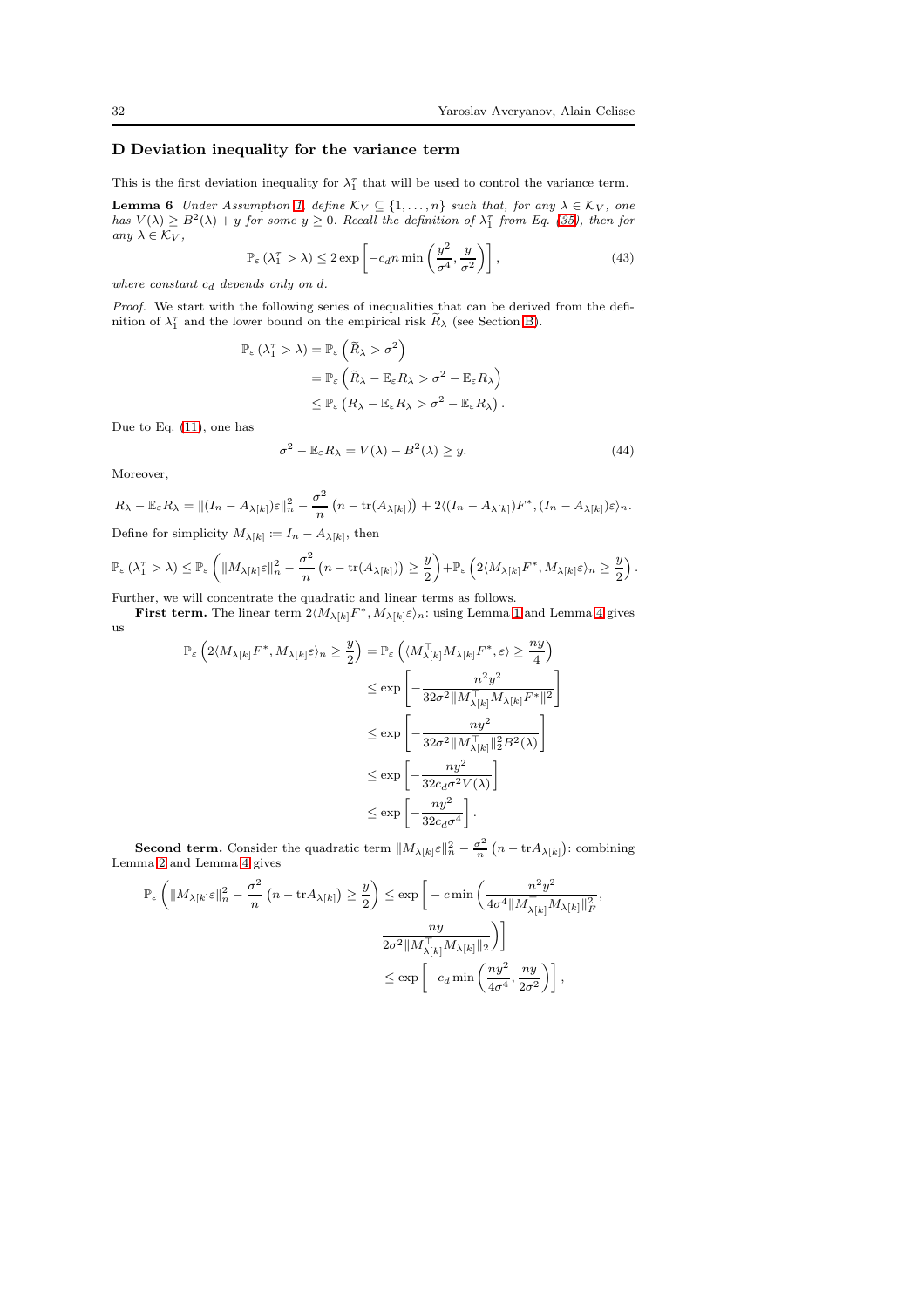where constant  $c_d$  depends only on  $d$ .

Based on Lemma [6,](#page-31-1) due to the fact that the variance  $V(\lambda)$  is increasing w.r.t.  $\lambda \in$  $\{1, \ldots, n\}$ , the following corollary holds.

<span id="page-32-0"></span>**Corollary 2** For any  $y > 0$ , define  $0 \leq \Delta y \leq y$  as the distance between  $V(\lambda[k^* - 1]) + y$ and  $V(\lambda_0)$ , where  $V(\lambda_0)$  is the closest to  $V(\lambda[k^*-1]) + y$  value of  $V(\lambda)$  such that

 $-$  either y −  $\Delta$ y is lower than or equal to  $V(\lambda) - B^2(\lambda)$  if  $V(\lambda) \ge B^2(\lambda)$ ,  $-$  or  $V(\lambda)$  is lower than or equal to  $V(\lambda[k^*-1]) + y$  otherwise,

over the grid of  $\lambda \in {\{\lambda[k^*-1], \lambda[k^*-2], \ldots, n\}}$ . Then due to the monotonicity of the variance term,

$$
\mathbb{P}_{\varepsilon} \left( V(\lambda_1^{\tau}) > V(\lambda[k^* - 1]) + y - \Delta y \right) \le 2 \exp \left[ -c_d n \min \left( \frac{y - \Delta y}{\sigma^2}, \frac{(y - \Delta y)^2}{\sigma^4} \right) \right] \tag{45}
$$

for constant  $c_d$  that depends only on d. Moreover, due to the definition of  $k^*$  [\(13\)](#page-7-1) and Lemma [5,](#page-27-3)  $\frac{1}{2}V(\lambda[k^*-1]) \leq V(\lambda_2^*) \leq V(\lambda[k^*-1]),$  which implies that

$$
\mathbb{P}_{\varepsilon}\left(V(\lambda_1^{\tau}) > 2V(\lambda_2^*) + y - \Delta y\right) \leq 2 \exp\left[-c_d n \min\left(\frac{y - \Delta y}{\sigma^2}, \frac{(y - \Delta y)^2}{\sigma^4}\right)\right] \ \forall y > 0.
$$

Thus, one is able to control  $V(\lambda_1^{\tau})$  via  $V(\lambda_2^*)$ , which is equal to  $V(k^*)$ .

#### <span id="page-32-1"></span>E Deviation inequality for the bias term

<span id="page-32-4"></span>What follows is the second deviation inequality for  $\lambda_1^{\tau}$  that will be further used to control the bias term.

**Lemma 7** Under Assumption [1,](#page-3-0) define  $\mathcal{K}_B \subseteq \{1, \ldots, n\}$  such that, for any  $\lambda \in \mathcal{K}_B$ , one has  $B^2(\lambda) \ge V(\lambda) + c_1 \sqrt{\frac{\log n}{n}}$  for some positive constant  $c_1$ . Then if  $\mathcal{K}_B$  is not empty,  $\lambda_1^{\tau}$ from Eq. [\(35\)](#page-27-2) satisfies

$$
\mathbb{P}_{\varepsilon} \left( \lambda_1^{\tau} < \lambda \right) \le 10 \exp \left( -cn \min \left( y^2, y \right) \right),\tag{46}
$$

where  $y = B^2(\lambda) - V(\lambda) - c_1 \sqrt{\frac{\log n}{n}}$  for any  $\lambda \in \mathcal{K}_B$ , constant c depends only on  $d, \sigma$ , and  $\mathcal{M}.$ 

Proof. Consider Ineq. [\(42\)](#page-30-1) and the event

<span id="page-32-2"></span>
$$
\mathcal{E}_{\text{er}}(t) \coloneqq \left\{ \sup_{\lambda \in \{1, ..., n\}} | R_{\lambda} - \mathbb{E}_{\varepsilon} R_{\lambda} | \geq c_1 \sqrt{\frac{\log n}{n}} + t \right\}
$$

for any  $t > 0$ . Take  $t := B^2(\lambda) - V(\lambda)$ ,  $\lambda \in \mathcal{K}_B$ . One notes from Ineq. [\(42\)](#page-30-1) that

<span id="page-32-3"></span>
$$
\mathbb{P}_{\varepsilon}\left(\mathcal{E}_{\text{er}}\left(B^{2}(\lambda)-V(\lambda)\right)\right) \leq 4 \exp\left(-cn \min\left(\left[B^{2}(\lambda)-V(\lambda)\right]^{2}, B^{2}(\lambda)-V(\lambda)\right)\right). \tag{47}
$$

Further, assume for simplicity that  $\lambda_1^{\tau} \leq \lambda_2^{\tau}$  and recall that  $\overline{R}_{\lambda}$  is the upper bound on  $R_{\lambda}$ from Section [B,](#page-27-0) which implies that

$$
\mathbb{P}_{\varepsilon} \left( \lambda_1^{\tau} < \lambda \right) = \underbrace{\mathbb{P}_{\varepsilon} \left( \{ \lambda_1^{\tau} < \lambda \} \cap \{ \lambda > \lambda_2^{\tau} \} \right)}_{\mathcal{A}} + \underbrace{\mathbb{P}_{\varepsilon} \left( \{ \lambda_1^{\tau} < \lambda \} \cap \{ \lambda \le \lambda_2^{\tau} \} \right)}_{\mathcal{B}},
$$
\n
$$
\mathcal{A} = \mathbb{P}_{\varepsilon} \left( \overline{R}_{\lambda} < \sigma^2 \right) \le \mathbb{P}_{\varepsilon} \left( R_{\lambda} < \sigma^2 \right) \le \mathbb{P}_{\varepsilon} \left( R_{\lambda} \le \sigma^2 + c_1 \sqrt{\frac{\log n}{n}} \right),
$$
\n
$$
\mathcal{B} = \mathbb{P}_{\varepsilon} \left( \lambda \in (\lambda_1^{\tau}, \lambda_2^{\tau}]\right).
$$
\n
$$
(48)
$$

 $\blacksquare$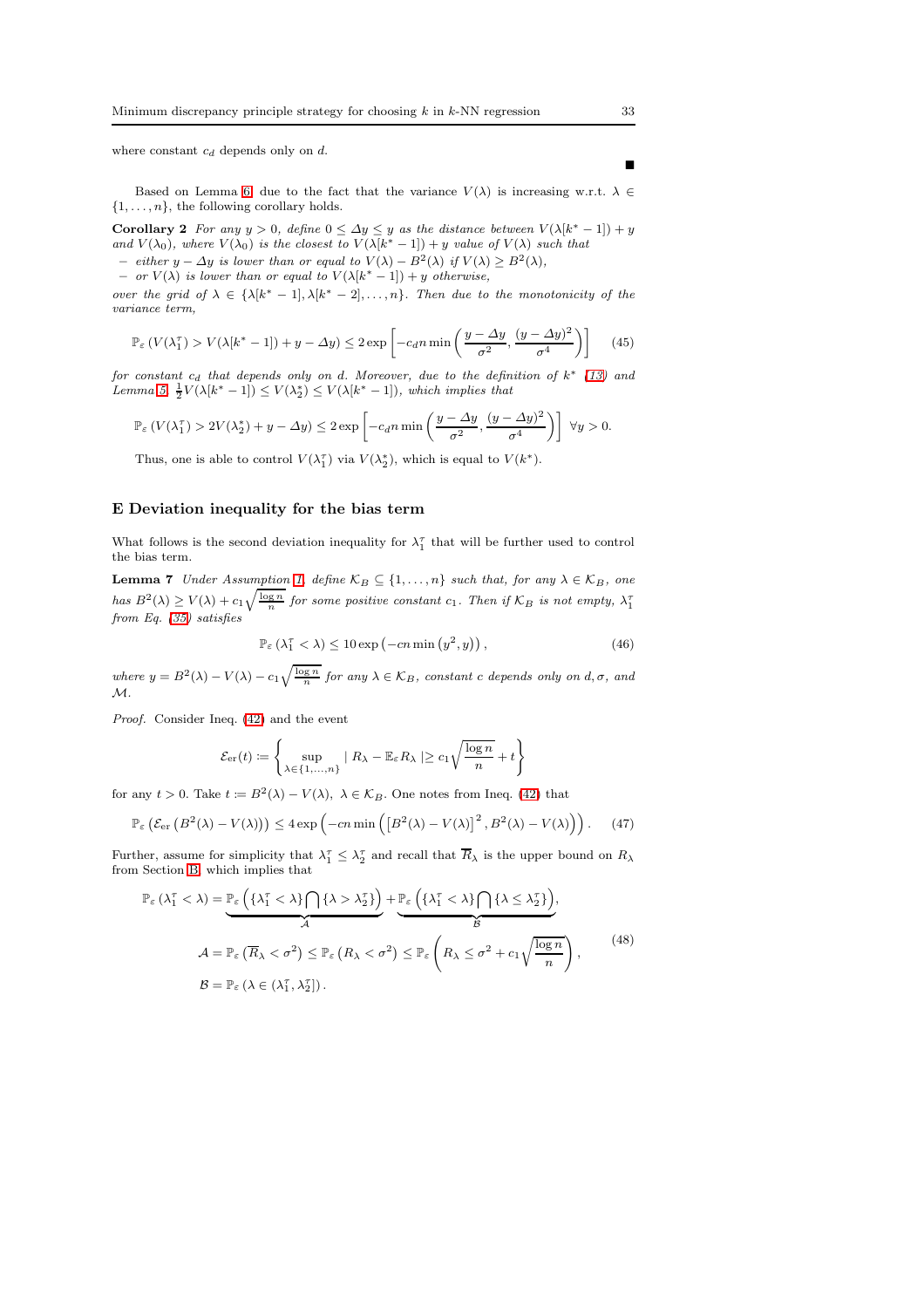Consider the probability  $\beta$  from [\(48\)](#page-32-2).

$$
\mathcal{B} = \underbrace{\mathbb{P}_{\varepsilon} \left( \{ \lambda \in (\lambda_1^{\tau}, \lambda_2^{\tau}] \} \bigcap \{ R_{\lambda} > \sigma^2 \} \right)}_{\mathcal{C}} + \underbrace{\mathbb{P}_{\varepsilon} \left( \{ \lambda \in (\lambda_1^{\tau}, \lambda_2^{\tau}] \} \bigcap \{ R_{\lambda} \leq \sigma^2 \} \right)}_{\mathcal{D}}.
$$

On the one hand,

$$
\mathcal{D} \leq \mathbb{P}_{\varepsilon} \left( R_{\lambda} \leq \sigma^2 \right) \leq \mathbb{P}_{\varepsilon} \left( R_{\lambda} \leq \sigma^2 + c_1 \sqrt{\frac{\log n}{n}} \right).
$$

On the other hand, Ineq. [\(47\)](#page-32-3) and the equality  $\mathbb{E}_{\varepsilon}R_{\lambda} = \sigma^2 + B^2(\lambda) - V(\lambda)$  imply that the event  $\overline{ }$ !

$$
R_{\lambda} \in \left(\sigma^2 - c_1 \sqrt{\frac{\log n}{n}}, \sigma^2 + c_1 \sqrt{\frac{\log n}{n}}\right) \quad \text{for any } \lambda \in \{1, \dots, n\}
$$

holds with probability at least  $1 - 4 \exp \left(-cn \min \left( \left[ B^2(\lambda) - V(\lambda) \right]^2, B^2(\lambda) - V(\lambda) \right) \right)$ . Let us denote this event as  $\overline{\mathcal{E}}$ . Then,

$$
\mathcal{C} = \underbrace{\mathbb{P}_{\varepsilon} \left( \{\lambda \in (\lambda_1^{\tau}, \lambda_2^{\tau}] \} \bigcap \{R_{\lambda} > \sigma^2\} \bigcap \{\overline{\mathcal{E}}\} \right)}_{\widetilde{\mathcal{F}}} + \underbrace{\mathbb{P}_{\varepsilon} \left( \{\lambda \in (\lambda_1^{\tau}, \lambda_2^{\tau}] \} \bigcap \{R_{\lambda} > \sigma^2\} \bigcap \left\{ \overline{\mathcal{E}}^c \right\} \right)}_{\mathcal{G}}.
$$

First,

$$
\mathcal{G} \leq \mathbb{P}_{\varepsilon}\left(\overline{\mathcal{E}}^c\right) \leq 4 \exp\left(-cn \min\left(\left[B^2(\lambda) - V(\lambda)\right]^2, B^2(\lambda) - V(\lambda)\right)\right).
$$

Second,

$$
\widetilde{\mathcal{F}} \leq \mathbb{P}_{\varepsilon} \left( R_{\lambda} \in \left( \sigma^2, \ \sigma^2 + c_1 \sqrt{\frac{\log n}{n}} \right) \right) \leq \mathbb{P}_{\varepsilon} \left( R_{\lambda} \leq \sigma^2 + c_1 \sqrt{\frac{\log n}{n}} \right).
$$

Combining the terms  $\mathcal{A}, \mathcal{B}, \mathcal{C}, \mathcal{D}, \widetilde{\mathcal{F}}$  and  $\mathcal{G}$ , one gets

$$
\mathbb{P}_{\varepsilon} (\lambda_1^{\tau} < \lambda) \leq 3 \mathbb{P}_{\varepsilon} \left( R_{\lambda} \leq \sigma^2 + c_1 \sqrt{\frac{\log n}{n}} \right)
$$
  
+  $4 \exp \left( -cn \min \left( \left[ B^2(\lambda) - V(\lambda) \right]^2, B^2(\lambda) - V(\lambda) \right) \right)$   
 $\leq 3 \mathbb{P}_{\varepsilon} \left( R_{\lambda} \leq \sigma^2 + c_1 \sqrt{\frac{\log n}{n}} \right)$   
+  $4 \exp \left( -cn \min \left( \left[ B^2(\lambda) - V(\lambda) - c_1 \sqrt{\frac{\log n}{n}} \right]^2, B^2(\lambda) - V(\lambda) - c_1 \sqrt{\frac{\log n}{n}} \right) \right).$ 

Then, one has

$$
\mathbb{P}_{\varepsilon}\left(R_{\lambda} \leq \sigma^{2} + c_{1}\sqrt{\frac{\log n}{n}}\right) = \mathbb{P}_{\varepsilon}\left(R_{\lambda} - \mathbb{E}_{\varepsilon}R_{\lambda} \leq \sigma^{2} - \mathbb{E}_{\varepsilon}R_{\lambda} + c_{1}\sqrt{\frac{\log n}{n}}\right)
$$
\n
$$
= \mathbb{P}_{\varepsilon}\left(R_{\lambda} - \mathbb{E}_{\varepsilon}R_{\lambda} \leq -\left(\mathbb{E}_{\varepsilon}R_{\lambda} - \sigma^{2} - c_{1}\sqrt{\frac{\log n}{n}}\right)\right)
$$
\n(49)

Since  $\mathbb{E}_{\varepsilon}R_{\lambda} - \sigma^2 - c_1\sqrt{\frac{\log n}{n}} = B^2(\lambda) - V(\lambda) - c_1\sqrt{\frac{\log n}{n}} =: y$  for any  $\lambda \in \mathcal{K}_B$  and

$$
R_{\lambda} - \mathbb{E}_{\varepsilon} R_{\lambda} = || (I_n - A_{\lambda[k]}) \varepsilon ||_n^2 - \frac{\sigma^2}{n} (n - \text{tr}(A_{\lambda[k]})) + 2\langle (I_n - A_{\lambda[k]}) F^*, (I_n - A_{\lambda[k]}) \varepsilon \rangle_n,
$$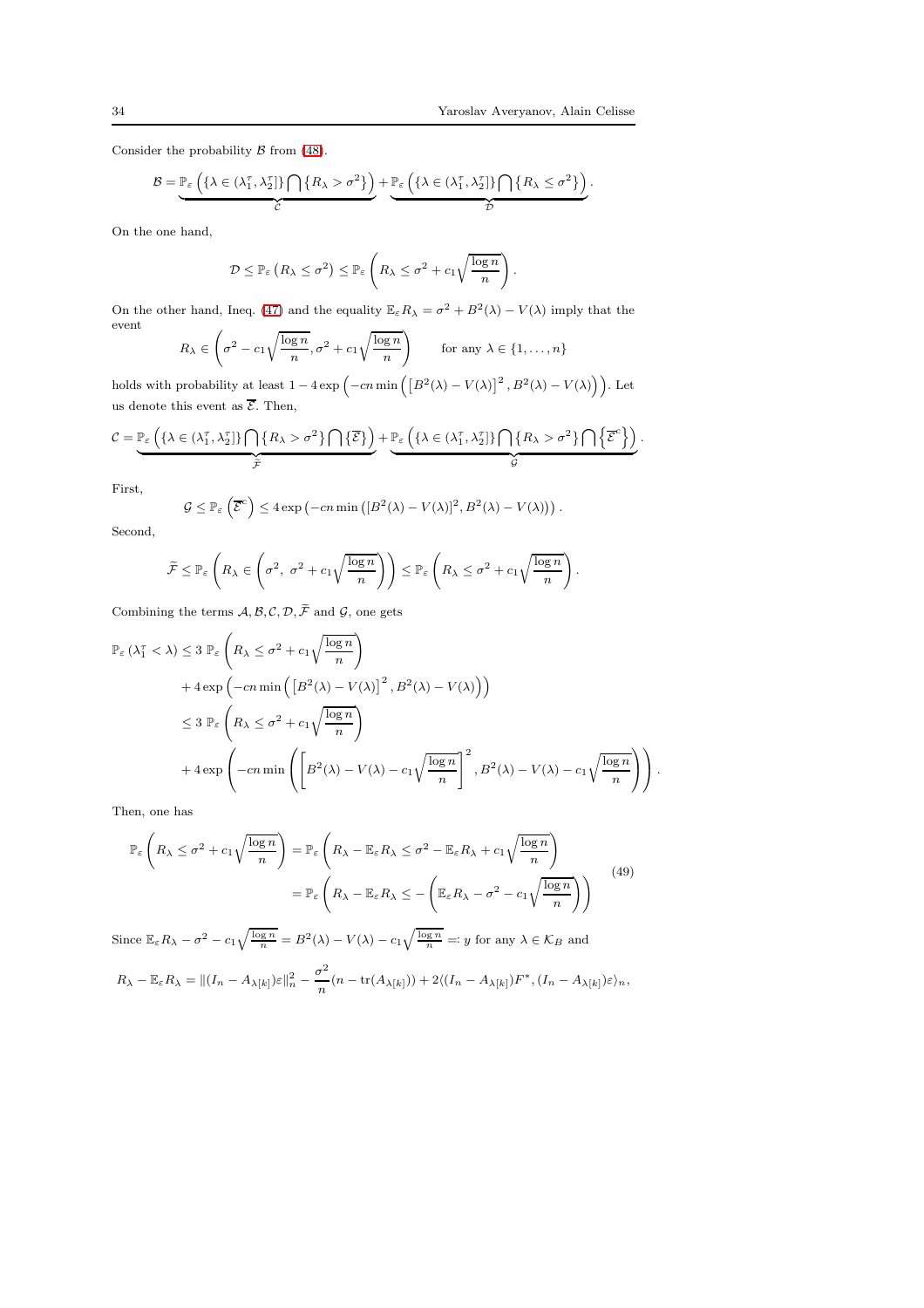we have

$$
\begin{split} \mathbb{P}_{\varepsilon}\left(R_{\lambda[k]} \leq \sigma^2 + c_1\sqrt{\frac{\log n}{n}}\right) &\leq \mathbb{P}_{\varepsilon}\left(\|M_{\lambda[k]}\varepsilon\|_n^2 - \frac{\sigma^2}{n}(n - \text{tr}(A_{\lambda[k]})) \leq -\frac{y}{2}\right) \\ &+ \mathbb{P}_{\varepsilon}\left(2\langle M_{\lambda[k]}F^*, M_{\lambda[k]}\varepsilon\rangle_n \leq -\frac{y}{2}\right), \end{split}
$$

where the matrix  $M_{\lambda[k]} = I_n - A_{\lambda[k]}$ .

Further, we will concentrate the quadratic and linear terms as follows.

First term. The linear term  $2\langle M_{\lambda[k]}F^*,M_{\lambda[k]}\varepsilon\rangle_n$ : using Lemma [1](#page-26-3) and Lemma [4](#page-26-0) gives us

$$
\mathbb{P}_{\varepsilon}\left(2\langle M_{\lambda[k]}F^*, M_{\lambda[k]} \varepsilon\rangle_n \leq -\frac{y}{2}\right) = \mathbb{P}_{\varepsilon}\left(\langle M_{\lambda[k]}^{\top} M_{\lambda[k]} F^*, \varepsilon\rangle \leq -\frac{ny}{4}\right)
$$
  

$$
\leq \exp\left[-\frac{n^2y^2}{32\sigma^2 ||M_{\lambda[k]}^{\top} M_{\lambda[k]} F^*||^2}\right]
$$
  

$$
\leq \exp\left[-\frac{n^2y^2}{32\sigma^2 ||M_{\lambda[k]}^{\top} M_{\lambda[k]} ||_2^2 ||F^*||^2}\right]
$$
  

$$
\leq \exp\left[-\frac{ny^2}{32c_d\sigma^2 ||f^*||_n^2}\right]
$$

**Second term.** Consider the quadratic term  $||M_{\lambda[k]}\varepsilon||_n^2 - \frac{\sigma^2}{n}$  $\frac{\sigma}{n}(n - \text{tr} A_{\lambda[k]})$ : combining Lemma [2](#page-26-4) and Lemma [4](#page-26-0) gives

$$
\mathbb{P}_{\varepsilon}\left(\|M_{\lambda[k]}\varepsilon\|_{n}^{2} - \frac{\sigma^{2}}{n}(n - \text{tr}A_{\lambda[k]}) \leq -\frac{y}{2}\right) \leq \exp\left[-c \min\left(\frac{n^{2}y^{2}}{4\sigma^{4} \|M_{\lambda[k]}^{\top} M_{\lambda[k]}\|_{F}^{2}}, \frac{ny}{2\sigma^{2} \|M_{\lambda[k]}^{\top} M_{\lambda[k]}\|_{2}}\right)\right]
$$

$$
\leq \exp\left[-c_{d} \min\left(\frac{ny^{2}}{4\sigma^{4}}, \frac{ny}{2\sigma^{2}}\right)\right],
$$

where constant  $c_d$  depends only on  $d.$ 

Finally, it is sufficient to recall Assumption [1](#page-3-0) in order to apply  $||f^*||_n^2 \leq M^2$ .

<span id="page-34-0"></span>**Lemma 8** Under Assumption [1,](#page-3-0) recall the definitions of  $\lambda_1^{\tau}$  and  $\lambda_2^*$  from Eq. [\(35\)](#page-27-2). Then, for any  $y > 0$  and  $\Delta y$  from Corollary [2,](#page-32-0)

$$
B^{2}(\lambda_{1}^{\tau}) \le 2V(\lambda_{2}^{*}) + c_{1}\sqrt{\frac{\log n}{n}} + 2(y - \Delta y)
$$
\n(50)

with probability at least  $1 - 12 \exp(-cn \min((y - \Delta y)^2, y - \Delta y))$ , where constants c, c<sub>1</sub> depend only on d,  $\sigma$  and M.

*Proof.* Consider the event  $\mathcal{E}(\lambda)$  from Lemma [7](#page-32-4) for each  $\lambda \in \mathcal{K}_B$ . Then,

 $\mathbb{P}_{\varepsilon}(\mathcal{E}(\lambda)) \leq 10 \exp(-cn \min(x^2, x)),$ 

for  $x = B^2(\lambda) - V(\lambda) - c_1 \sqrt{\frac{\log n}{n}}$ .

In what follows, two cases are distinguished. **Case 1:** If  $\lambda_1^{\tau} > \lambda_2^*$ , then, by definition of  $\lambda_2^*$ , Corollary [2](#page-32-0) and monotonicity of the variance term,

<span id="page-34-1"></span>
$$
B^2(\lambda_1^{\tau}) < V(\lambda_1^{\tau}) \le 2V(\lambda_2^*) + y - \Delta y \tag{51}
$$

with probability at least  $1 - 2 \exp \left(-c_d n \min \left(\frac{y - \Delta y}{\sigma^2}, \frac{(y - \Delta y)^2}{\sigma^4}\right)\right)$  $\left(\frac{(\Delta y)^2}{\sigma^4}\right)\right), \ \forall y > 0.$  Ē